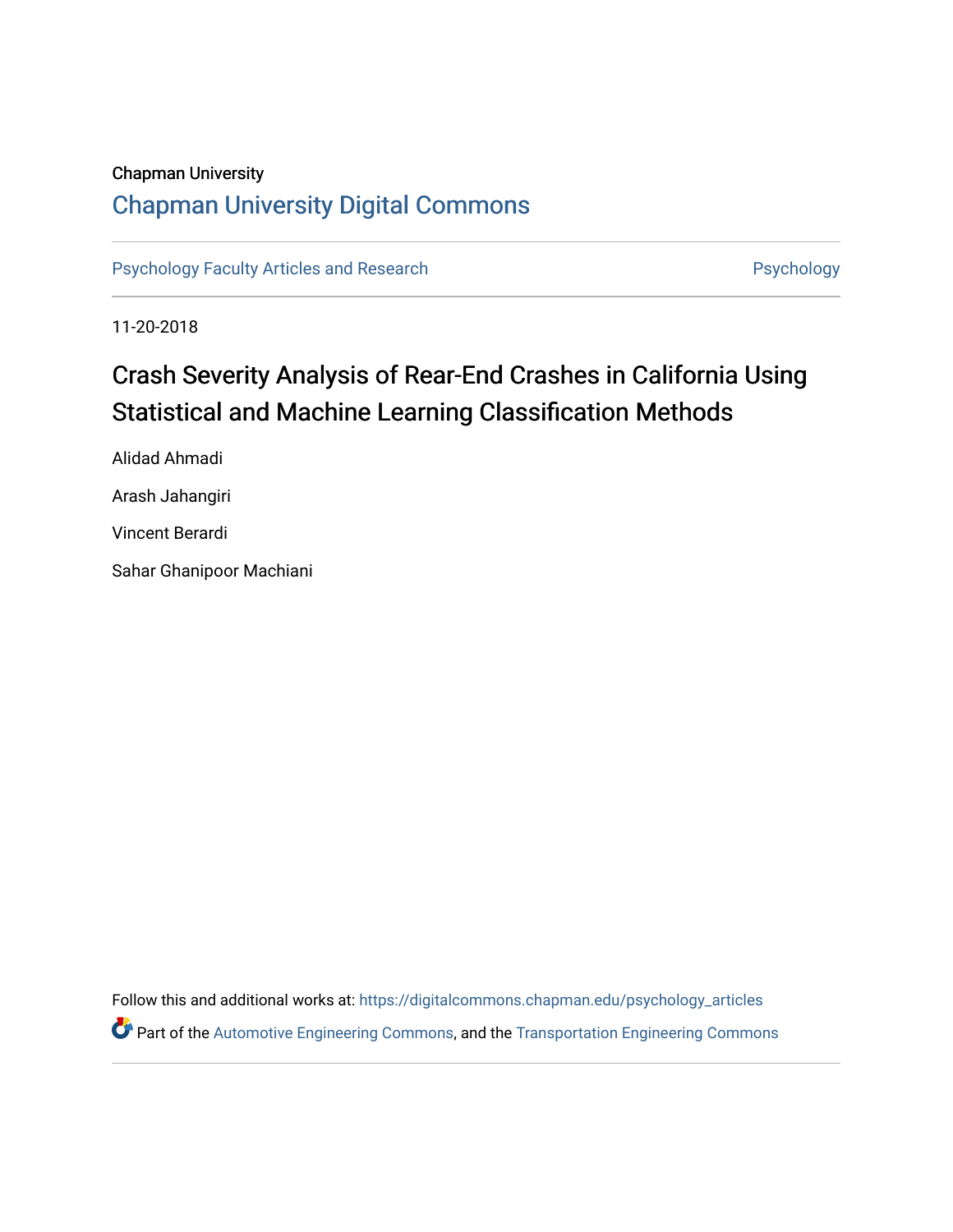## Crash Severity Analysis of Rear-End Crashes in California Using Statistical and Machine Learning Classification Methods

### **Comments**

This is an Accepted Manuscript of an article published in Journal of Transportation Safety & Security, volume 12, issue 4, in 2020, available online at<https://doi.org/10.1080/19439962.2018.1505793>. It may differ slightly from the final version of record.

The Creative Commons license below applies only to this version of the article.

#### Creative Commons License



This work is licensed under a [Creative Commons Attribution-Noncommercial 4.0 License](https://creativecommons.org/licenses/by-nc/4.0/) 

Copyright Taylor & Francis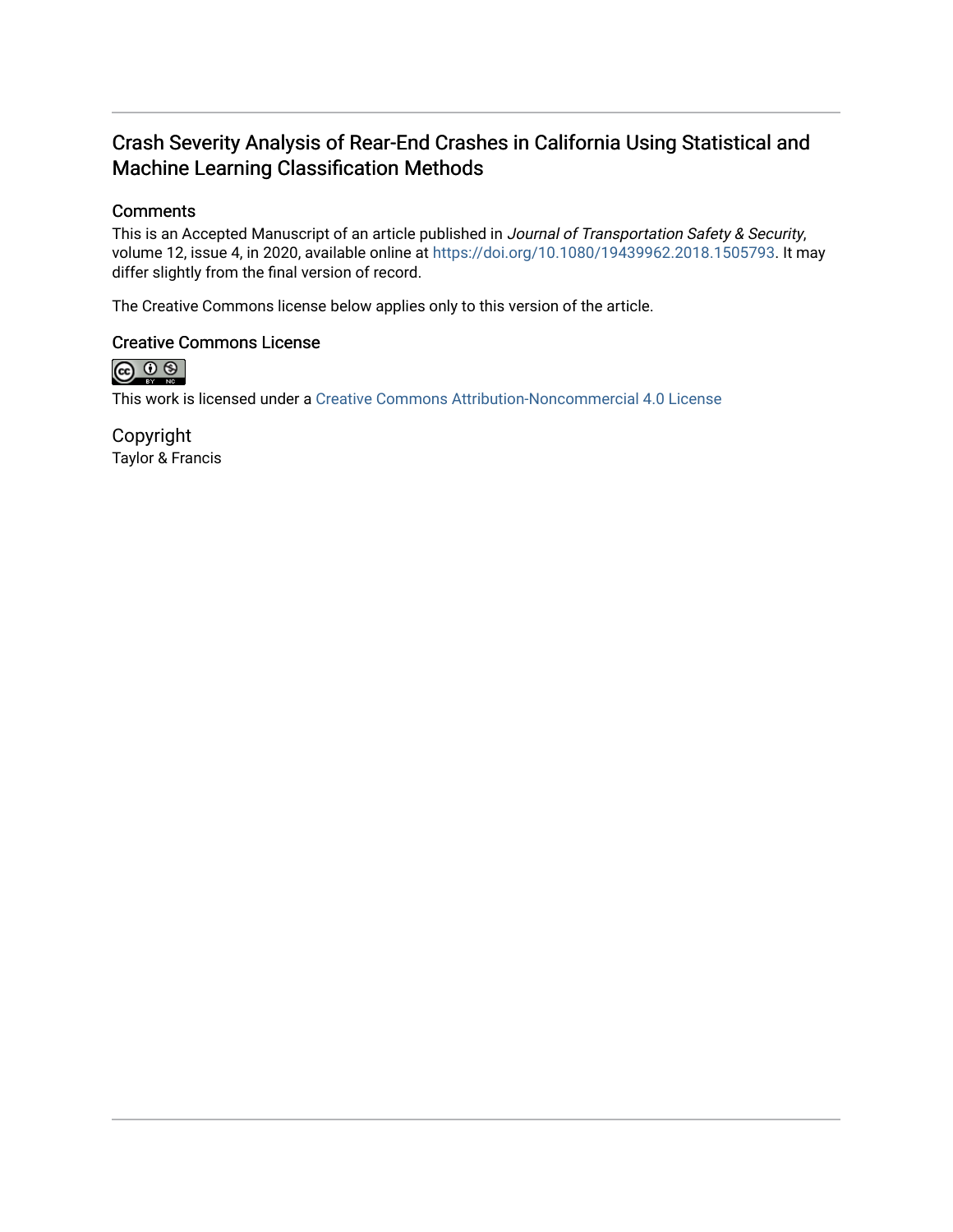| 1              |                                                                  |
|----------------|------------------------------------------------------------------|
| $\overline{2}$ | <b>CRASH SEVERITY ANALYSIS OF REAR-END CRASHES IN CALIFORNIA</b> |
| 3              | USING STATISTICAL AND MACHINE LEARNING CLASSIFICATION METHODS    |
| $\overline{4}$ |                                                                  |
|                |                                                                  |
| 5              |                                                                  |
|                |                                                                  |
| 6              |                                                                  |
| 7              | <b>Alidad Ahmadi</b>                                             |
| 8              | <b>Graduate Assistant</b>                                        |
| 9              | Department of Civil, Construction, and Environmental Engineering |
| 10             | San Diego State University                                       |
| 11             | San Diego, CA 92182, United States                               |
| 12             | Tel: 760 798-5453; Email: aahmadi@sdsu.edu                       |
| 13             |                                                                  |
| 14             | Arash Jahangiri                                                  |
| 15             | <b>Assistant Professor</b>                                       |
| 16             | Department of Civil, Construction, and Environmental Engineering |
| 17             | San Diego State University                                       |
| 18             | San Diego, CA 92182, United States                               |
| 19             | Tel: 540 200-7561; Email: ajahangiri@mail.sdsu.edu               |
| 20             |                                                                  |
| 21             | <b>Vincent Berardi</b>                                           |
| 22             | <b>Assistant Professor</b>                                       |
| 23             | Department of Psychology,                                        |
| 24             | Chapman University                                               |
| 25             | Orange, CA 92866, United States                                  |
| 26             | Tel: 908 591-2948; Email: berardi@chapman.edu                    |
| 27             |                                                                  |
| 28             | Sahar Ghanipoor Machiani (corresponding author)                  |
| 29             | <b>Assistant Professor</b>                                       |
| 30             | Department of Civil, Construction, and Environmental Engineering |
| 31             | San Diego State University                                       |
| 32             | San Diego, CA 92182, United States                               |
| 33             | Tel: 619 594-1937; Email: sghanipoor@mail.sdsu.edu               |
| 34             |                                                                  |
| 35             |                                                                  |
| 36             |                                                                  |
| 37             |                                                                  |
| 38             |                                                                  |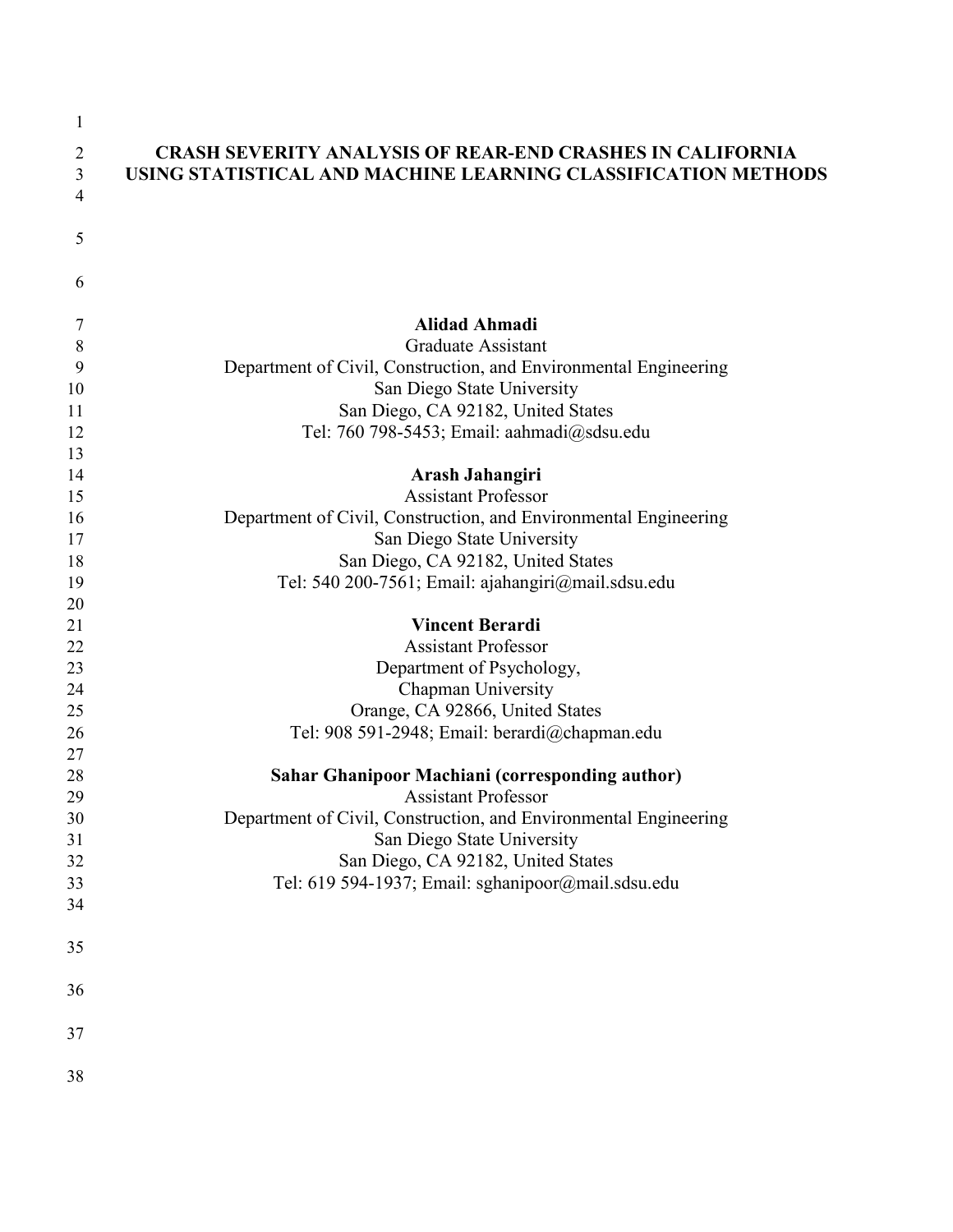- **ABSTRACT**
- 

 Investigating drivers' injury level and detecting contributing factors that aggravate the damage level imposed on drivers and vehicles is a critical subject in the field of crash analysis. In this study, a comprehensive vehicle-by-vehicle crash dataset is developed by integrating five years of data from California crash, vehicles involved, and road databases. The dataset is used to model the severity of rear-end crashes for comparing three analytic techniques: multinomial logit (MNL), mixed multinomial logit (MMNL), and support vector machine (SVM). The results of the crash severity models and the role of contributing factors to the severity outcome of rear-end crashes are extensively discussed. In terms of prediction performance, all three models yielded comparable results; although, the SVM performed slightly better than the other two methods. The results from this study will inform aspects of our driver safety education and design, either vehicle or roadway design, required to be improved to alleviate the probability of severe injuries.

 **Keywords:** traffic safety, crash severity classification, machine learning, mixed multinomial logit, support vector machine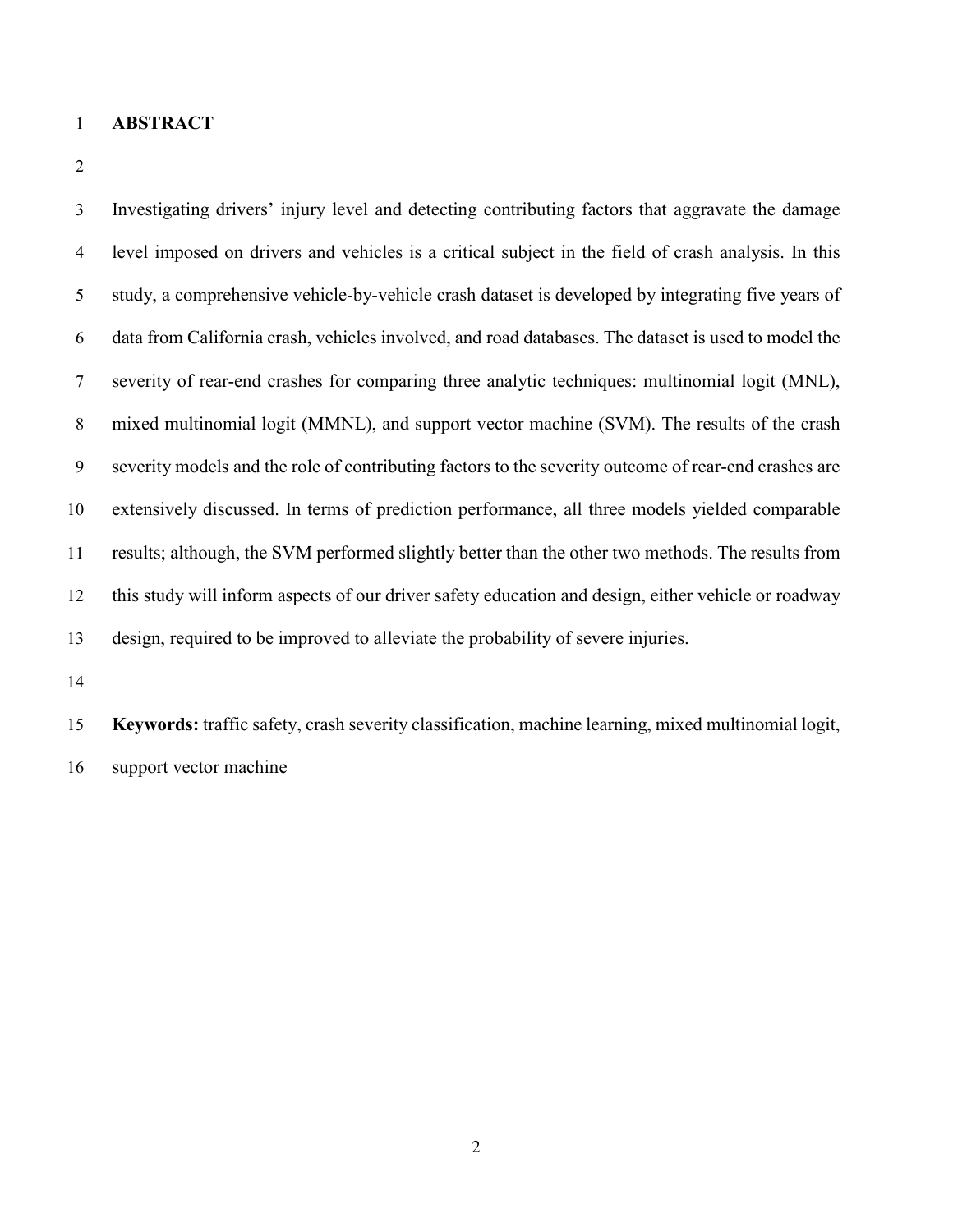#### **1. BACKGROUND**

 According to crash statistics report presented annually by the Fatality Analysis Reporting System (FARS), in 2015, nearly 32 thousand people were killed in vehicle crashes throughout the United States ("Fatality Analysis Reporting System (FARS) Encyclopedia, National Highway Traffic Safety Administration (NHTSA)," n.d.). According to this report, since 1995, California, Texas, and Florida are among the states with the largest number of fatalities. The number of fatalities has decreased about 30 percent from the year the report was first initiated, from about 47500 fatalities in 1994 to about 32000 fatalities in 2015; however, the current number is still extremely high, which reflects the need to find remedies to decrease the rate more quickly. In this regard, the crash analysis in the context of traffic safety has become one of the main areas of focus among the traffic engineers.

 Crash databases are usually built by using police reports and are comprised of information such as the status of the crash, driver's information, road segment detail, environmental factors, and traffic condition. Understanding crash models and identifying contributing factors and their significance are crucial as the outcomes can be used in higher-organizational and management-level actions to define countermeasures that could prevent future crashes, improve the standards for the roadway and network design, improve public health policies, provide better emergency services, alleviate driver's injury severity, and nurture safer driving experience.

 Crashes are naturally randomly-occurring incidents. Statistical models aid in better understanding the variability of these random events by examining the factors associated with them. There is a large body of research in the context of crash analysis. A review paper written by Lord and Mannering discusses the most common methodologies that have been used in studying 23 crash frequency as well as the issues associated with them (Lord & Mannering, 2010). Savolainen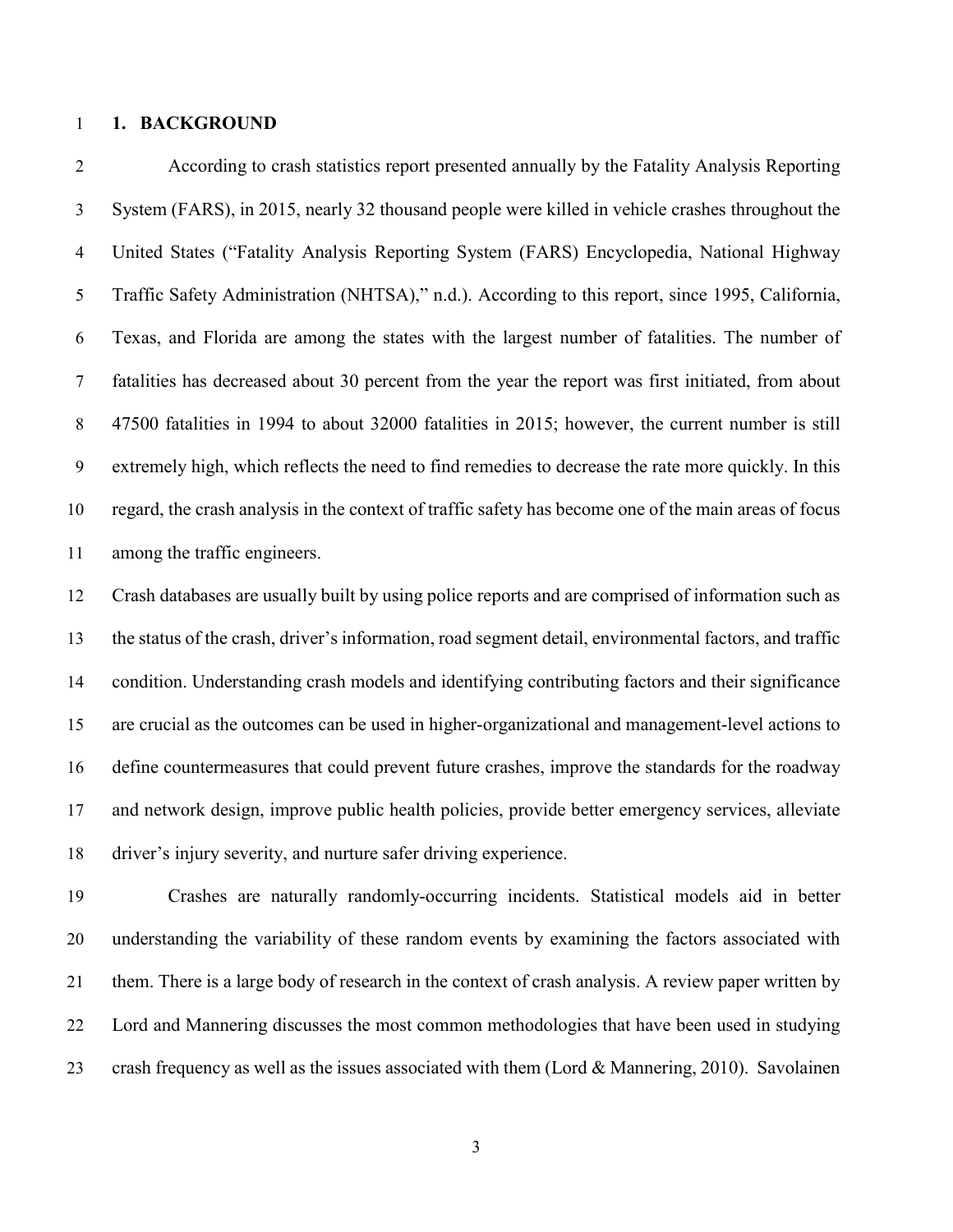et al. (Savolainen, Mannering, Lord, & Quddus, 2011) published a similar paper discussing the most common methodologies for studying crash-severity analysis. A comprehensive study was carried out by Mannering and Bhat (Mannering & Bhat, 2014) in which an updated list of the most recent methodologies since the two previous studies [(Lord & Mannering, 2010) and (Savolainen et al., 2011)] was presented. Their analysis also focused on demonstrating how the crash analysis approach has evolved over time and how issues identified in previous studies have been addressed in more recently-introduced, advanced models (Mannering & Bhat, 2014). Most recently, Mannering et al. conducted a detailed discussion of how different statistical techniques can address the unobserved heterogeneity focusing on both injury-severity analysis and analysis of accident likelihood (Mannering, Shankar, & Bhat, 2016). In the remainder of this section, the most recent and relative studies concerning the modeling of injury-severity in crash databases are discussed.

 Several studies that have developed injury-severity analysis models have focused on how the model's classification performance would change in absence or presence of various factors. For example, Li et al. (Z. Li, Wang, Liu, Bigham, & Ragland, 2013) have concentrated on demographic attributes which are believed to vary from one city to other cities. They showed the impact of implementing spatial attributes in development of crash prediction models in the framework of a Geographically Weighted Poisson Model (GWPM). Investigating the crash data and socio-demographic attributes of 58 counties in California, they compared the GWPM model's performance to the popular Generalized Linear Models (GLM) in predicting fatal crashes (Z. Li et al., 2013). In another study, Wu et al. (Q. Wu et al., 2014) used mixed logit models to analyze the injury-severity in single-vehicle crashes and crashes that involve two or more than two vehicles (Q. Wu et al., 2014). In a similar approach, focusing on truck-involved crashes, Chen et al. (C. Chen, Zhang, Tian, Bogus, & Yang, 2015) employed a modified Hierarchical Bayesian Random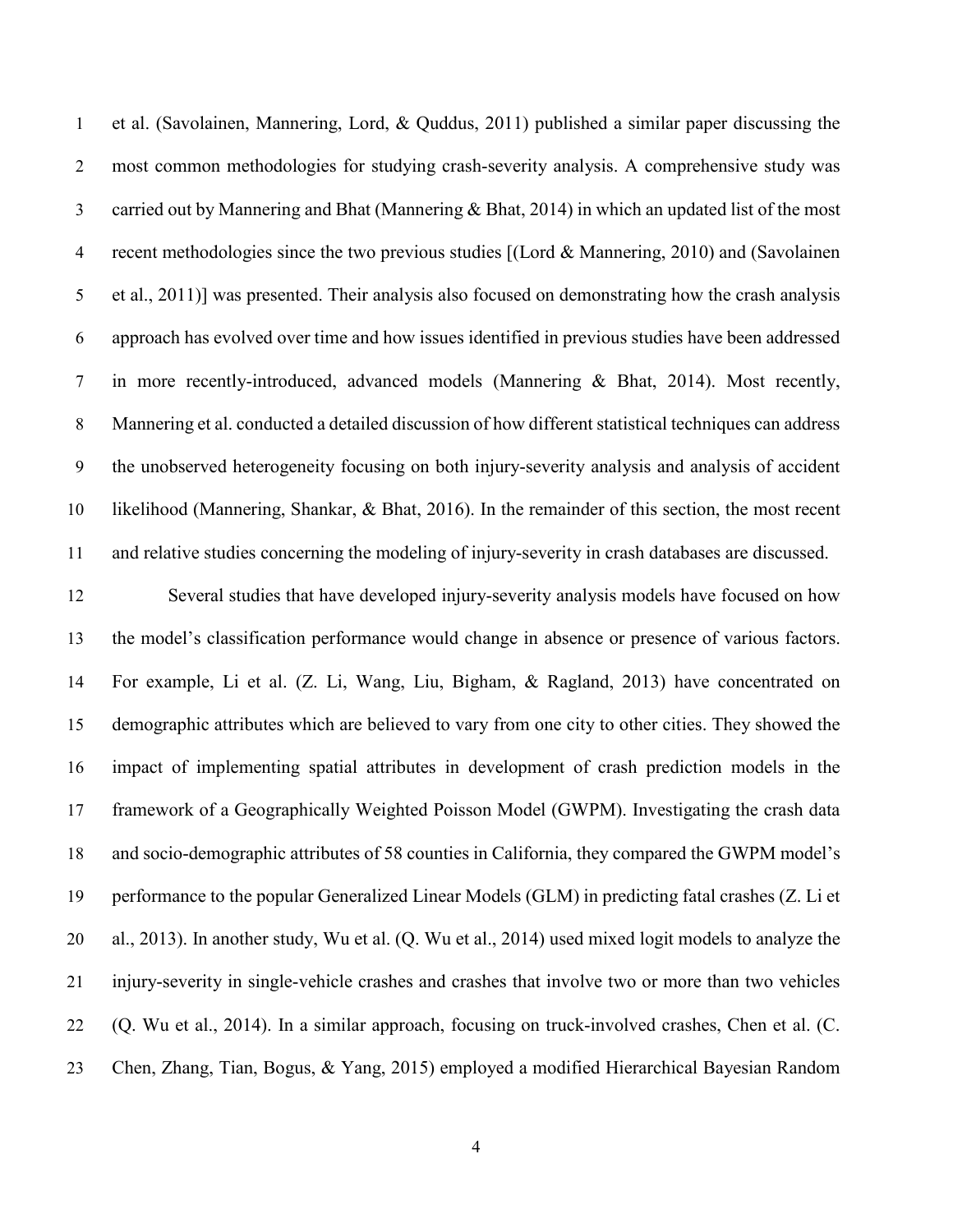Intercept model to predict the truck driver's injury severities based on a two year database of truck-2 involved crashes on rural roadways from New Mexico (C. Chen et al., 2015). Ye and Lord (Ye & Lord, 2014) investigated how the sample size can influence the performance of the Multinomial Logit, Ordered Probit, and Mixed Logit. Their results indicated that the sample size has a significant influence on the model performance. For example, a Mixed Logit model requires a much larger sample size compared to an Ordered Probit model, which can provide reasonable results even with small sample sizes (Ye & Lord, 2014).

 The most basic crash severity modeling approaches, such as binary Logit and Probit models, have evolved into more advanced parametric and non-parametric models. These advanced models can address more of the unobserved characteristics of the data, which were not examined in earlier models. One such class of analytic approaches are mixed models (Milton, Shankar, & Mannering, 2008; Q. Wu et al., 2014; Yasmin & Eluru, 2013; Ye & Lord, 2014). For instance, Milton et al. (Milton et al., 2008) used the mixed logit model that is able to differentially account for the effect of independent variables on the level of severity over different road segments (Milton et al., 2008). Previous models had considered this effect to be the same on all road segments which results in biased results. The mixed feature of the model allows the coefficient of each variable affecting the injury-severity (explanatory variables) to vary across all individuals in the crash database in order to consider the heterogeneous effect and correlations of unobserved factors (Savolainen et al., 2011; K. E. Train, 2009). In another study, when studying single-vehicle crashes in the state of California from 2003 to 2004, Kim et al. (Kim, Ulfarsson, Kim, & Shankar, 2013) employed mixed logit models in injury-severity analysis. Their results indicated the importance of considering population heterogeneity according to the notable differences in results for different age groups, especially when comparing the older age group to younger drivers (Kim et al., 2013).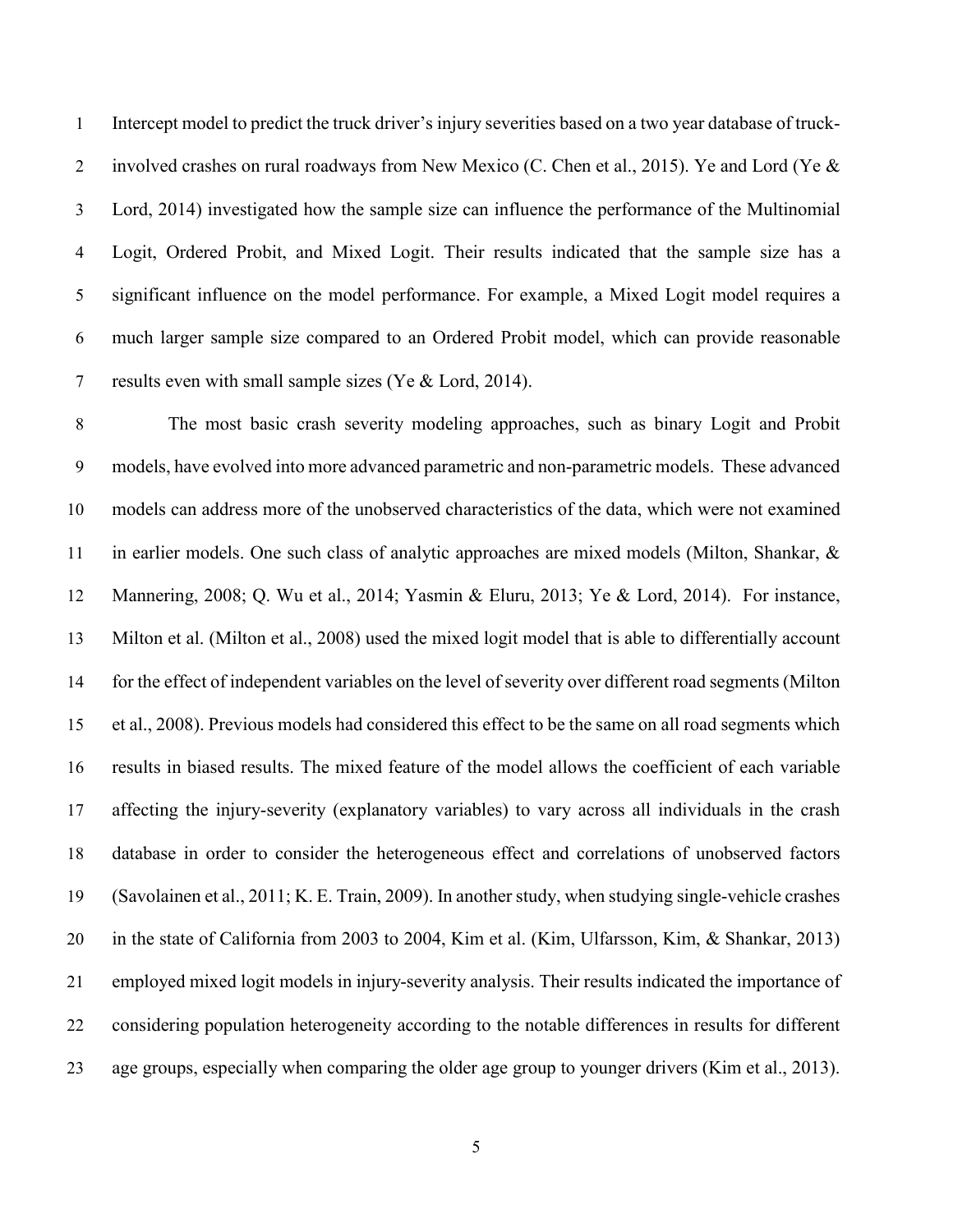Developing separate models for two different age groups of older and younger drivers and for two gender groups on three different road surfaces, Morgan and Mannering (Morgan & Mannering, 2011) utilized the mixed logit analysis to assess the effect of those factors on the severity of crashes in single-vehicle crashes. In a more recent study, Behnood et al. utilized mixed logit modeling and compared it to latent-class models using the eight-year pedestrian-injury database in Chicago (Behnood & Mannering, 2016a). A similar modeling approach has shown promising application in other studies as well (for examples see (Anastasopoulos & Mannering, 2011; Aziz, Ukkusuri, & Hasan, 2013; Behnood & Mannering, 2015, 2016b; Cerwick, Gkritza, Shaheed, & Hans, 2014; Malyshkina, Mannering, & Tarko, 2009; Manner & Wünsch-Ziegler, 2013; Moore, Schneider IV, Savolainen, & Farzaneh, 2011; Ye & Lord, 2011)).

 More recently, non-parametric modeling methods such as SVM, Artificial Neural Networks, and Decision Table/Naïve Bayes (C. Chen, Zhang, Yang, Milton, & Alcántara, 2016) have become popular in the crash analysis studies. Non-parametric models are not built on the assumptions made based on the distribution properties of the data, which is usually the base for parametric models. An advantage of non-parametric models over parametric models is that they do not require the pre-defined relationship between the dependent and explanatory variables (Z. Li, Liu, Wang, & Xu, 2012).

 SVM, a supervised machine learning technique, is one of the methods of classification/regression used in many different transportation and traffic safety-related areas (for examples see (Balali & Golparvar-Fard, 2016; Jahangiri & Rakha, 2015; Jahangiri, Rakha, & Dingus, 2016; X. Li, Lord, Zhang, & Xie, 2008; C.-H. Wu, Ho, & Lee, 2004)). Chen et al. (S. Chen, Wang, & van Zuylen, 2009) demonstrated the application of SVM as an incident detection tool to identify traffic incidents that reduce the capacity of the road (S. Chen et al., 2009). In the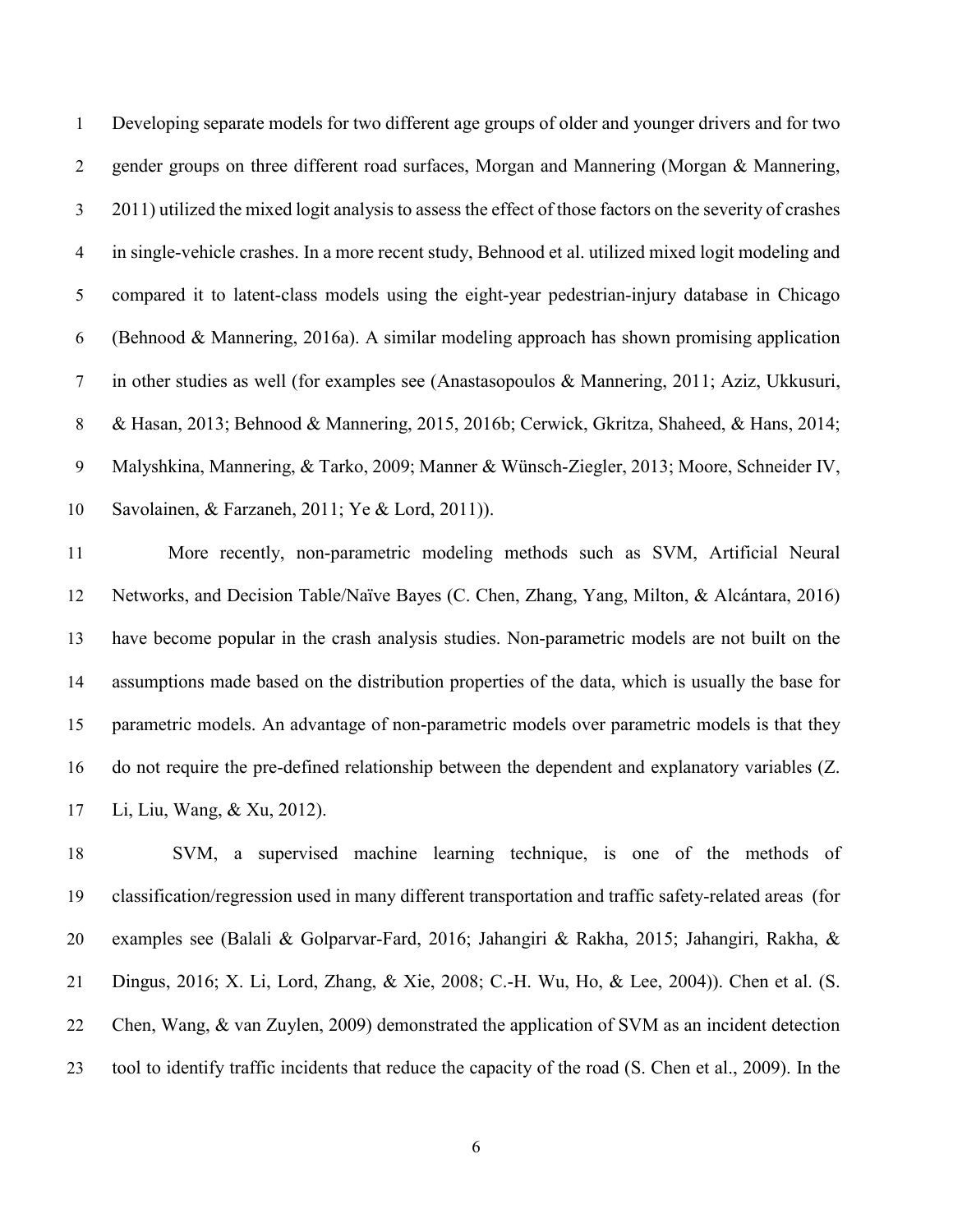context of active traffic management, Yu and Abdel-Aty (Yu & Abdel-Aty, 2013) showed the 2 application of SVM in real-time risk analysis to predict crash occurrences (Yu & Abdel-Aty, 2013). Studying 326 freeway sections around the state of Florida, Li et al. (Z. Li et al., 2012) employed SVM and Ordered Probit (OP) to predict the injury severity of individual crashes. Using the Radial Basic Function (RBF), they indicated that the SVM model performed better than the OP in terms of the percent of correct predictions. The result was achieved by comparing the two models with multi-class response (five injury-severity levels). It has also been demonstrated that classification results for a two-level SVM also resulted in a significant improvement in the prediction accuracy of SVM model (Z. Li et al., 2012).

 Yu et al. (Yu & Abdel-Aty, 2013) also developed fixed parameter logit, SVM (with RBF), and random parameter logit for four-year data collected from a mountainous freeway section in Colorado. Comparing three models, they indicated that SVM and random parameter models provided a better fit than the fixed parameter logit models. In a more recent study, based on a two- year crash data from New Mexico, Chen et al. (C. Chen, Zhang, Qian, Tarefder, & Tian, 2016) studied the application of SVM in mapping the injury severity in rollover crashes. Their result indicated that the SVM model provided reasonable performance in terms of predicting the injury severity (C. Chen, Zhang, Qian, et al., 2016). Unlike the study conducted by Li et al. (Z. Li et al., 2012), where every single crash were taken as a single research unit, Chen et al. has taken each individual driver/vehicle as the research unit and taken into analysis a variable with the number of vehicles involved in the crash as an independent variable to the model (C. Chen, Zhang, Qian, et al., 2016).

 In this paper, crash databases consisting of information on the crash, environment, vehicles, and occupants for five consecutive years (2007-2011) in the State of California were integrated.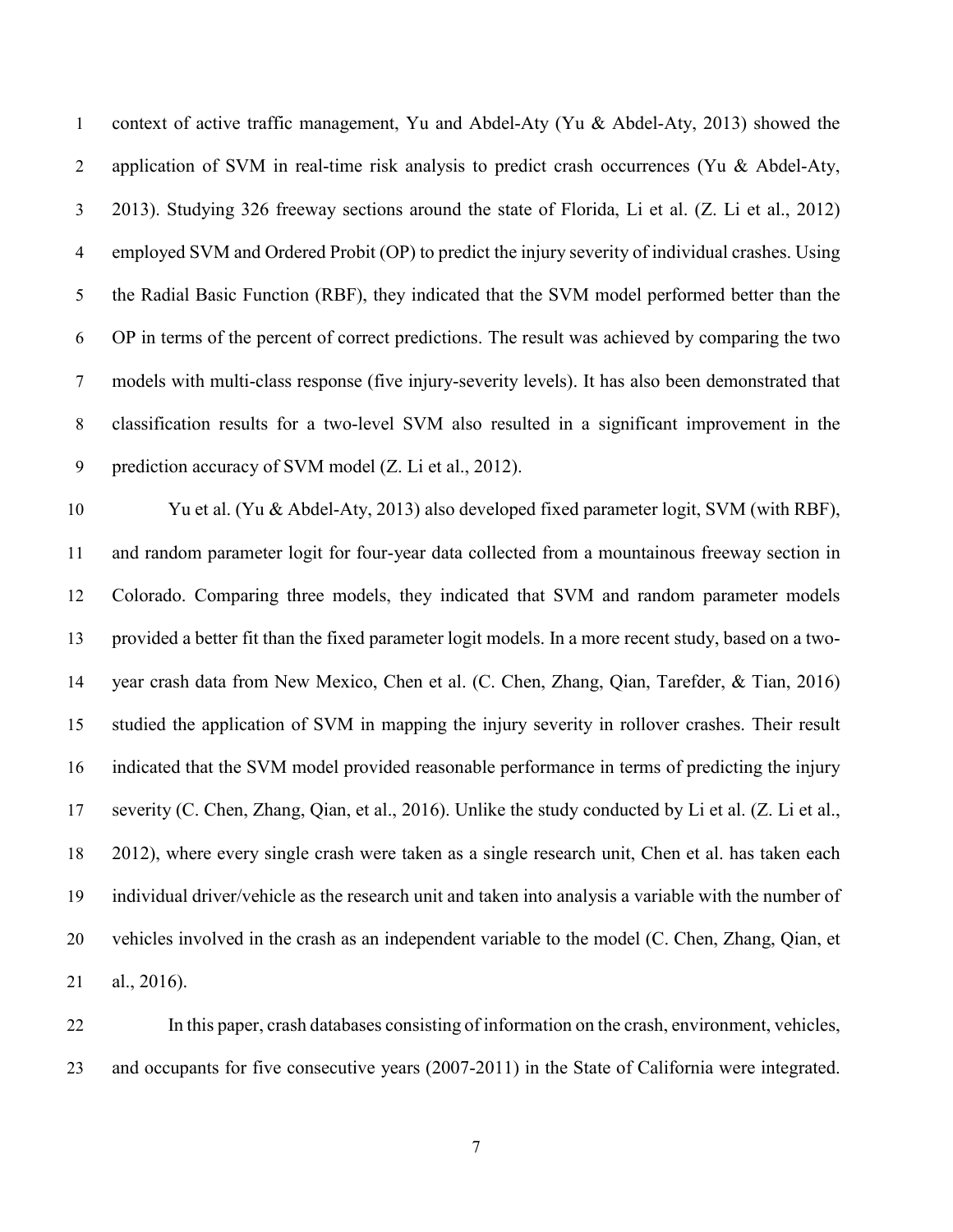To the best of our knowledge, this vehicle by vehicle integrated database has not been used to develop crash models. Three approaches for modeling the severity of rear-end crashes, -support vector machine (SVM), multinomial logit (MNL), and mixed multinomial logit (MMNL)-were applied to this database and compared. The remainder of this paper is structured as follows. The next section describes the methodology including data description and methods used to analyze the data. Then, results of the classification methods are presented and discussed for all three methods. The last section provides conclusions and future directions.

#### **2. METHODOLOGY**

#### **2.1. DATA DESCRIPTION**

 The data used in this study was obtained from the Highway Safety Information System (HSIS) in the state of California for five consecutive years from 2007 to 2011. The database consists of three tables including the crash database, vehicle database, and road database. The rows in the crash database are built based on each case of a crash and includes information such as weather condition and lighting that is common among all vehicles involved in the crash. The vehicle database includes information specific to each vehicle such as driver's age, sex, and vehicle type. Finally, the road database is built based on information of each road segment such as a number of lanes and terrain level. In order to perform a vehicle by vehicle analysis for the purpose of this study, it was required to attach the information of each crash to every single vehicle involved in that specific crash, and then add the road information to each vehicle. This task was performed using a Matlab script.

 The observations for the rear-end crashes were extracted from the database. The severity-injury levels in the dataset include 5 levels of (1) Property damage only, (2) Complaint of pain, (3)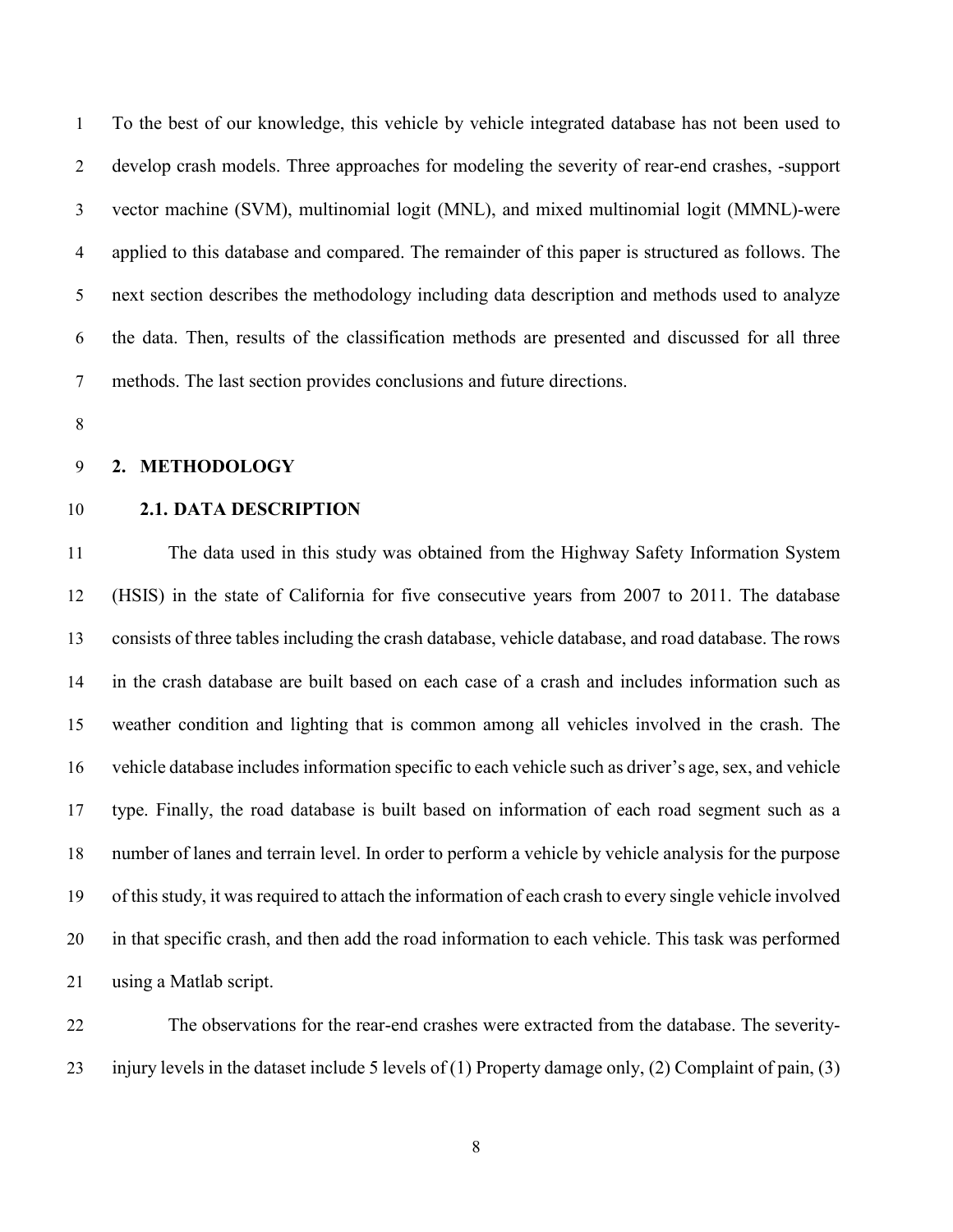Other visible injury, (4) Severe injury, and (5) Fatal. To select a subset of the independent variables for developing the models, all variables were individually examined to determine how well they classified severity levels using the Area Under the Curve (AUC) measure to rank the variables. Top variables that provided the best results in predicting the severity level were used in the full modeling procedure. The selected variables were age, sex, terrain level, weather condition, lighting, vehicle type, number of lanes, and crash cause. The models were developed on 9468 individual vehicles with 70 percent of the data randomly selected to build the training model and the remaining 30 percent left as the test data to compare the performance of three models in terms of their prediction performance.

# **2.2. MULTINOMIAL LOGIT (MNL) AND MIXED MULTINOMIAL LOGIT (MMNL) REGRESSION**

 Mixed Multinomial Logit regression, also known as random parameters logit model, is a generalized form of the Multinomial Logistic regression in which the coefficients of any of the variables are allowed to vary across the individuals and not be limited to a fixed value. Consequently, it allows the model to take into account the heterogeneity of the population. For the standard logistic regression (multinomial logit), the probability of individual *i* experiencing the severity level of *l* from the set of severity outcomes *J* is (Croissant, 2012):

19 
$$
P_{il} = \frac{e^{\beta' x_{il}}}{\sum_{j=1}^{J} e^{\beta' x_{ij}}}
$$

20 Here, x is the factor and  $\beta'$  is the fixed coefficient for all individuals. In the mixed 21 multinomial logit, each individual has their own coefficient  $\beta'_i$ , and probabilities are described as 22 probability of the individual *i*, conditional on the vector of individual-specific coefficient  $\beta_i$ , experiencing severity level *l* as: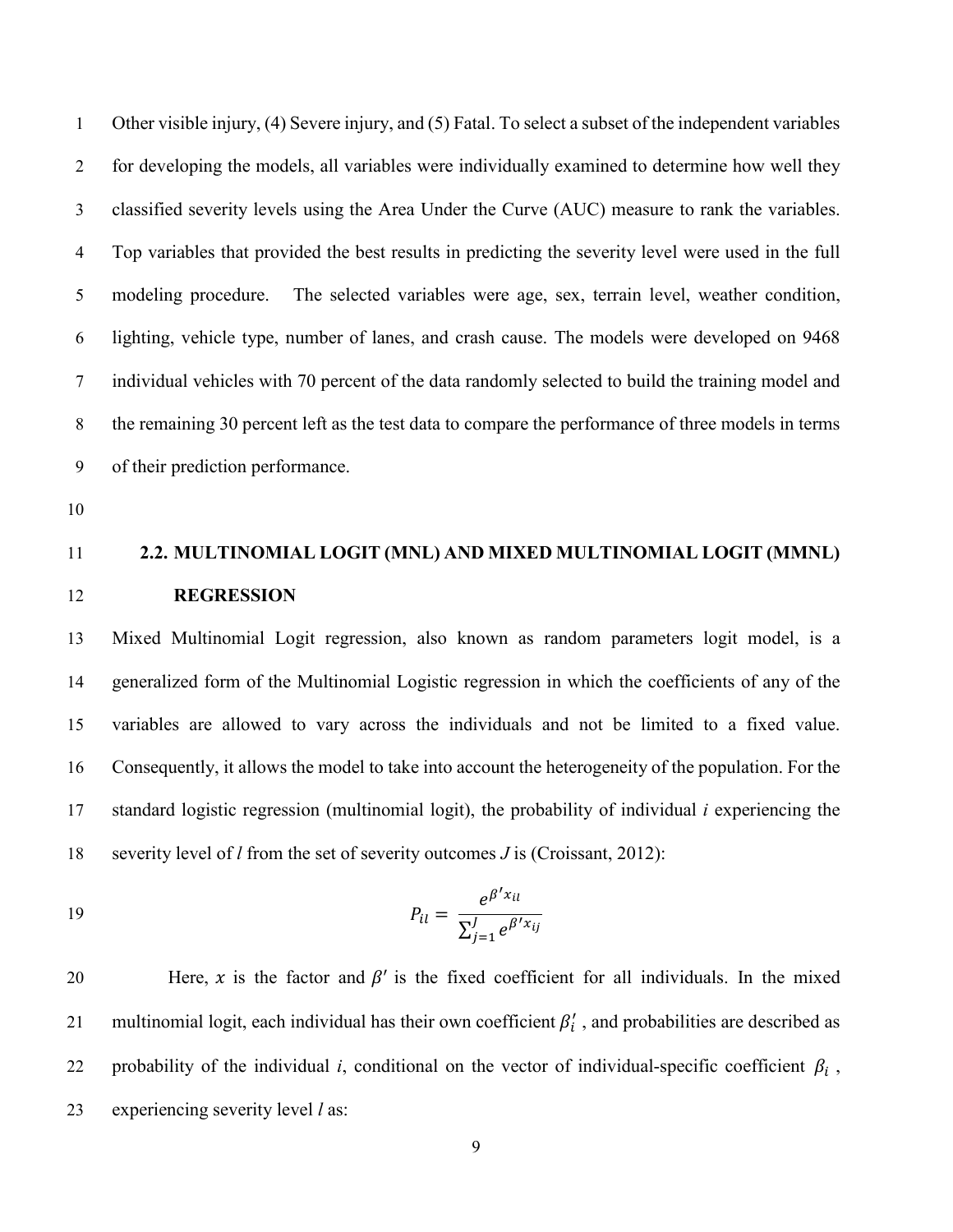$$
P_{il} | \beta_i = \frac{e^{\beta'_i x_{il}}}{\sum_{j=1}^J e^{\beta'_i x_{ij}}}
$$

 Since there are many observations, and finding an individual coefficient for each observation may not be of interest, the coefficients are considered to be random variables and the probabilities of each individual *i* is found conditional on the vector of random coefficients *β*. Later, 5 the average of the probabilities for all values of  $\beta$  is found to obtain the unconditional probability. 6 Given that  $\beta_i$  has the density of  $f(\beta, \theta)$  ( $\theta$  as distribution parameters of  $\beta$ ), for one individual coefficient, the unconditional probability for individual *i* experiencing injury level of *l* is:

8 
$$
P_{il} = \int_{\beta} (P_{il}|\beta_i) f(\beta|\theta) d\beta
$$

9 Here, the function *f* indicates the density function for  $\beta$  with  $\theta$  defining the parameters of the density function. Solving this integral becomes more complicated when there is more than one parameter, which requires defining a separate *β* for each of the random variables. This necessitates simulation techniques. In this study, 'mlogit' package was utilized through the R software to perform the mixed logit analysis. Using 200 draws was found to be sufficient for results to converge. For more detail on how the simulation process is performed by the package and how to define simulation parameters, we refer the readers to (Croissant, 2012; K. Train & Croissant, 2012; K. E. Train, 2009).

#### **2.3. BINARY LOGIT**

 Binary Logit is the simple form of the multinomial logit (detailed above) with two instead of multiple outcomes. In this study, we build a binary model with the set of same variables for each of the severity levels. In each model, the first level is whether a specific severity occurs and the second level is whether that specific severity does not. For example, regarding the property damage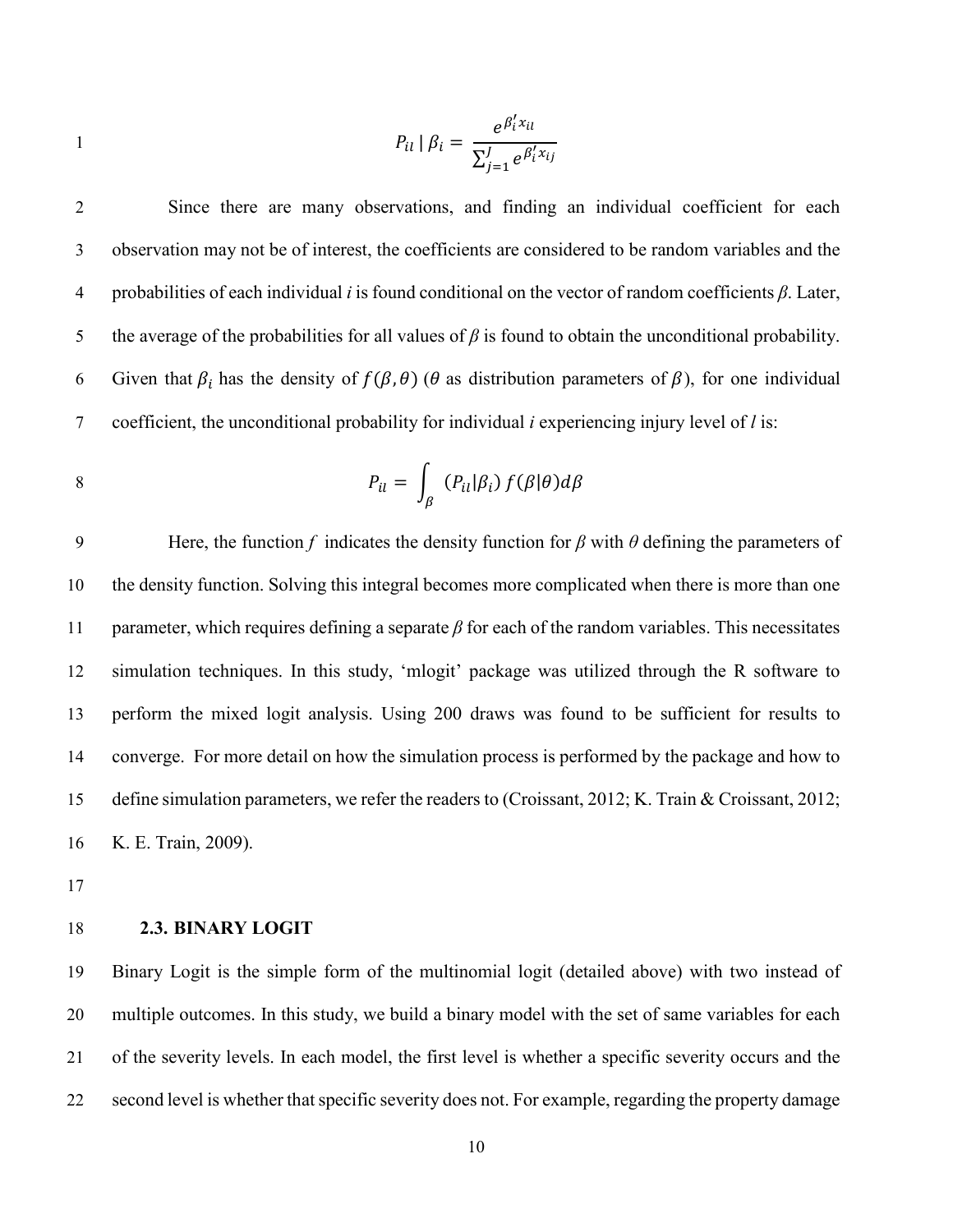only level, the first outcome is when the severity was property damage only, and the second outcome is when the severity is not property damage only. In other words, the second outcome is the combination of the 4 remaining levels in the dataset (e.g. all possible outcomes except property damage only). The procedure is repeated for each level which makes a total of 5 binary models. It is expected that the binary logit does not yield results as efficient as multinomial logit; however, comparing results for all 5 models, we can investigate how disparate each of severity levels is from the rest of population.

- 
- 

#### **2.4. SUPPORT VECTOR MACHINES (SVM)**

 In addition to multinomial logit and mixed multinomial logit, SVM, a supervised machine learning algorithm, was employed to classify severity levels. SVM is known as a powerful method of classification (and also regression) problems as it tries to find the best possible decision 13 boundaries between different classes. In model development, SVM applies the function  $\phi(.)$  to transform the data from *X* space into some *Z* space. This transformation rearranges the data in such a way that the classification becomes an easier task. SVM was first introduced in (Boser, Guyon, & Vapnik, 1992) for separable data and was further expanded in (Cortes & Vapnik, 1995) for non- separable data. The SVM objective function maximizes the margin between different classes and at the same time accepts some errors that can be regulated through a penalty parameter. The formulation of SVM is as follows.

$$
\min_{w,b,\xi} \left( \frac{1}{2} w^T w + C \sum_{n=1}^N \xi_n \right) \tag{1}
$$

Subject to: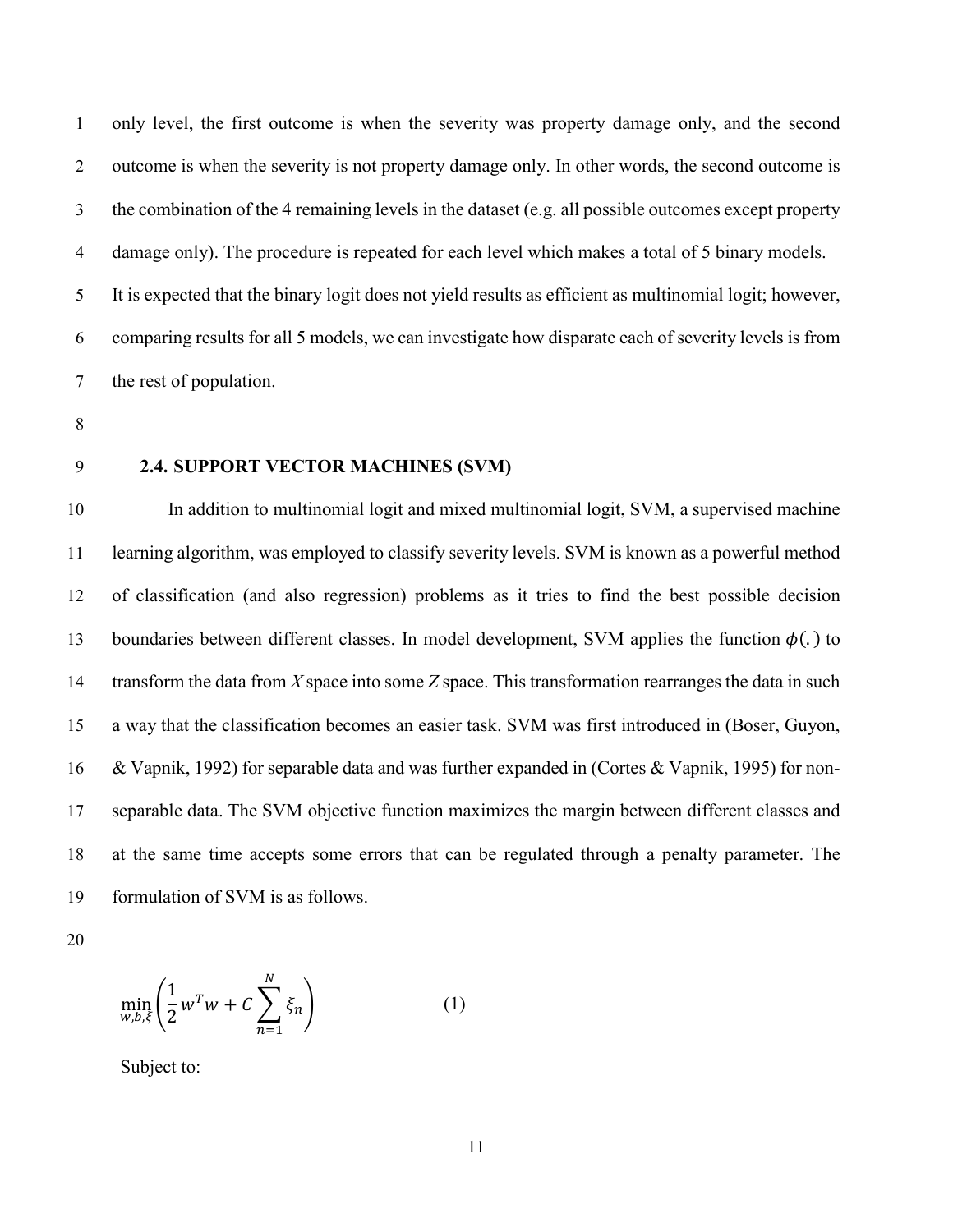$$
y_n(w^T \phi(x_n) + b) \ge 1 - \xi_n, n
$$
  
= 1, ..., N  
(2)

$$
\xi_n \ge 0, n = 1, \dots, N \tag{3}
$$

Where,

| W           | Parameters to define decision boundary between classes    |
|-------------|-----------------------------------------------------------|
|             | Regularization (or penalty) parameter                     |
| $\xi_n$     | Error parameter to denote margin violation                |
| b           | Intercept associated with decision boundaries             |
| $\phi(x_n)$ | Function to transform data from X space into some Z space |
| $y_n$       | Target value for the $n^{th}$ observation                 |

 To develop a multi-class classification model using SVM, one versus one approach based on a voting strategy has been employed; models were developed using only two classes (e.g. fatal vs severe injury, fatal vs other visible injury, and so forth). To predict a new observation, all these models are used to produce votes for different classes. The class with the highest vote is identified as the predicted class. Since there are five classes for crash severity, combinations of two classes from five classes results in ten different combinations, which led to the development of ten models. 7

8 **3. RESULTS**

#### 9 **3.1. MULTINOMIAL LOGIT AND MIXED MULTINOMIAL LOGIT REGRESSION**

10 Table 1 and Table 2, respectively, represent the estimation results for the coefficient of 11 each variable in the MNL and MMNL models as well as overall performance. Property damage 12 only severity level is selected as the base of comparison in the analysis and all the other severity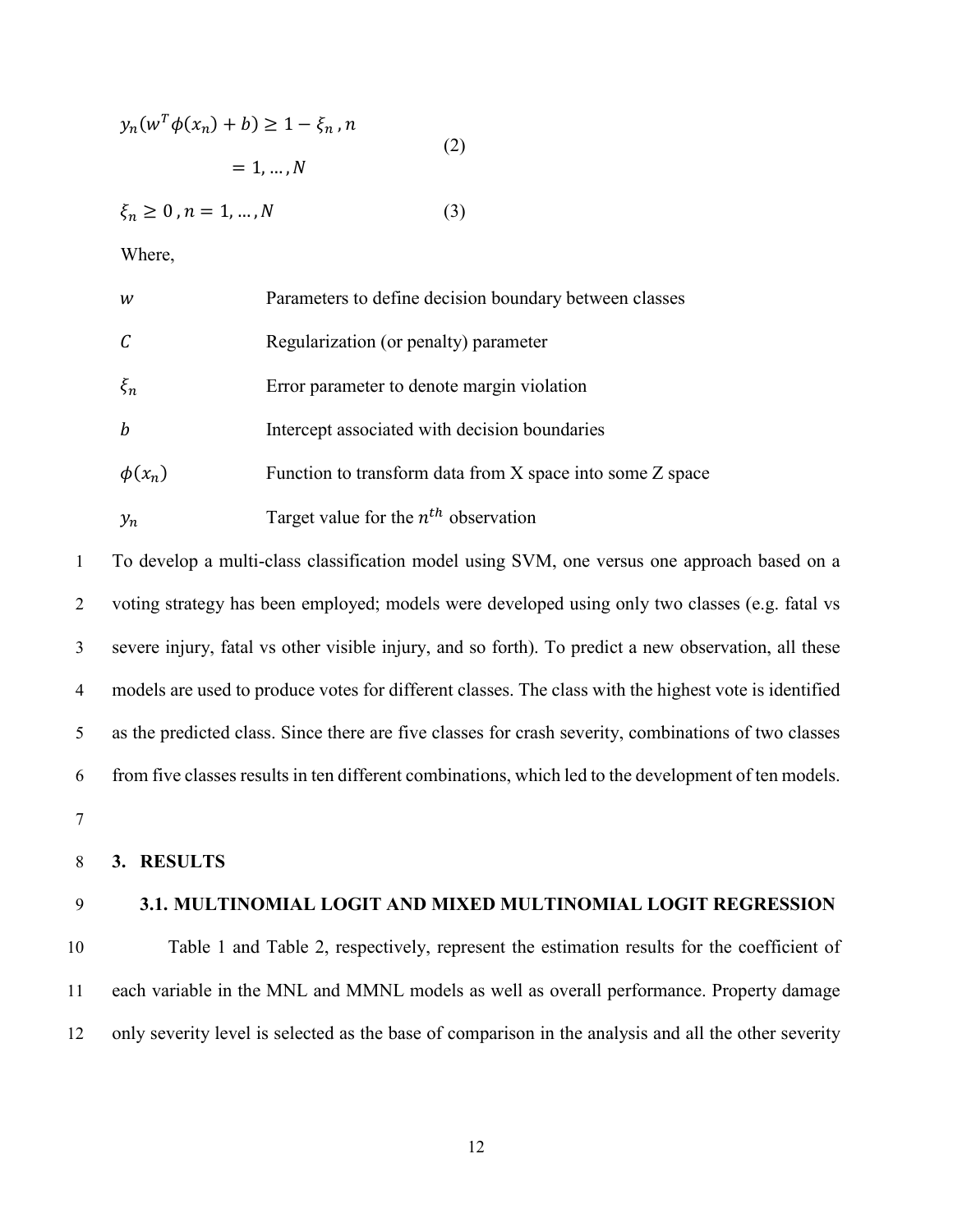levels are compared to it. Levels of each independent variable are shown below the name of each variable with the first level representing the base level.

#### *Selecting Random Parameters*

 To find the variables in which the coefficients vary across the individuals (random parameters in MMNL), all independent variables were checked to determine how strong the hypothesis of coefficients varying across individuals is. In the first run, all variables were put in the model assuming that the distribution of their coefficients was normal. The existence of variability among the coefficient (having the random effect) was signaled by a statistically significant variable that also had a standard deviation that is statistically different from zero (p- value lower than 0.05 in this study). For instance, according to Table 2, the coefficient associated to "4 lanes" level of the variable "Number of lanes" was found to be a significant factor for severe injury crashes and have a high standard deviation that is statistically different from zero (p-value  $13 = 0.00$ ). Examining the normal distribution of coefficient associated with this variable, it was found that almost 74 percent of the sample has a negative coefficient and the rest are positive. This, in fact, indicates that this factor decreases the probability of crash resulting in a severe injury for 74 percent of the population and increases the probability for the remaining 26 percent of the population. In a similar manner, significant variables with random effect were selected to remain in the model as variables with random effects and the rest of the variables that did not show the mixed effect w considered to have fixed coefficients.

*Variables Significance*

 Only a few factors including, driving along a dark road with street light, driving on 4 lanes and 6 lanes roads, and speeding show the heterogeneity effect. Results from MNL and MMNL are very similar with many variables showing significance in both MNL and MMNL. However, in order to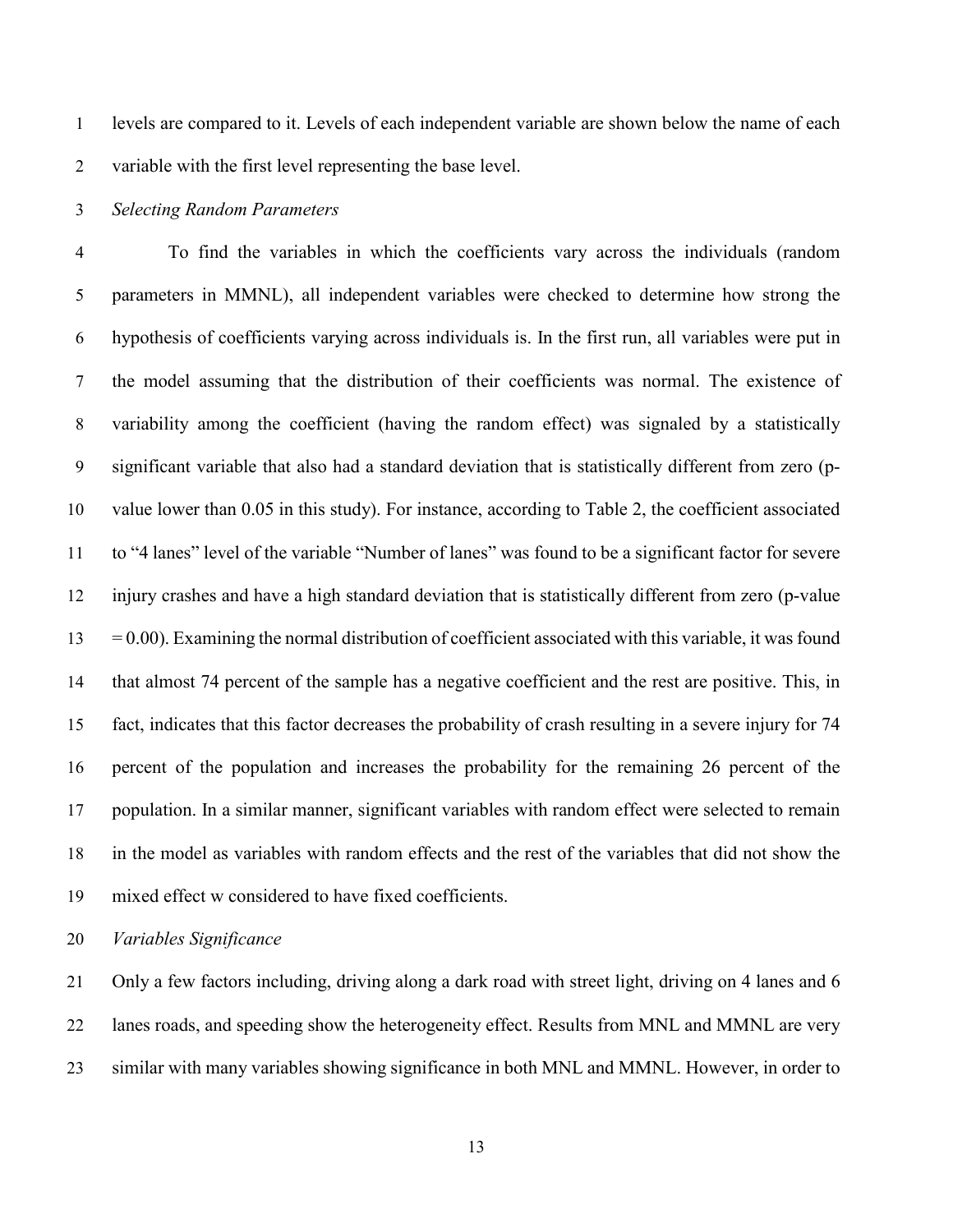discuss the random effects as well, we used results found from MMNL (Table 2) as the basis for variable significance analysis.

 Several variables were found to have a significant impact on different levels of severity. The results for different age groups show that aging has an increasing effect on the probability of getting killed in a crash. This, in fact, is consistent with the results from (Yasmin, Eluru, Pinjari, & Tay, 2014) in which they maintain the increase in the risk of fatal crashes for drivers of age 65 or above (compared to other age groups) for different types of crashes. Similar results were also achieved by (Q. Wu et al., 2014) in a study on the contribution of a variety of factors on different levels of injury in multi-vehicle crashes, where the probability of fatality was increased for drivers of 65 years or older. Some other studies by (Kim et al., 2013; Xie, Zhang, & Liang, 2009; Yasmin & Eluru, 2013) have also confirmed the same finding.

 Regarding the drivers' gender, it was found that compared to female drivers, male drivers are less likely to complain about pain after a crash. An explanation might be that men are physically stronger. There is also evidence that men are more likely to be killed compared to female drivers which raise the idea that male drivers might be more aggressive drivers than female drivers. This is in line with the finding by (Shankar, Mannering, & Barfield, 1996) where they maintain greater probability of fatal and disabling injury for crashes involved male drivers. Different results, however, have been concluded from the gender analysis. For instance, (Q. Wu et al., 2014) found that in multi-vehicle crashes, the coefficient varies across genders as for some female drivers it increases the probability of a fatal crash and for some, it reduces the probabilities. On the other hand, in some studies such as (Abdel-Aty, 2003; Xie et al., 2009), it was found that female drivers are more likely to get killed in a crash with the same circumstances.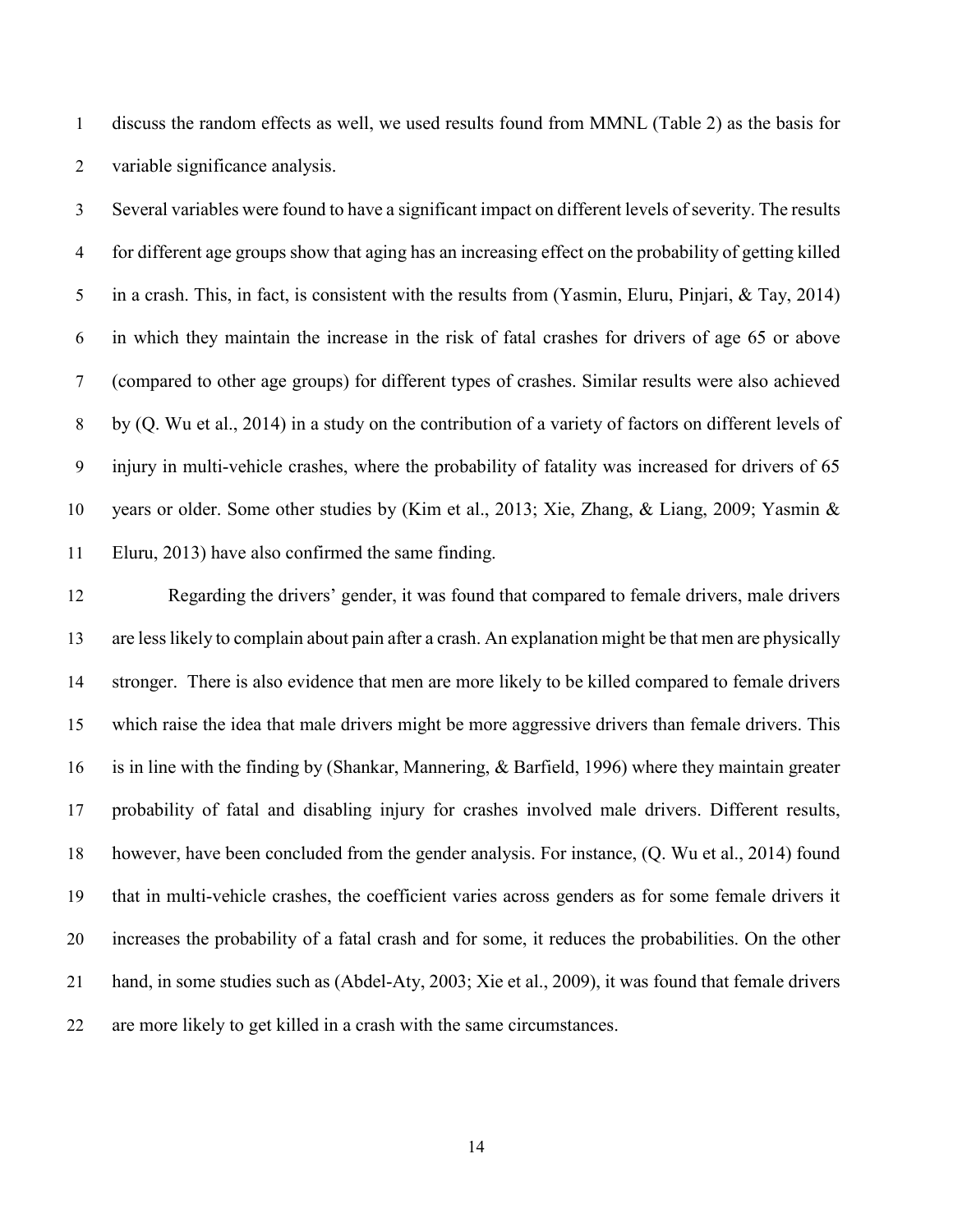Investigating driving on different terrain levels, the outcome of a crash is more likely to result in a severe injury or fatality when driving on mountainous and rolling terrains compared to flat terrains. This was expected since driving on mountainous or rolling terrains is usually more complex than driving on the flat terrains. This also confirms the results from (Shankar et al., 1996), where they indicated that high proportion of horizontal curves was found to increase the likelihood of a possible injury crash. As for driving in different weather condition, it was found that driving in foggy condition increases the probability of crashes leading to fatality or severe injuries compared to clear weather condition.

 Results from the lighting condition of the street indicated that driving in a low light condition such as dusk or dark without street lights increases the probability of a fatal crash compared to driving in daylight. This is in line with the results from (Kim et al., 2013; Q. Wu et al., 2014; Xie et al., 2009), where they also found that undesirable lighting increases the propensity of a crash to be more severe or fatal. In this study; however, driving at night when there is street light found to have mixed effect. Evaluation of the distribution of the coefficient shows the existence of a statistically high standard deviation of 1.83 (p-value = 0.00) and a mean of 0.55 for the coefficients of the "Dark - street light" level of variable "Light". This might be associated to the fact that some drivers tend to drive more carefully when their range of view is limited due to the lack of proper lighting while some drivers may not feel the need to compensate in this situation.

 Comparing different vehicle types, it was found that motorcycle riders and truck drivers are more prone to higher levels of severity and fatality and less likely to experience property damage and surface injuries compared to passenger cars.

 Increase in the number of lanes for most of the levels found to have a negative effect on the log odds of the crash to become fatal or severe. This, in fact, raises the idea that crashes are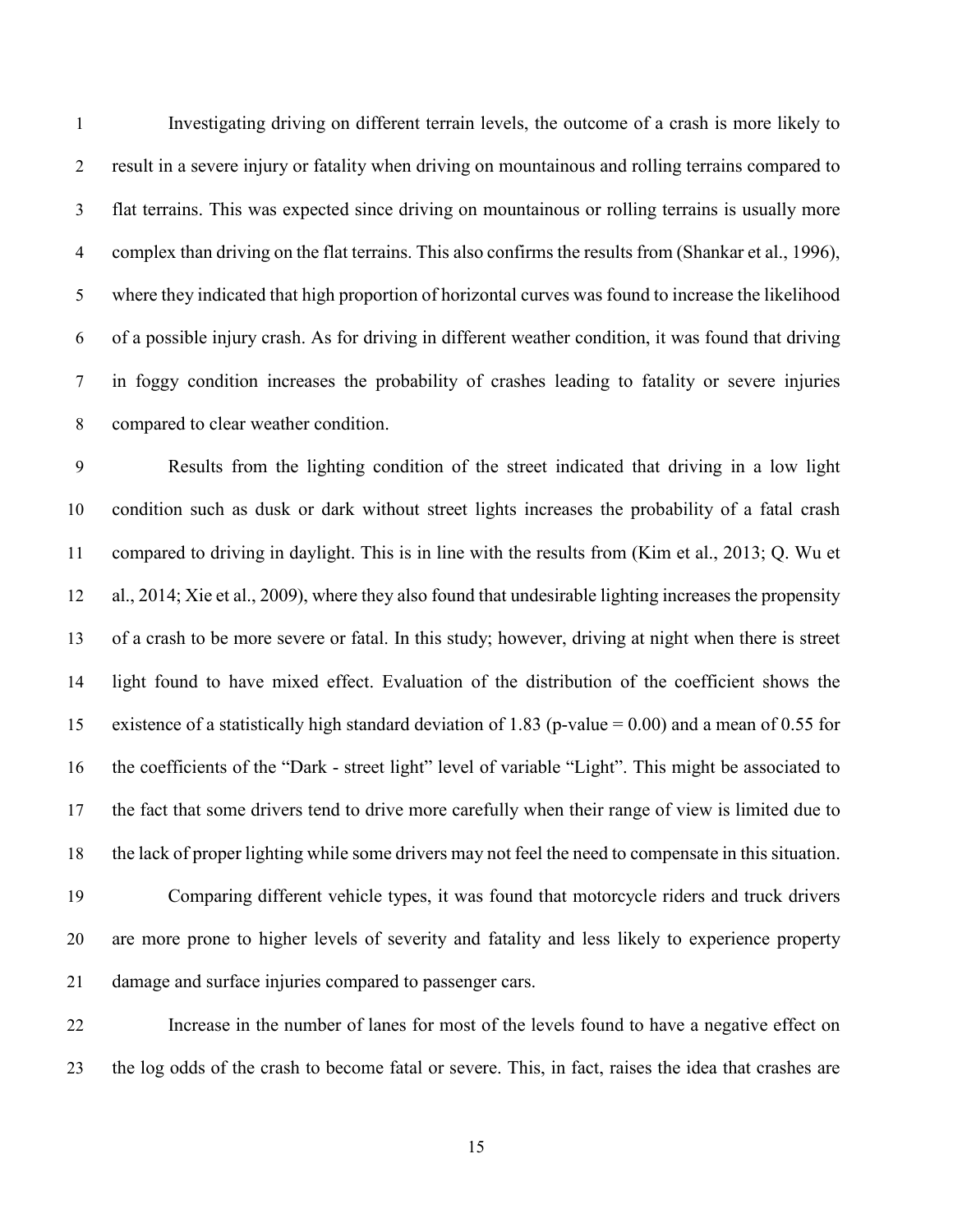more likely to have higher levels of severity on two-lane roads than roads and highways with a higher number of lanes.

 Regarding crash causes, behavior such as following too closely and speeding are less likely to lead to fatality or severe injury compared to the situation where the driver is under influence of 5 the alcohol. A similar result was achieved in other studies such as (Xie et al., 2009; Yasmin & Eluru, 2013).

#### **3.2. BINARY LOGIT**

 Table 3 demonstrates the summary of the results for the binary logit model. Results from both Table 1 and Table 3 indicate the same effects from selected factors in different ways. For example, looking at the motorcycle data, from Table 1 (multinomial approach), we see that motorcycle drivers are more prone to being killed in accidents compared to passenger car drivers. The same result could be ascertained by comparing the estimated coefficients/significances retrieved from each of the five binary logits. Starting from the first binary model (property damage only vs. all levels) there is a low negative coefficient that increases and eventually becomes positive as you move toward the fifth binary model (fatal vs. all levels). The same concept applies to other variables as well.

#### **3.3. SUPPORT VECTOR MACHINE (SVM)**

 The same train and test datasets that were used for the MNL and MMNL models were applied to develop and validate the SVM model using Gaussian kernels. All attributes (variables) were scaled as SVM usually performs poorly without feature scaling. This is a simple preprocessing step that could significantly impact the SVM model performance. In order to find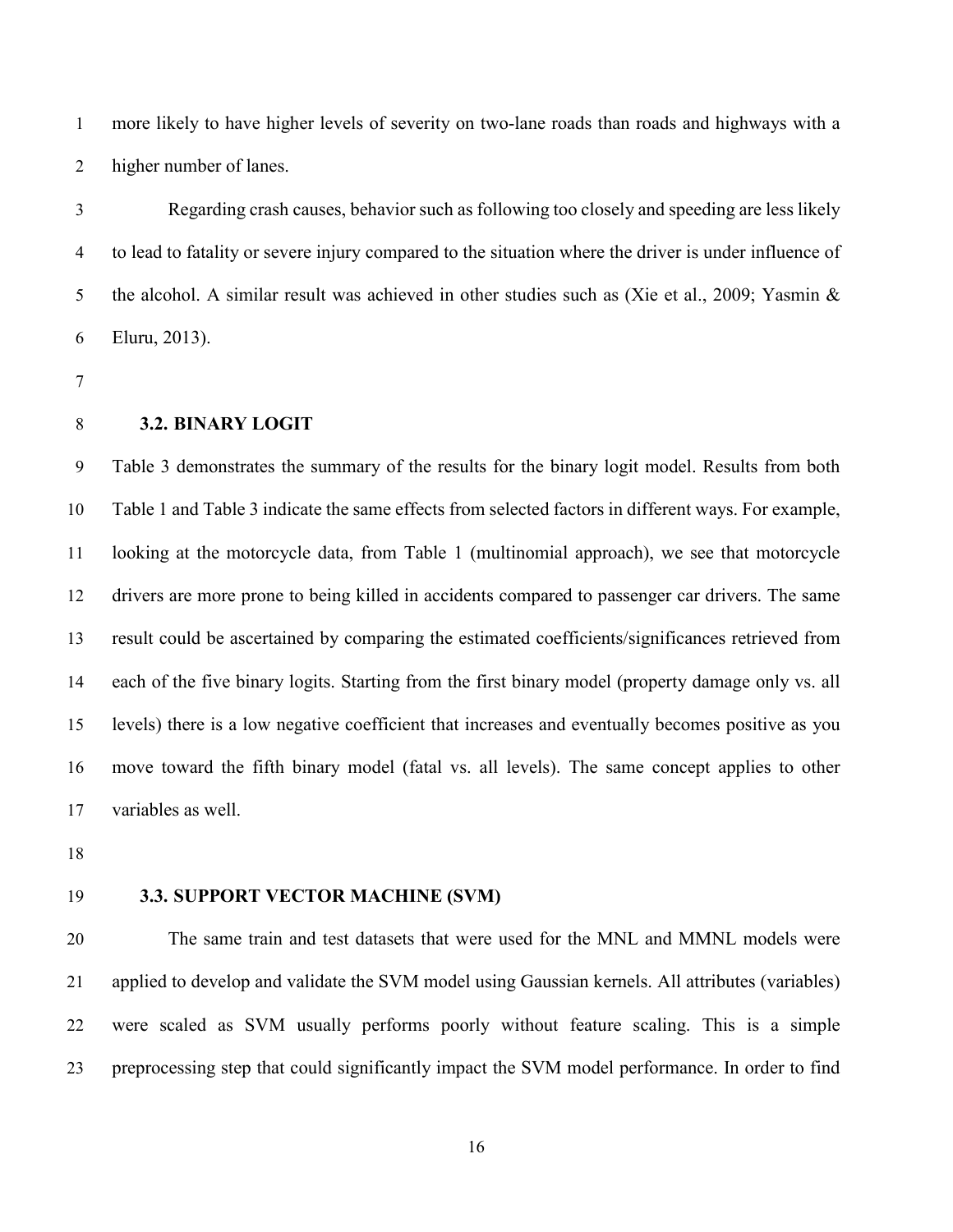the optimal SVM model, two parameters, the regularization parameter, and the Gamma parameter, must be tuned. This parameter tuning was conducted for all ten models, one of which is shown in Fig. 1. Focusing on the fatal vs property damage only model, Fig. 1 illustrates how different parameter settings impact the area under curve (AUC) value. This figure shows a grid search of the Gamma and Cost parameters to achieve the best possible performance of one of the SVM models. The best AUC was achieved with cost and Gamam parameters being equal to 0.32 and 0.1, respectively. The darker regions in the figure represent higher values of AUC, which correspond to better performance. The optimal performance of the other SVM models was achieved in the same fashion.





Figure 1 SVM parameter tuning for the fatal vs property damage only.

### **4. DISCUSSION OF PREDICTION RESULTS**

 In this section, the SVM, MNL (both binary and multi-class), and MMNL are compared in terms of their predicting accuracy on the test data. Table 4 demonstrates the number of true and false predictions in each model as well as for each class.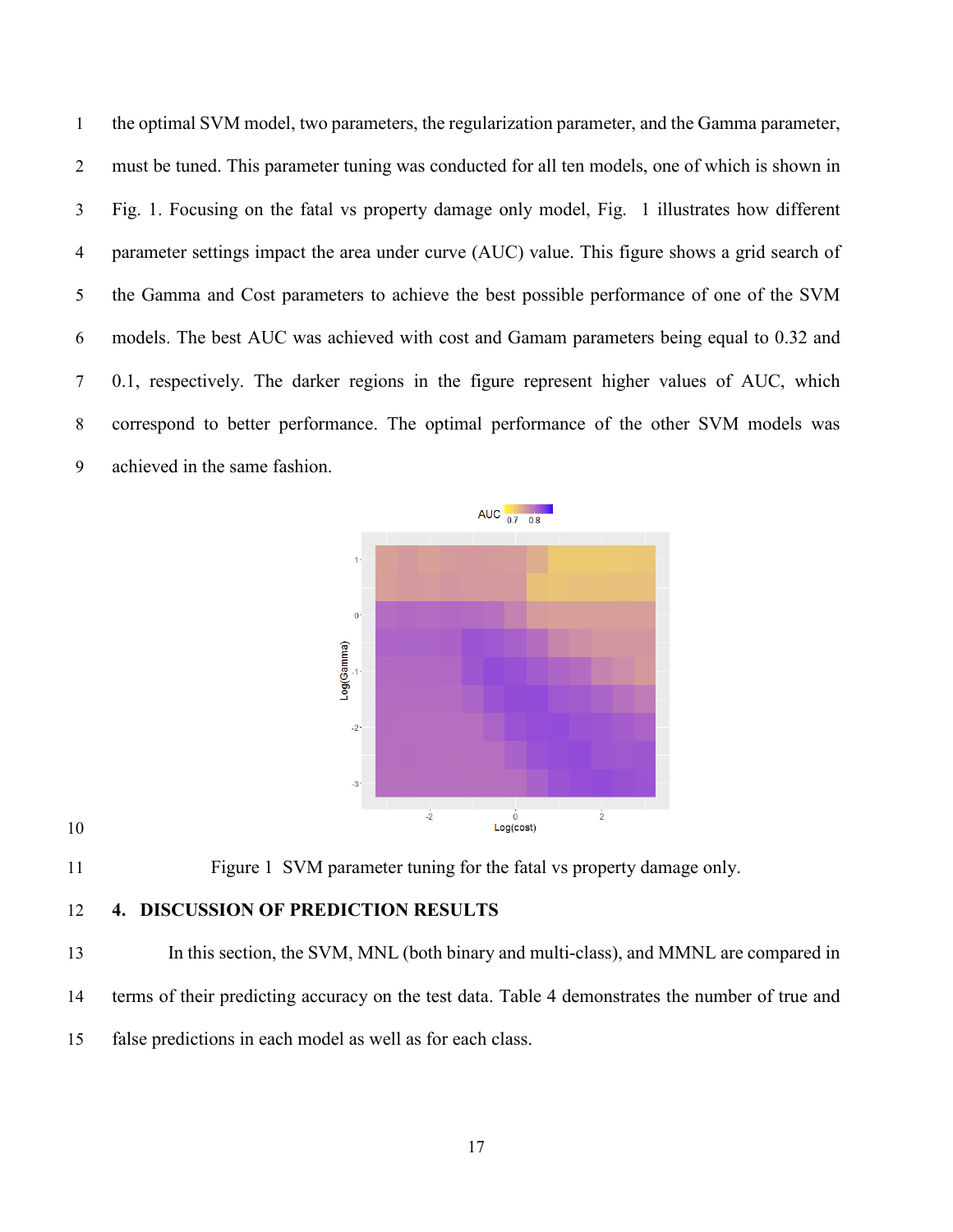While both binary and multinomial logit models indicate similar information regarding the effect of factors on the outcome of the accident, they do not maintain the same accuracy when used for prediction. Based on Table 4, the binary models built for the first three levels (property damage only, complaint of pain, and other visible injury) did not maintain good prediction results based on the test data, where every single prediction for the desired level (e.g. property damage only in the first model) is incorrect. Although binary models built for last two levels (severity and fatal) maintained better prediction results, the accuracy was still not very good. While the prediction results from binary models display estimation inefficiency, it also demonstrates how discrete the last two levels (severity and fatal) are from the other levels.

 Regression and support vector approaches with all five levels in the model led to more accurate predictions. The prediction results are also included in Table 4 for comparison. Both MNL and MMNL models maintained a comparable accuracy, which is expected since most parameters were not found to have random effects. Yet it is important that random parameters are included to better report the effect of these variables. It should be noted that most machine learning algorithms such as SVM are considered as black-box methods that are difficult to interpret. In general, they could perform better than classical statistical methods such as logit models but have limited explanatory power. In the present study, the SVM performed slightly better in specific cases as explained below.

 According to Table 4, the SVM has maintained greater accuracy for "other visible injury" and "fatal" class of the database. On the other hand, MNL and MMNL had greater accuracy for "property damage only", "complaint of pain", and "severe injury". Although, in total, the number of true predictions by the SVM is slightly higher than the total for MNL and MMNL.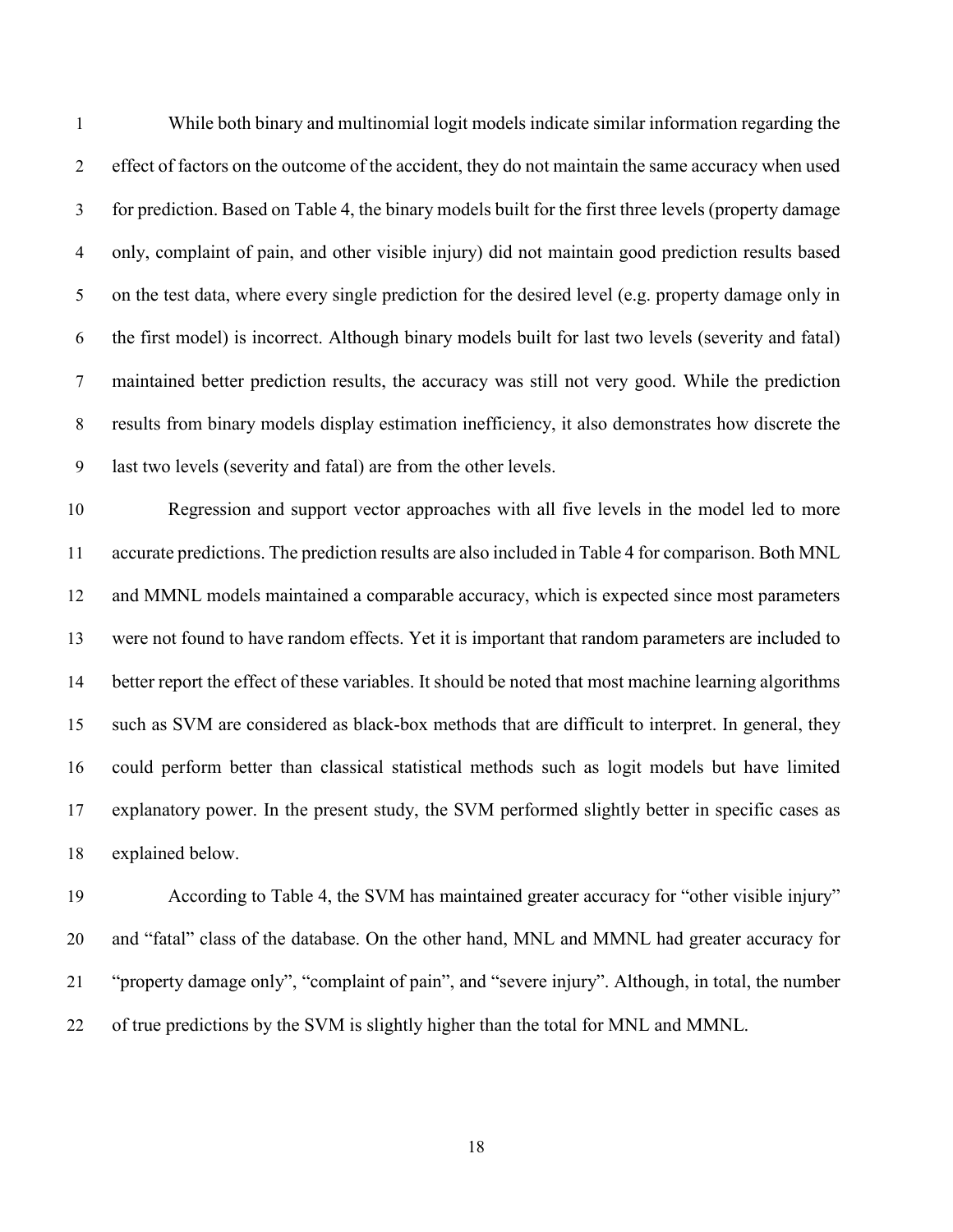More detailed results regarding the prediction of each model in the form of confusion matrix are shown in Table 5. According to Table 5, the largest number of true predictions belongs to "Complaint of pain" level. On the other hand, the lowest number of true predictions belong to "Other visible injury" level. This is a broad, and somewhat vague, a category which is overlapping with the "Complaint of pain" category, so it is expected that it would be hard to predict. The remaining "Property damage only", "Severe injury", and "Fatal" levels have similar accuracy levels. The last row under each confusion matrix indicates the percent of true prediction for each individual level of severity.

#### **5. CONCLUSION**

 Considering the significant losses resulting from crashes, predicting the likelihood of crash severity has been a vital line of research. Studying crashes and their contributing factors allow traffic engineers and practitioners to determine and prioritize dangerous crash prone situations, which in turn aids efforts to implement suitable countermeasures and enhance the level of safety. In this study, crash severity models were developed using three statistical approaches of MNL (binary and multi-class), MMNL, and SVM. The database used for the model training is an integrated database of the California crash database from 2007 to 2011 including information on driver, vehicle, and environment.

 Studying effects of different factors on severity of accidents, results from both MNL and MMNL models showed that older and male drivers are more likely to have a fatal crash while complain of pain is observed more among female drivers compared to males. As expected, driving in foggy and mountainous or rolling terrains is associated with more fatal and severe injury crashes.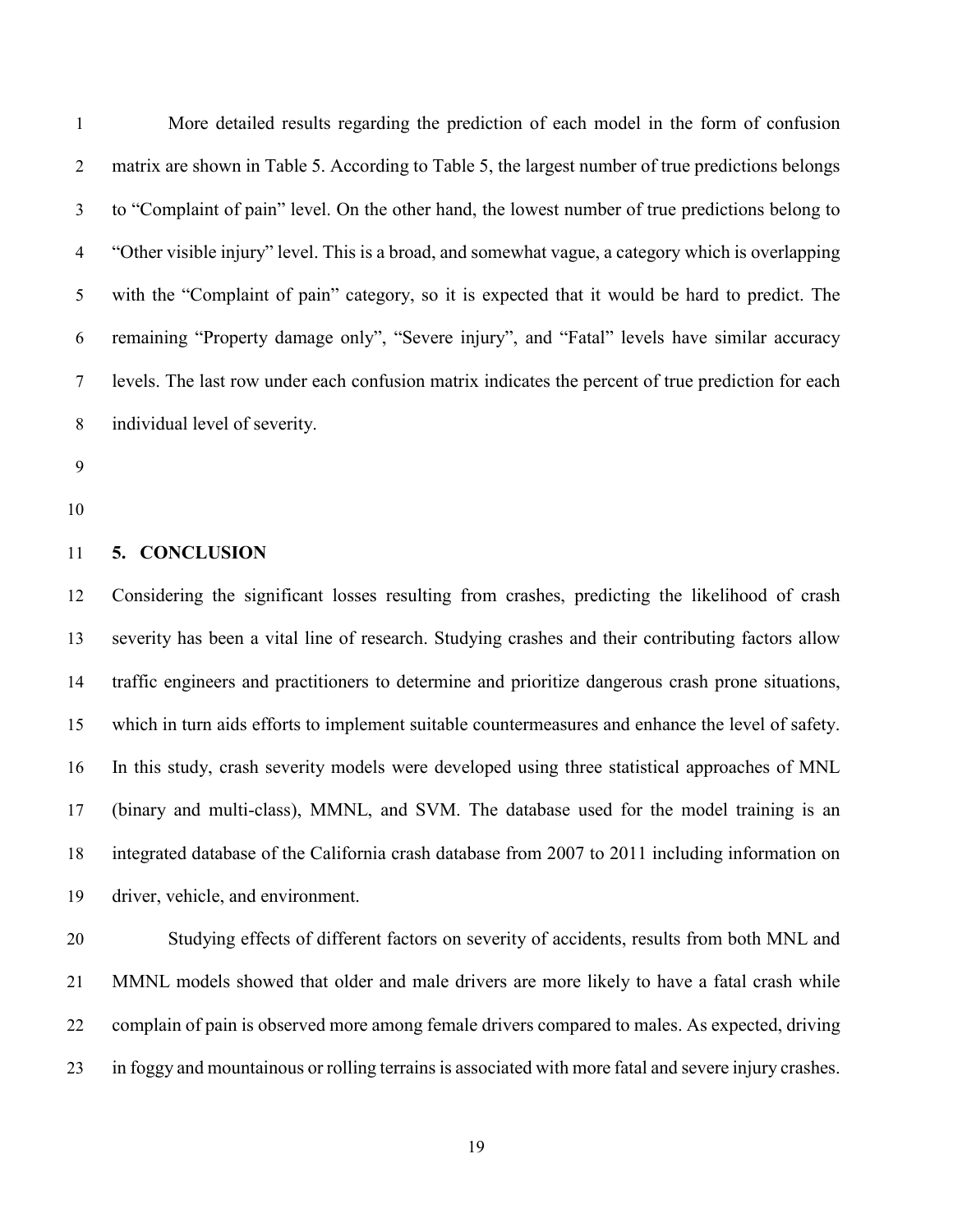Similarly, low light conditions are associated to more fatal crashes. Regarding the vehicle type, motorcycle riders and truck drivers are more likely to experience a higher level of crash severity. Also, a fewer number of lanes was found to be associated with higher level of severity. Regarding the cause of crashes, improper turning and driving under influence were found to cause severe injuries and fatal crashes. In terms of random parameters, factors including driving on dark roads with a street light, driving on 4 and 6 lane roads, and speeding could have various impact on the severity outcome of accidents as for some people they have been a contributing factor and for the other, they have acted as the opposite.

 Studying the performance of the models based on their prediction accuracy, the MNL and MMNL maintained comparable results. This result was expected since only a few of the variables were found to have a mixed effect, and those that found to have mixed effect were not dominant enough to make a significant change in the overall outcome of the model. The SVM approach maintained a slightly better prediction accuracy using the test data.

 In the future, the crash analysis will be conducted for other crash types than rear-end crashes. Also, other techniques such as neural network and discriminant analysis method will be considered on the same dataset and results will be compared in terms of model performance.

#### **ACKNOWLEDGEMENT**

 The authors would like to thank the Highway Safety Information System (HSIS) for their support and provision of the crash dataset. The authors wish to also thank the University Grants Program (UGP) at San Diego State University for partially sponsoring this study.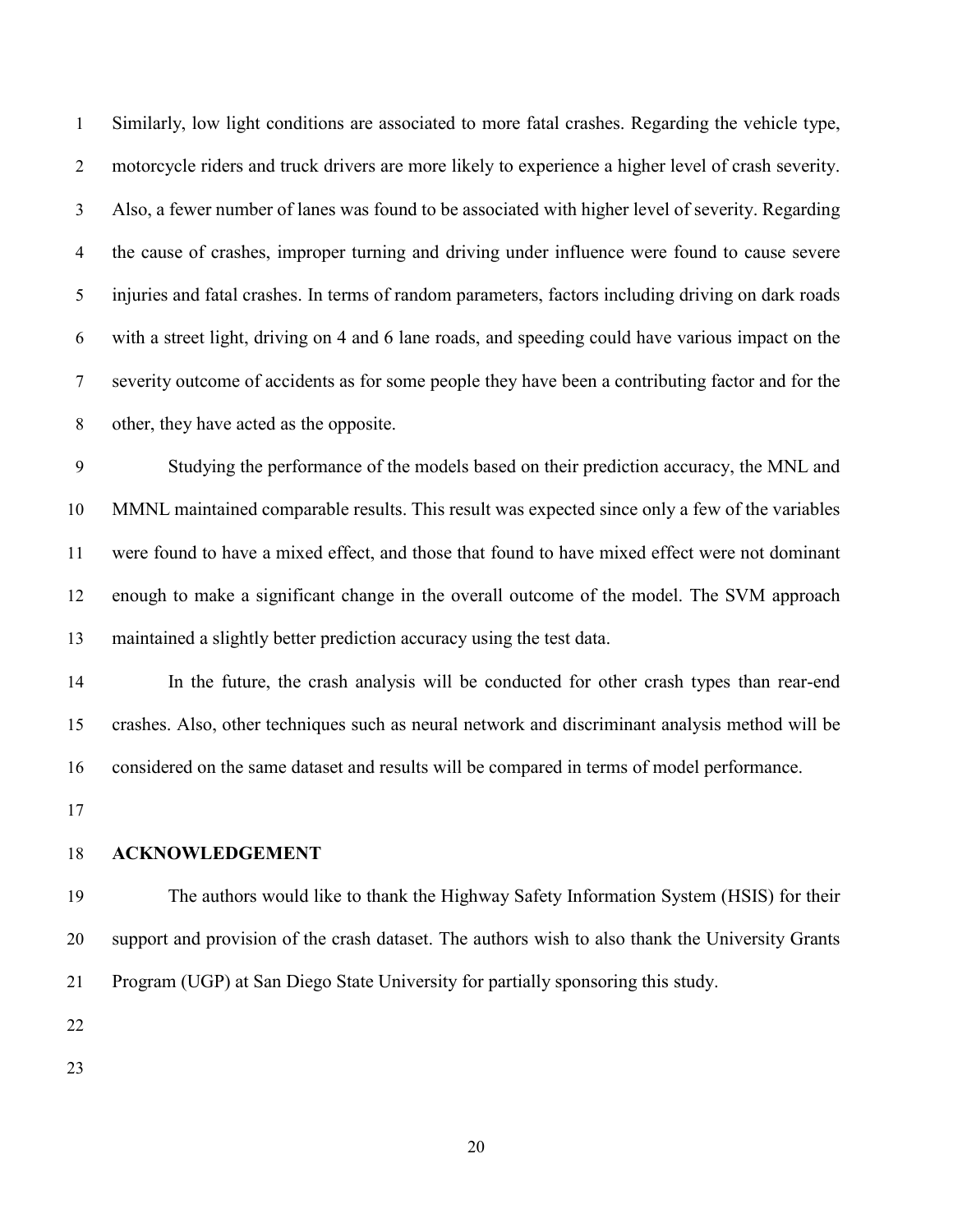## **REFERENCES**

| $\overline{2}$ | Abdel-Aty, M. (2003). Analysis of driver injury severity levels at multiple locations using       |
|----------------|---------------------------------------------------------------------------------------------------|
| $\mathfrak{Z}$ | ordered probit models. Journal of Safety Research, 34(5), 597-603.                                |
| 4              | https://doi.org/10.1016/j.jsr.2003.05.009                                                         |
| 5              | Anastasopoulos, P. C., & Mannering, F. L. (2011). An empirical assessment of fixed and random     |
| 6              | parameter logit models using crash- and non-crash-specific injury data. Accident Analysis         |
| $\tau$         | & Prevention, 43(3), 1140-1147. https://doi.org/10.1016/j.aap.2010.12.024                         |
| $8\,$          | Aziz, H. M. A., Ukkusuri, S. V., & Hasan, S. (2013). Exploring the determinants of pedestrian-    |
| 9              | vehicle crash severity in New York City. Accident Analysis & Prevention, 50, 1298–                |
| 10             | 1309. https://doi.org/10.1016/j.aap.2012.09.034                                                   |
| 11             | Balali, V., & Golparvar-Fard, M. (2016). Evaluation of Multiclass Traffic Sign Detection and      |
| 12             | Classification Methods for U.S. Roadway Asset Inventory Management. Journal of                    |
| 13             | Computing in Civil Engineering, 30(2), 04015022.                                                  |
| 14             | https://doi.org/10.1061/(ASCE)CP.1943-5487.0000491                                                |
| 15             | Behnood, A., & Mannering, F. L. (2015). The temporal stability of factors affecting driver-injury |
| 16             | severities in single-vehicle crashes: Some empirical evidence. Analytic Methods in                |
| 17             | Accident Research, 8, 7-32. https://doi.org/10.1016/j.amar.2015.08.001                            |
| 18             | Behnood, A., & Mannering, F. L. (2016a). An empirical assessment of the effects of economic       |
| 19             | recessions on pedestrian-injury crashes using mixed and latent-class models. Analytic             |
| 20             | Methods in Accident Research, 12, 1-17. https://doi.org/10.1016/j.amar.2016.07.002                |
| 21             | Behnood, A., & Mannering, F. L. (2016b). The effects of drug and alcohol consumption on           |
| 22             | driver injury severities in single-vehicle crashes. Traffic Injury Prevention, 18(5), 456–        |
| 23             | 462. https://doi.org/10.1080/15389588.2016.1262540                                                |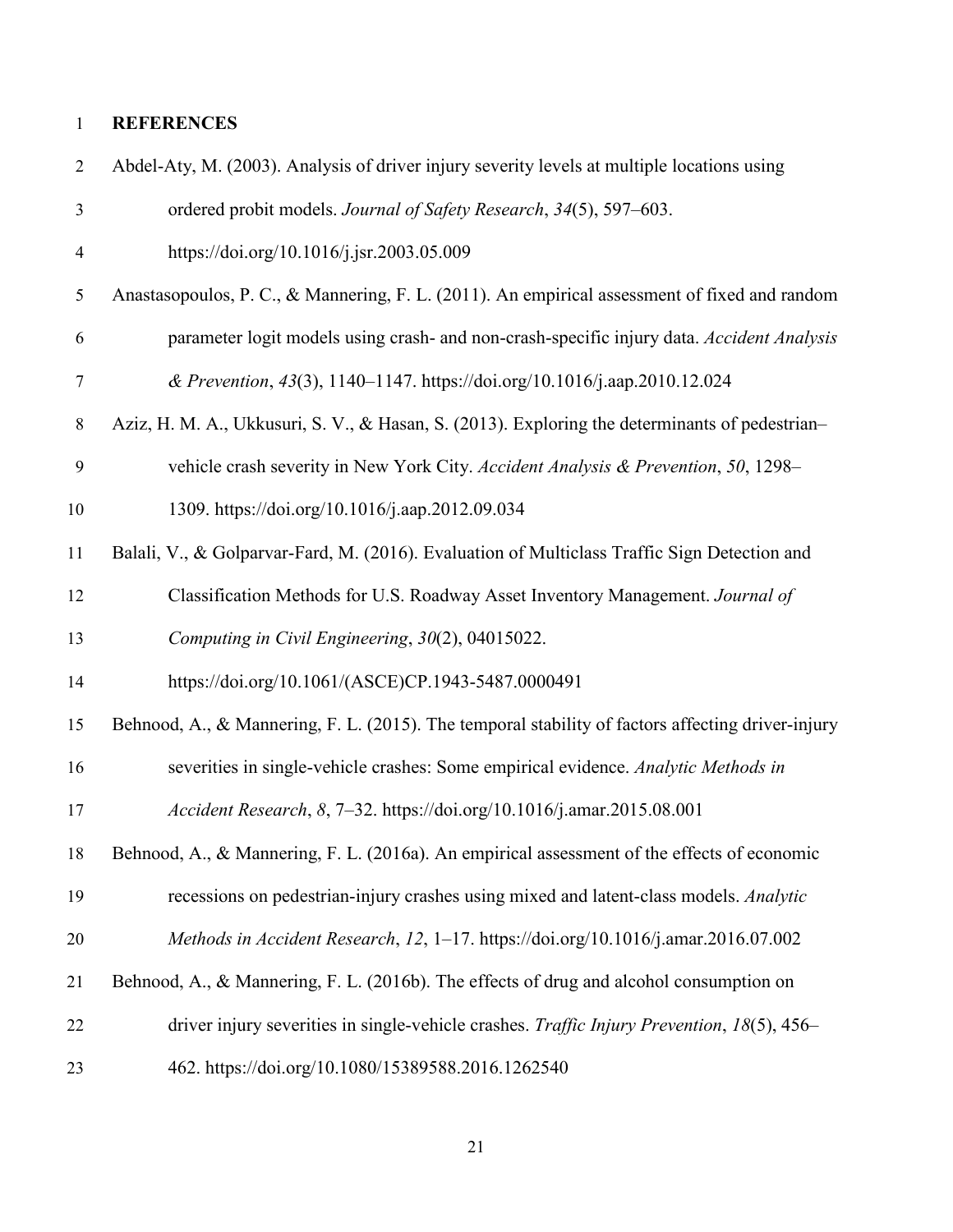| $\mathbf{1}$     | Boser, B. E., Guyon, I. M., & Vapnik, V. N. (1992). A Training Algorithm for Optimal Margin    |
|------------------|------------------------------------------------------------------------------------------------|
| $\overline{2}$   | Classifiers. In Proceedings of the Fifth Annual Workshop on Computational Learning             |
| 3                | Theory (pp. 144–152). New York, NY, USA: ACM.                                                  |
| $\overline{4}$   | https://doi.org/10.1145/130385.130401                                                          |
| 5                | Cerwick, D. M., Gkritza, K., Shaheed, M. S., & Hans, Z. (2014). A comparison of the mixed      |
| 6                | logit and latent class methods for crash severity analysis. Analytic Methods in Accident       |
| $\boldsymbol{7}$ | Research, 3-4, 11-27. https://doi.org/10.1016/j.amar.2014.09.002                               |
| $8\,$            | Chen, C., Zhang, G., Qian, Z., Tarefder, R. A., & Tian, Z. (2016). Investigating driver injury |
| $\mathbf{9}$     | severity patterns in rollover crashes using support vector machine models. Accident            |
| 10               | Analysis & Prevention, 90, 128-139. https://doi.org/10.1016/j.aap.2016.02.011                  |
| 11               | Chen, C., Zhang, G., Tian, Z., Bogus, S. M., & Yang, Y. (2015). Hierarchical Bayesian random   |
| 12               | intercept model-based cross-level interaction decomposition for truck driver injury            |
| 13               | severity investigations. Accident Analysis & Prevention, 85, 186-198.                          |
| 14               | https://doi.org/10.1016/j.aap.2015.09.005                                                      |
| 15               | Chen, C., Zhang, G., Yang, J., Milton, J. C., & Alcántara, A. "Dely." (2016). An explanatory   |
| 16               | analysis of driver injury severity in rear-end crashes using a decision table/Naïve Bayes      |
| 17               | (DTNB) hybrid classifier. Accident Analysis & Prevention, 90, 95-107.                          |
| 18               | https://doi.org/10.1016/j.aap.2016.02.002                                                      |
| 19               | Chen, S., Wang, W., & van Zuylen, H. (2009). Construct support vector machine ensemble to      |
| 20               | detect traffic incident. Expert Systems with Applications, 36(8), 10976–10986.                 |
| 21               | https://doi.org/10.1016/j.eswa.2009.02.039                                                     |
| 22               | Cortes, C., & Vapnik, V. (1995). Support-Vector Networks. Machine Learning, 20(3), 273-297.    |
| 23               | https://doi.org/10.1023/A:1022627411411                                                        |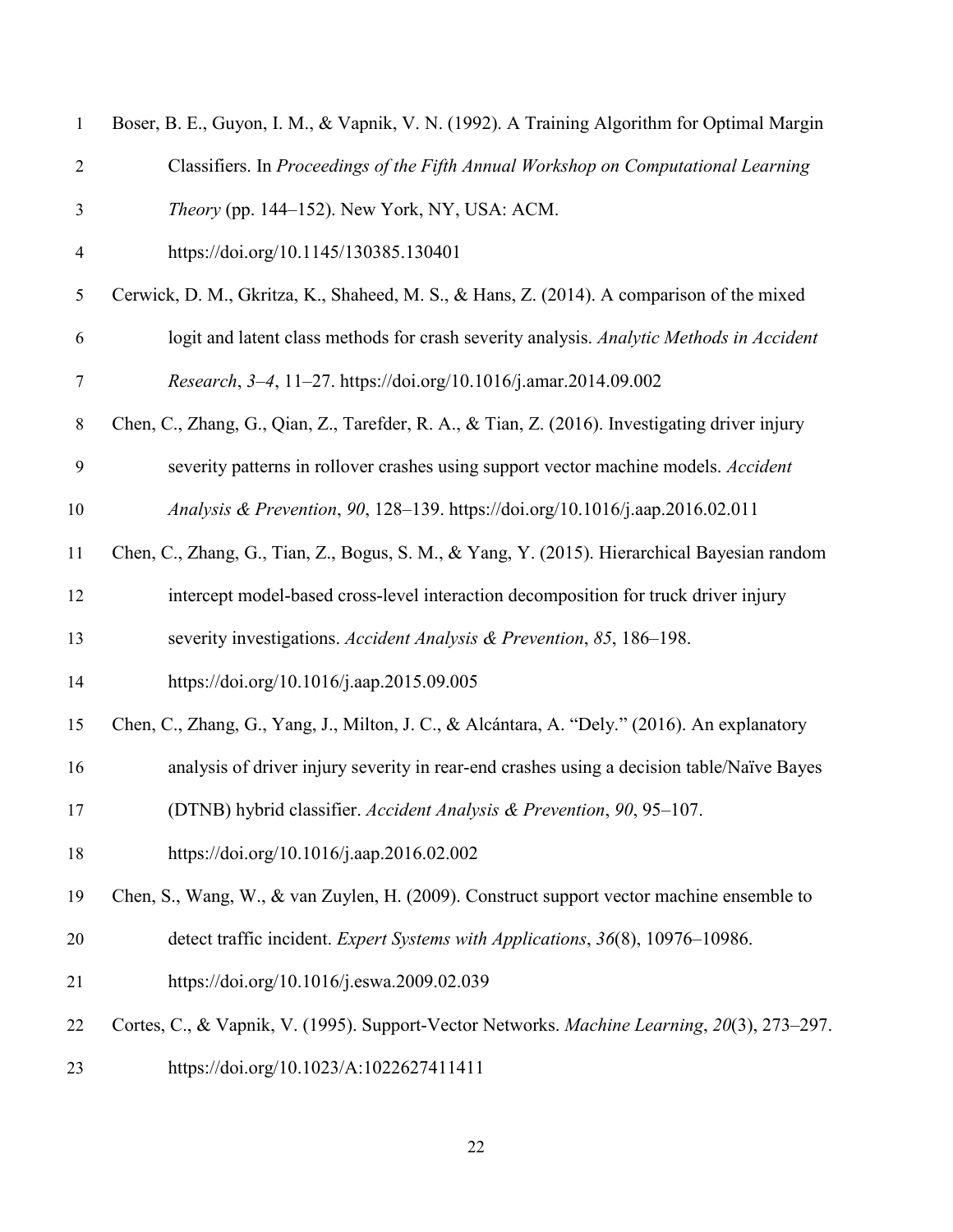| $\mathbf{1}$   | Croissant, Y. (2012). Estimation of multinomial logit models in R: The mlogit Packages. R         |
|----------------|---------------------------------------------------------------------------------------------------|
| $\overline{2}$ | Package Version 0.2-2. URL: Http://Cran. R-Project.                                               |
| 3              | Org/Web/Packages/Mlogit/Vignettes/Mlogit. Pdf. Retrieved from                                     |
| $\overline{4}$ | ftp://193.1.193.75/disk1/cran.r-project.org/web/packages/mlogit/vignettes/mlogit.pdf              |
| 5              | Fatality Analysis Reporting System (FARS) Encyclopedia, National Highway Traffic Safety           |
| 6              | Administration (NHTSA). (n.d.). Retrieved May 1, 2017, from http://www-                           |
| 7              | fars.nhtsa.dot.gov/Main/index.aspx                                                                |
| $8\,$          | Jahangiri, A., & Rakha, H. A. (2015). Applying machine learning techniques to transportation      |
| 9              | mode recognition using mobile phone sensor data. IEEE Transactions on Intelligent                 |
| 10             | Transportation Systems, 16(5), 2406-2417.                                                         |
| 11             | Jahangiri, A., Rakha, H., & Dingus, T. A. (2016). Red-light running violation prediction using    |
| 12             | observational and simulator data. Accident Analysis & Prevention. Retrieved from                  |
| 13             | http://www.sciencedirect.com/science/article/pii/S0001457516302056                                |
| 14             | Kim, J.-K., Ulfarsson, G. F., Kim, S., & Shankar, V. N. (2013). Driver-injury severity in single- |
| 15             | vehicle crashes in California: A mixed logit analysis of heterogeneity due to age and             |
| 16             | gender. Accident Analysis & Prevention, 50, 1073-1081.                                            |
| 17             | https://doi.org/10.1016/j.aap.2012.08.011                                                         |
| 18             | Li, X., Lord, D., Zhang, Y., & Xie, Y. (2008). Predicting motor vehicle crashes using Support     |
| 19             | Vector Machine models. Accident Analysis & Prevention, 40(4), 1611-1618.                          |
| 20             | https://doi.org/10.1016/j.aap.2008.04.010                                                         |
| 21             | Li, Z., Liu, P., Wang, W., & Xu, C. (2012). Using support vector machine models for crash         |
| 22             | injury severity analysis. Accident Analysis & Prevention, 45, 478–486.                            |
| 23             | https://doi.org/10.1016/j.aap.2011.08.016                                                         |
|                |                                                                                                   |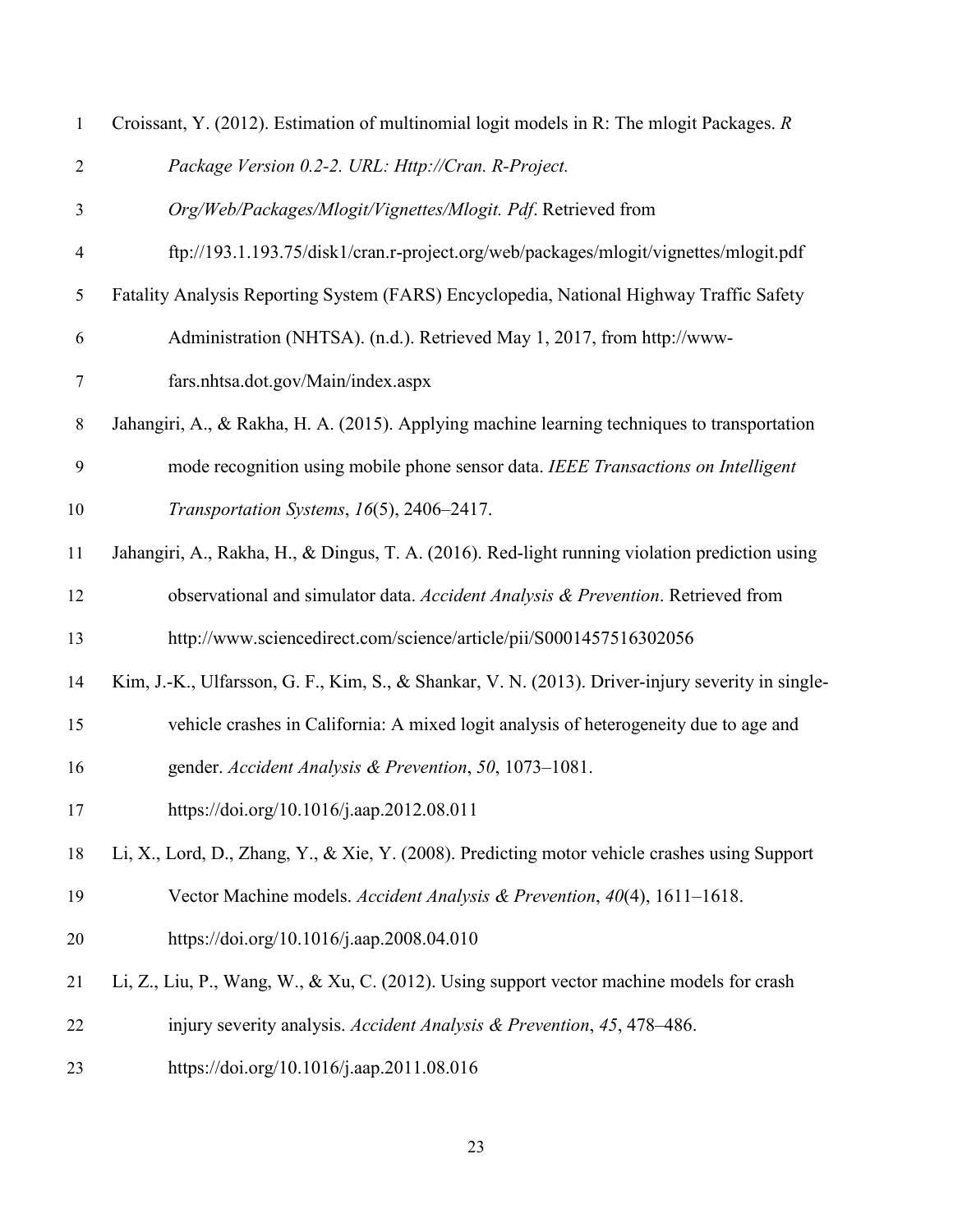| $\mathbf{1}$   | Li, Z., Wang, W., Liu, P., Bigham, J. M., & Ragland, D. R. (2013). Using Geographically          |
|----------------|--------------------------------------------------------------------------------------------------|
| $\overline{2}$ | Weighted Poisson Regression for county-level crash modeling in California. Safety                |
| 3              | Science, 58, 89-97. https://doi.org/10.1016/j.ssci.2013.04.005                                   |
| 4              | Lord, D., & Mannering, F. (2010). The statistical analysis of crash-frequency data: A review and |
| 5              | assessment of methodological alternatives. Transportation Research Part A: Policy and            |
| 6              | Practice, 44(5), 291-305. https://doi.org/10.1016/j.tra.2010.02.001                              |
| $\tau$         | Malyshkina, N. V., Mannering, F. L., & Tarko, A. P. (2009). Markov switching negative            |
| $\,8\,$        | binomial models: An application to vehicle accident frequencies. Accident Analysis &             |
| 9              | Prevention, 41(2), 217-226. https://doi.org/10.1016/j.aap.2008.11.001                            |
| 10             | Manner, H., & Wünsch-Ziegler, L. (2013). Analyzing the severity of accidents on the German       |
| 11             | Autobahn. Accident Analysis & Prevention, 57, 40-48.                                             |
| 12             | https://doi.org/10.1016/j.aap.2013.03.022                                                        |
| 13             | Mannering, F. L., & Bhat, C. R. (2014). Analytic methods in accident research: Methodological    |
| 14             | frontier and future directions. Analytic Methods in Accident Research, 1, 1-22.                  |
| 15             | https://doi.org/10.1016/j.amar.2013.09.001                                                       |
| 16             | Mannering, F. L., Shankar, V., & Bhat, C. R. (2016). Unobserved heterogeneity and the            |
| 17             | statistical analysis of highway accident data. Analytic Methods in Accident Research, 11,        |
| 18             | 1-16. https://doi.org/10.1016/j.amar.2016.04.001                                                 |
| 19             | Milton, J. C., Shankar, V. N., & Mannering, F. L. (2008). Highway accident severities and the    |
| 20             | mixed logit model: An exploratory empirical analysis. Accident Analysis & Prevention,            |
| 21             | 40(1), 260–266. https://doi.org/10.1016/j.aap.2007.06.006                                        |
| 22             | Moore, D. N., Schneider IV, W. H., Savolainen, P. T., & Farzaneh, M. (2011). Mixed logit         |
| 23             | analysis of bicyclist injury severity resulting from motor vehicle crashes at intersection       |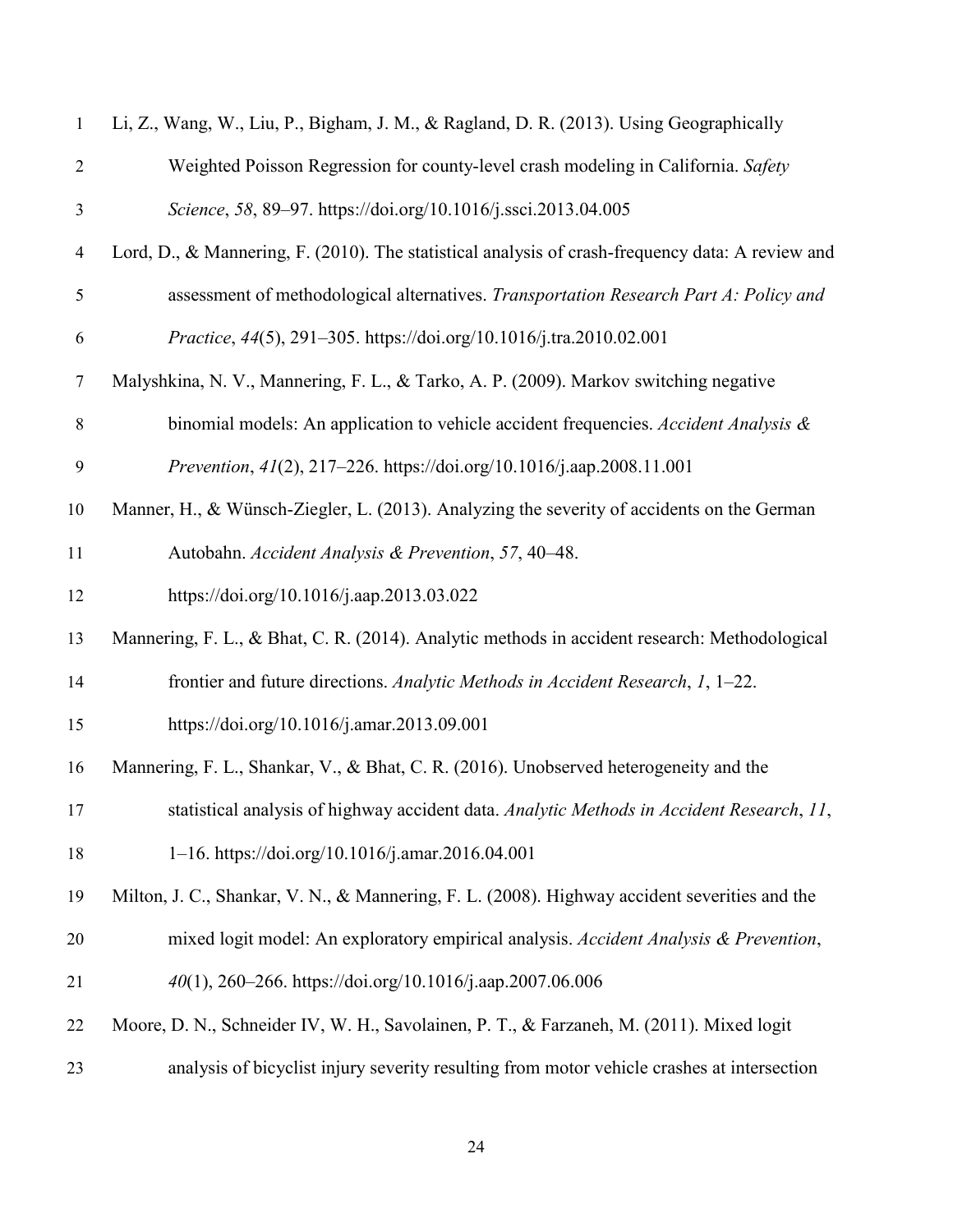| $\mathbf{1}$   | and non-intersection locations. Accident Analysis & Prevention, $43(3)$ , $621-630$ .              |
|----------------|----------------------------------------------------------------------------------------------------|
| $\overline{2}$ | https://doi.org/10.1016/j.aap.2010.09.015                                                          |
| 3              | Morgan, A., & Mannering, F. L. (2011). The effects of road-surface conditions, age, and gender     |
| $\overline{4}$ | on driver-injury severities. Accident Analysis & Prevention, 43(5), 1852-1863.                     |
| 5              | https://doi.org/10.1016/j.aap.2011.04.024                                                          |
| 6              | Savolainen, P. T., Mannering, F. L., Lord, D., & Quddus, M. A. (2011). The statistical analysis    |
| $\tau$         | of highway crash-injury severities: A review and assessment of methodological                      |
| 8              | alternatives. Accident Analysis & Prevention, 43(5), 1666-1676.                                    |
| 9              | https://doi.org/10.1016/j.aap.2011.03.025                                                          |
| 10             | Shankar, V., Mannering, F., & Barfield, W. (1996). Statistical analysis of accident severity on    |
| 11             | rural freeways. Accident Analysis & Prevention, 28(3), 391-401.                                    |
| 12             | https://doi.org/10.1016/0001-4575(96)00009-7                                                       |
| 13             | Train, K., & Croissant, Y. (2012). Kenneth Train's exercises using the mlogit package for R. $R$ , |
| 14             | $25, 0-2.$                                                                                         |
| 15             | Train, K. E. (2009). Discrete Choice Methods with Simulation. Cambridge University Press.          |
| 16             | Wu, C.-H., Ho, J.-M., & Lee, D. T. (2004). Travel-time prediction with support vector              |
| 17             | regression. IEEE Transactions on Intelligent Transportation Systems, 5(4), 276–281.                |
| 18             | https://doi.org/10.1109/TITS.2004.837813                                                           |
| 19             | Wu, Q., Chen, F., Zhang, G., Liu, X. C., Wang, H., & Bogus, S. M. (2014). Mixed logit model-       |
| 20             | based driver injury severity investigations in single- and multi-vehicle crashes on rural          |
| 21             | two-lane highways. Accident Analysis & Prevention, 72, 105-115.                                    |
| 22             | https://doi.org/10.1016/j.aap.2014.06.014                                                          |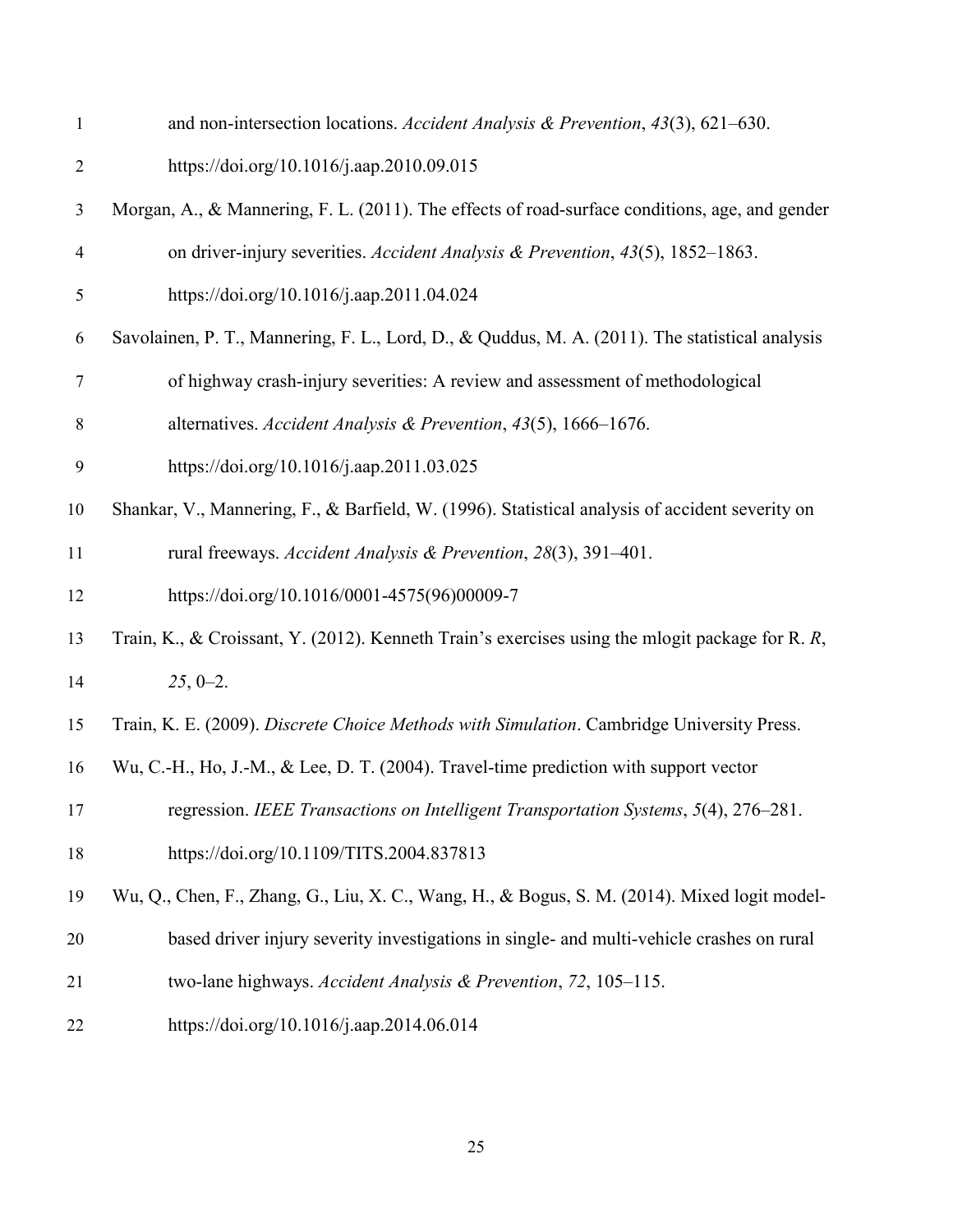| $\mathbf{1}$   | Xie, Y., Zhang, Y., & Liang, F. (2009). Crash Injury Severity Analysis Using Bayesian Ordered    |
|----------------|--------------------------------------------------------------------------------------------------|
| $\overline{2}$ | Probit Models. Journal of Transportation Engineering, 135(1), 18-25.                             |
| 3              | https://doi.org/10.1061/(ASCE)0733-947X(2009)135:1(18)                                           |
| 4              | Yasmin, S., & Eluru, N. (2013). Evaluating alternate discrete outcome frameworks for modeling    |
| 5              | crash injury severity. Accident Analysis & Prevention, 59, 506-521.                              |
| 6              | https://doi.org/10.1016/j.aap.2013.06.040                                                        |
| $\overline{7}$ | Yasmin, S., Eluru, N., Pinjari, A. R., & Tay, R. (2014). Examining driver injury severity in two |
| $8\,$          | vehicle crashes - A copula based approach. Accident Analysis & Prevention, 66, 120-              |
| 9              | 135. https://doi.org/10.1016/j.aap.2014.01.018                                                   |
| 10             | Ye, F., & Lord, D. (2011). Investigation of Effects of Underreporting Crash Data on Three        |
| 11             | Commonly Used Traffic Crash Severity Models. Transportation Research Record:                     |
| 12             | Journal of the Transportation Research Board, 2241, 51-58.                                       |
| 13             | https://doi.org/10.3141/2241-06                                                                  |
| 14             | Ye, F., & Lord, D. (2014). Comparing three commonly used crash severity models on sample         |
| 15             | size requirements: multinomial logit, ordered probit and mixed logit models. Analytic            |
| 16             | Methods in Accident Research, 1, 72-85.                                                          |
| 17             | Yu, R., & Abdel-Aty, M. (2013). Utilizing support vector machine in real-time crash risk         |
| 18             | evaluation. Accident Analysis & Prevention, 51, 252-259.                                         |
| 19             | https://doi.org/10.1016/j.aap.2012.11.027                                                        |
|                |                                                                                                  |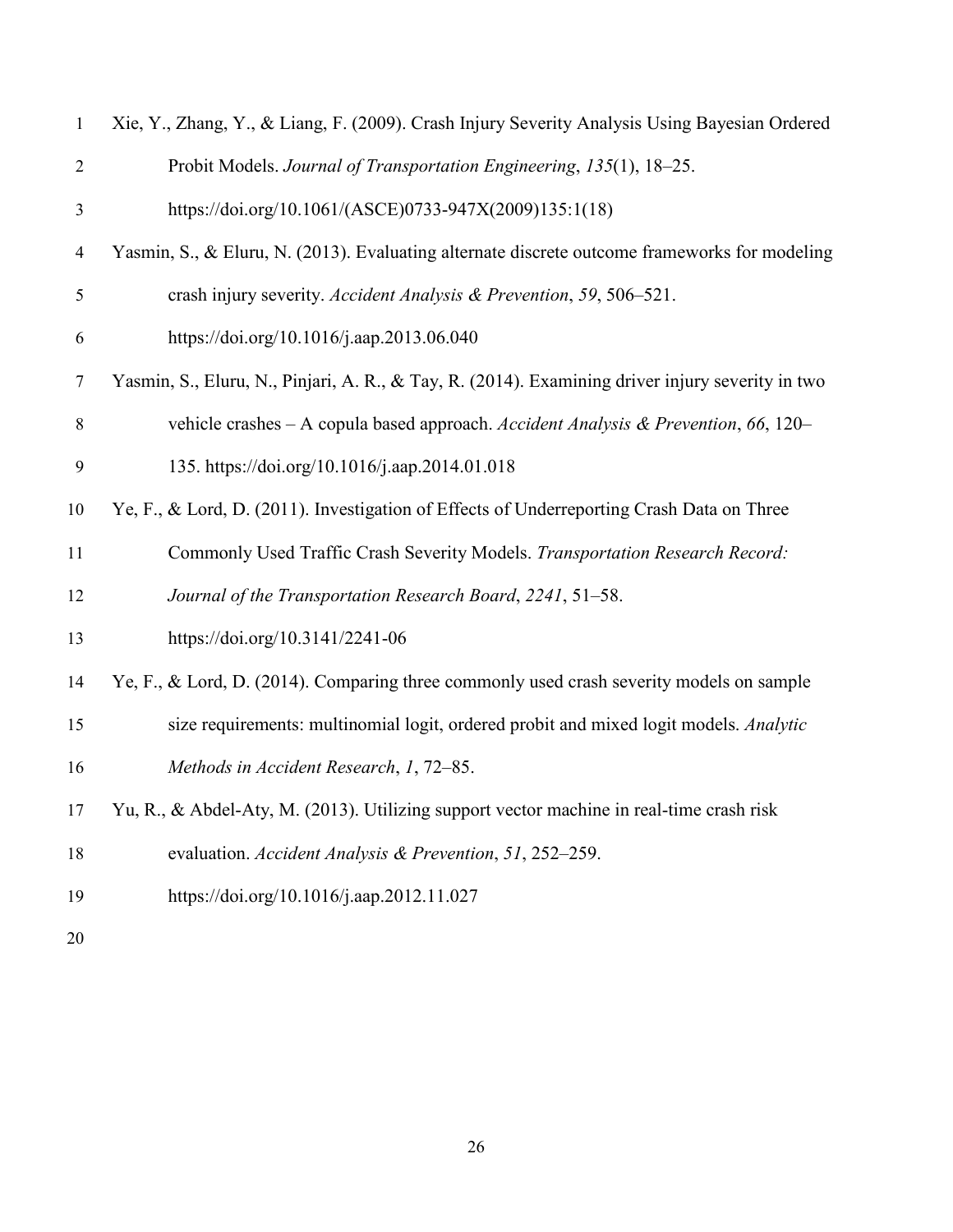## 1 Table 1 - Summary of results for multinomial logit model

|                          |                       |                   | Complaint of pain |                      |                       |                   | Other visible injuries |                     |                       |                   | Severe injury |                                      |                       | Fatal             |         |                   |  |  |
|--------------------------|-----------------------|-------------------|-------------------|----------------------|-----------------------|-------------------|------------------------|---------------------|-----------------------|-------------------|---------------|--------------------------------------|-----------------------|-------------------|---------|-------------------|--|--|
| Variable                 | Estimate<br>Parameter | Standard<br>Error | t-value           | $\Pr(\mathbb{>} t )$ | Parameter<br>Estimate | Standard<br>Error | t-value                | $\Pr(>\mid t \mid)$ | Parameter<br>Estimate | Standard<br>Error | t-value       | $\Pr(\mathbb{>}{\mid} t \mathbb{I})$ | Parameter<br>Estimate | Standard<br>Error | t-value | $\Pr(>\! t )$     |  |  |
|                          |                       |                   |                   |                      |                       |                   |                        |                     |                       |                   |               |                                      |                       |                   |         |                   |  |  |
| : (intercept)            | 0.26                  | 0.31              | 0.84              | 0.40                 | 1.39                  | 0.27              | 5.11                   | $0.00***$           | 1.94                  | 0.26              | 7.40          | $0.00***$                            | 1.22                  | 0.28              | 4.44    | $0.00***$         |  |  |
| Age                      |                       |                   |                   |                      |                       |                   |                        |                     |                       |                   |               |                                      |                       |                   |         |                   |  |  |
| :Young adult             |                       |                   |                   |                      |                       |                   |                        |                     |                       |                   |               |                                      |                       |                   |         |                   |  |  |
| :Adult                   | 0.06                  | 0.10              | 0.58              | 0.56                 | 0.04                  | 0.10              | 0.45                   | 0.65                | 0.02                  | 0.10              | 0.16          | 0.88                                 | 0.13                  | 0.12              | 1.09    | 0.27              |  |  |
| :Middle aged             | 0.03                  | 0.11              | 0.31              | 0.76                 | 0.11                  | 0.11              | 1.03                   | 0.30                | 0.09                  | 0.12              | 0.78          | 0.44                                 | 0.27                  | 0.13              | 2.10    | $0.04*$           |  |  |
| :Old                     | 0.03                  | 0.18              | 0.18              | 0.86                 | 0.16                  | 0.18              | 0.86                   | 0.39                | 0.20                  | 0.19              | 1.03          | 0.30                                 | 0.63                  | 0.20              | 3.09    | $0.00**$          |  |  |
| <b>Sex</b>               |                       |                   |                   |                      |                       |                   |                        |                     |                       |                   |               |                                      |                       |                   |         |                   |  |  |
| :Female                  |                       |                   |                   |                      |                       |                   |                        |                     |                       |                   |               |                                      |                       |                   |         |                   |  |  |
| :Male                    | $-0.30$               | 0.08              | $-3.70$           | $0.00***$            | $-0.06$               | 0.08              | $-0.66$                | 0.51                | 0.10                  | 0.09              | 1.14          | 0.26                                 | 0.25                  | 0.10              | 2.47    | $0.01*$           |  |  |
| Terrain                  |                       |                   |                   |                      |                       |                   |                        |                     |                       |                   |               |                                      |                       |                   |         |                   |  |  |
| :Flat                    |                       |                   |                   |                      |                       |                   |                        |                     |                       |                   |               |                                      |                       |                   |         |                   |  |  |
| :Mountainous             | 0.06                  | 0.21              | 0.26              | 0.79                 | 0.35                  | 0.20              | 1.76                   | 0.08 <sup>o</sup>   | 0.42                  | 0.20              | 2.08          | $0.04*$                              | 0.29                  | 0.22              | 1.31    | 0.19              |  |  |
| :Rolling                 | 0.11                  | 0.09              | 1.14              | 0.26                 | 0.07                  | 0.10              | 0.76                   | 0.45                | 0.16                  | 0.10              | 1.64          | $0.10$ <sup><math>\cdot</math></sup> | 0.34                  | 0.11              | 3.24    | $0.00**$          |  |  |
| Weather                  |                       |                   |                   |                      |                       |                   |                        |                     |                       |                   |               |                                      |                       |                   |         |                   |  |  |
| :Clear                   |                       |                   |                   |                      |                       |                   |                        |                     |                       |                   |               |                                      |                       |                   |         |                   |  |  |
| :Cloudy                  | 0.11                  | 0.11              | 1.08              | 0.28                 | $-0.19$               | 0.11              | $-1.67$                | $0.09$ <sup>c</sup> | $-0.21$               | 0.12              | $-1.76$       | 0.08                                 | $-0.15$               | 0.13              | $-1.16$ | 0.25              |  |  |
| :Raining                 | $-0.02$               | 0.24              | $-0.10$           | 0.92                 | 0.12                  | 0.23              | 0.53                   | 0.60                | $-0.27$               | 0.26              | $-1.04$       | 0.30                                 | $-0.36$               | 0.28              | $-1.28$ | 0.20              |  |  |
| :Fog                     | 0.89                  | 0.84              | 1.06              | 0.29                 | 0.62                  | 0.87              | 0.71                   | 0.48                | 2.33                  | 0.75              | 3.10          | $0.00**$                             | 2.22                  | 0.77              | 2.87    | $0.00**$          |  |  |
| Light                    |                       |                   |                   |                      |                       |                   |                        |                     |                       |                   |               |                                      |                       |                   |         |                   |  |  |
| :Daylight                |                       |                   |                   |                      |                       |                   |                        |                     |                       |                   |               |                                      |                       |                   |         |                   |  |  |
| :Dusk - Dawn             | $-0.43$               | 0.22              | $-1.93$           | 0.05                 | $-0.31$               | 0.22              | $-1.38$                | 0.17                | 0.14                  | 0.22              | 0.66          | 0.51                                 | 0.87                  | 0.22              | 3.93    | $0.00***$         |  |  |
| :Dark - Street Lights    | $-0.01$               | 0.12              | $-0.08$           | 0.93                 | $-0.08$               | 0.12              | $-0.65$                | 0.52                | 0.57                  | 0.12              | 4.81          | $0.00***$                            | 1.06                  | 0.13              | 8.29    | $0.00***$         |  |  |
| :Dark - No Street Lights | $-0.13$               | 0.14              | $-0.92$           | 0.36                 | 0.29                  | 0.13              | 2.17                   | $0.03*$             | 1.00                  | 0.13              | 7.78          | $0.00***$                            | 1.78                  | 0.13              | 13.56   | $0.00***$         |  |  |
| Vehicle type             |                       |                   |                   |                      |                       |                   |                        |                     |                       |                   |               |                                      |                       |                   |         |                   |  |  |
| :Passenger Car           |                       |                   |                   |                      |                       |                   |                        |                     |                       |                   |               |                                      |                       |                   |         |                   |  |  |
| :Truck                   | $-0.17$               | 0.24              | $-0.69$           | 0.49                 | 0.36                  | 0.21              | 1.72                   | $0.09$ <sup>c</sup> | 1.13                  | 0.19              | 5.88          | $0.00***$                            | 1.62                  | 0.19              | 8.40    | $0.00***$         |  |  |
| :Motorcycle              | 1.72                  | 0.78              | 2.21              | $0.03*$              | 3.47                  | 0.72              | 4.80                   | $0.00***$           | 4.73                  | 0.72              | 6.62          | $0.00***$                            | 4.74                  | 0.72              | 6.60    | $0.00***$         |  |  |
| :Pickup Truck            | $-0.01$               | 0.11              | $-0.05$           | 0.96                 | 0.02                  | 0.11              | 0.17                   | 0.87                | 0.08                  | 0.12              | 0.71          | 0.48                                 | $-0.04$               | 0.13              | $-0.30$ | 0.76              |  |  |
| :Bus                     | 1.04                  | 1.16              | 0.90              | 0.37                 | 1.11                  | 1.16              | 0.96                   | 0.34                | 2.39                  | 1.07              | 2.23          | $0.03*$                              | 2.06                  | 1.14              | 1.80    | $0.07$ $^{\circ}$ |  |  |
| :Emergency Vehicle       | 0.22                  | 0.55              | 0.40              | 0.69                 | $-0.96$               | 0.83              | $-1.17$                | 0.24                | $-0.44$               | 0.73              | $-0.60$       | 0.55                                 | $-0.51$               | 0.81              | $-0.63$ | 0.53              |  |  |
| <b>Number of lanes</b>   |                       |                   |                   |                      |                       |                   |                        |                     |                       |                   |               |                                      |                       |                   |         |                   |  |  |
| :2                       |                       |                   |                   |                      |                       |                   |                        |                     |                       |                   |               |                                      |                       |                   |         |                   |  |  |
| :3                       | 0.46                  | 0.71              | 0.64              | 0.52                 | 0.38                  | 0.72              | 0.53                   | 0.59                | $-1.00$               | 0.85              | $-1.18$       | 0.24                                 | 0.60                  | 0.70              | 0.86    | 0.39              |  |  |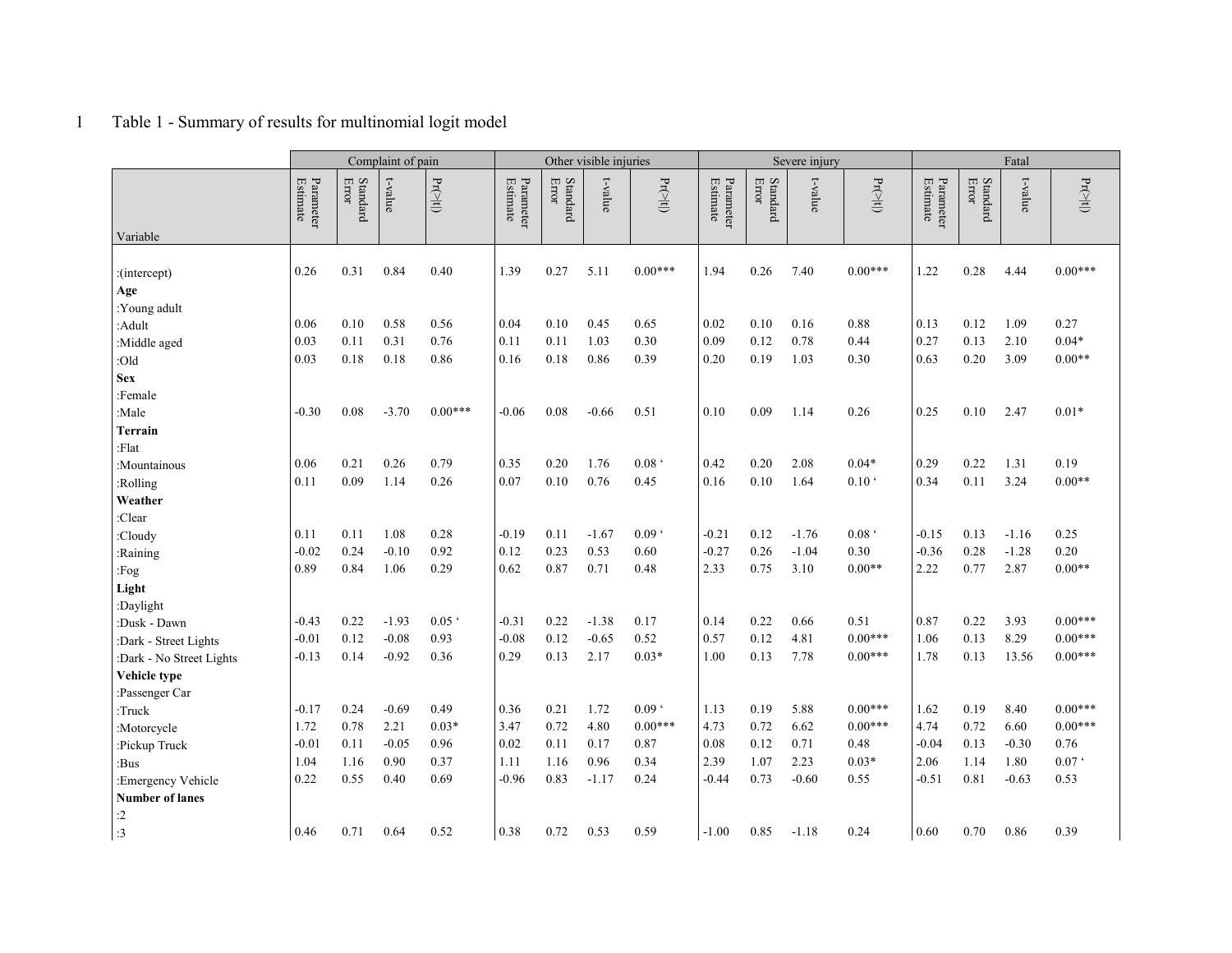|                                          |                       |                   | Complaint of pain |                       |                       |                   | Other visible injuries |                    |                       |                   | Severe injury |                | Fatal                        |                   |         |                    |
|------------------------------------------|-----------------------|-------------------|-------------------|-----------------------|-----------------------|-------------------|------------------------|--------------------|-----------------------|-------------------|---------------|----------------|------------------------------|-------------------|---------|--------------------|
|                                          | Estimate<br>Parameter | Standard<br>Error | t-value           | $\Pr(\geqslant\! t )$ | Parameter<br>Estimate | Standard<br>Error | t-value                | $Pr(>\mid t \mid)$ | Estimate<br>Parameter | Standard<br>Error | t-value       | $Pr(>\mid t )$ | <b>Estimate</b><br>Parameter | Standard<br>Error | t-value | $\Pr(>\mid t\mid)$ |
| Variable                                 | $-0.09$               | 0.20              | $-0.46$           | 0.65                  | $-0.05$               | 0.20              | $-0.25$                | 0.80               | $-0.51$               | 0.20              | $-2.57$       | $0.01*$        | $-0.79$                      | 0.21              | $-3.82$ | $0.00***$          |
| :4                                       | 0.33                  | 0.35              | 0.92              | 0.36                  | 0.28                  | 0.37              | 0.76                   | 0.45               | $-0.18$               | 0.36              | $-0.49$       | 0.63           | $-0.52$                      | 0.38              | $-1.39$ | 0.16               |
| :5                                       | $-0.55$               | 0.20              | $-2.76$           | $0.01**$              | $-0.36$               | 0.20              | $-1.78$                | 0.07               | $-1.15$               | 0.20              | $-5.81$       | $0.00***$      | $-1.34$                      | 0.21              | $-6.44$ | $0.00***$          |
| :6                                       | $-0.76$               | 0.30              | $-2.53$           | $0.01*$               | $-0.32$               | 0.29              | $-1.11$                | 0.27               | $-0.84$               | 0.29              | $-2.95$       | $0.00**$       | $-1.31$                      | 0.32              | $-4.13$ | $0.00***$          |
| :7                                       | $-0.26$               | 0.19              | $-1.39$           | 0.16                  | $-0.34$               | 0.20              | $-1.73$                | 0.08               | $-0.86$               | 0.19              | $-4.56$       | $0.00***$      | $-1.22$                      | 0.20              | $-6.14$ | $0.00***$          |
| :8                                       | $-0.46$               | 0.19              |                   | $0.01*$               | $-0.27$               | 0.19              | $-1.44$                | 0.15               | $-1.01$               | 0.18              | $-5.46$       | $0.00***$      |                              | 0.19              |         | $0.00***$          |
| > 8                                      |                       |                   | $-2.48$           |                       |                       |                   |                        |                    |                       |                   |               |                | $-1.33$                      |                   | $-6.85$ |                    |
| Cause                                    |                       |                   |                   |                       |                       |                   |                        |                    |                       |                   |               |                |                              |                   |         |                    |
| Under influence                          |                       |                   |                   |                       |                       |                   |                        |                    |                       |                   |               |                |                              |                   |         |                    |
| Following too closely                    | 0.35                  | 0.31              | 1.15              | 0.25                  | $-1.40$               | 0.28              | $-5.05$                | $0.00***$          | $-2.51$               | 0.32              | $-7.94$       | $0.00***$      | $-3.07$                      | 0.43              | $-7.14$ | $0.00***$          |
| Improper Turn                            | 0.34                  | 0.40              | 0.86              | 0.39                  | $-0.81$               | 0.35              | $-2.31$                | $0.02*$            | $-0.45$               | 0.32              | $-1.42$       | 0.16           | 0.16                         | 0.32              | 0.51    | 0.61               |
| :Speeding                                | 0.26                  | 0.24              | 1.04              | 0.30                  | $-1.31$               | 0.19              | $-6.91$                | $0.00***$          | $-1.90$               | 0.18              | $-10.45$      | $0.00***$      | $-1.80$                      | 0.19              | $-9.67$ | $0.00***$          |
| :Other Violations                        | $-0.01$               | 0.29              | $-0.05$           | 0.96                  | $-1.30$               | 0.24              | $-5.50$                | $0.00***$          | $-1.61$               | 0.23              | $-7.00$       | $0.00***$      | $-2.00$                      | 0.26              | $-7.84$ | $0.00***$          |
| :Other Than Driving                      | 0.90                  | 0.90              | 1.00              | 0.32                  | $-0.75$               | 0.93              | $-0.80$                | 0.43               | $-0.32$               | 0.84              | $-0.38$       | 0.70           | 1.69                         | 0.77              | 2.20    | $0.03*$            |
| :Unknown                                 | $-0.77$               | 0.64              | $-1.19$           | 0.23                  | $-2.46$               | 0.63              | $-3.87$                | $0.00***$          | $-3.35$               | 0.72              | $-4.64$       | $0.00***$      | $-1.84$                      | 0.55              | $-3.33$ | $0.00***$          |
| Model overall                            |                       |                   |                   |                       |                       |                   |                        |                    |                       |                   |               |                |                              |                   |         |                    |
|                                          |                       |                   |                   |                       |                       |                   |                        |                    |                       |                   |               |                |                              |                   |         |                    |
| Log-Likelihood: -9693.1                  |                       |                   |                   |                       |                       |                   |                        |                    |                       |                   |               |                |                              |                   |         |                    |
| McFadden $R^2$ : 0.09                    |                       |                   |                   |                       |                       |                   |                        |                    |                       |                   |               |                |                              |                   |         |                    |
| Likelihood ratio test:                   |                       |                   |                   |                       |                       |                   |                        |                    |                       |                   |               |                |                              |                   |         |                    |
| chisq = 1894.7 (p. value = $<$ 2.22e-16) |                       |                   |                   |                       |                       |                   |                        |                    |                       |                   |               |                |                              |                   |         |                    |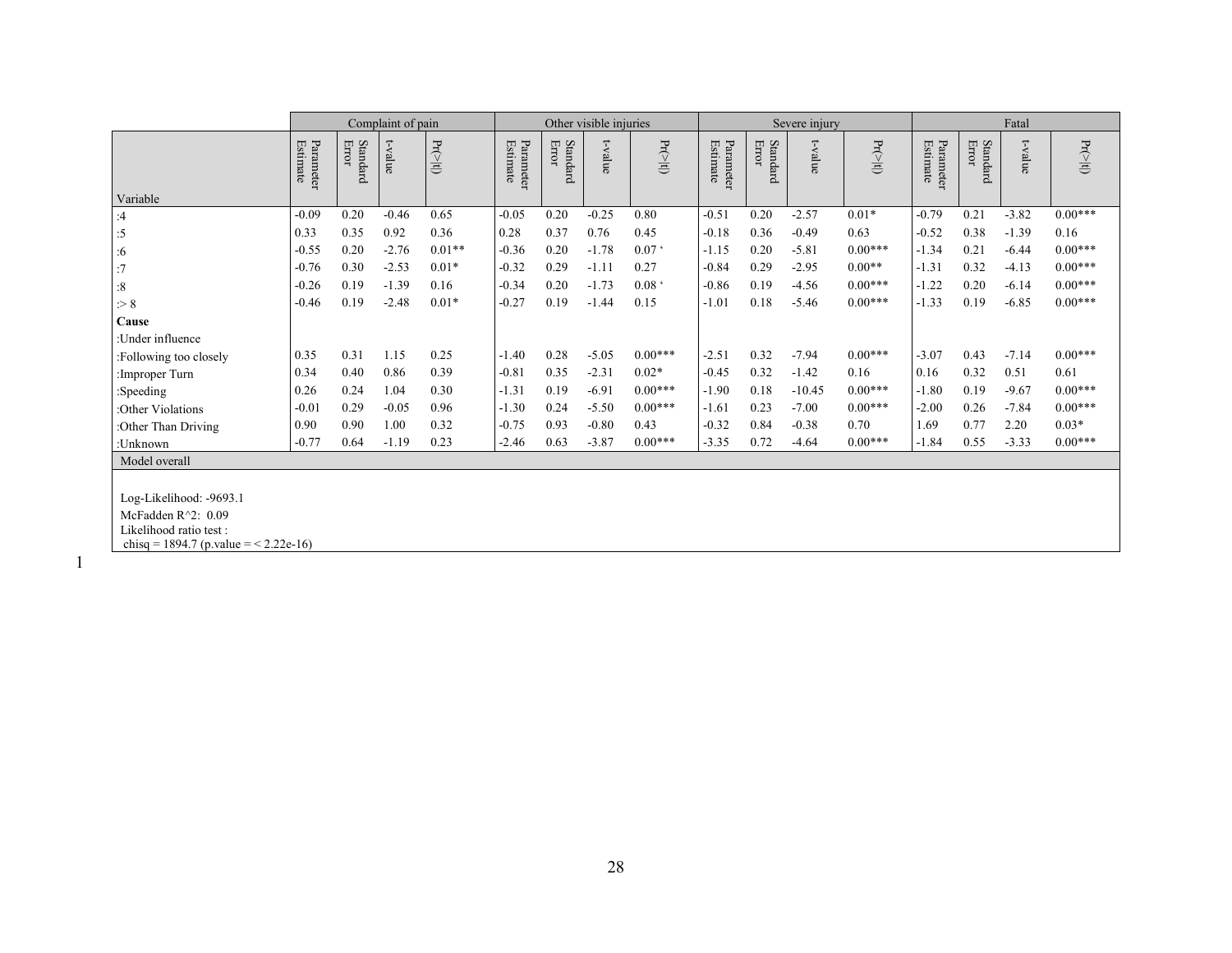# 1 Table 2 - Summary of results for mixed multinomial logit model

|                          |                              |                   | Complaint of pain |                       |                       |                   | Other visible injuries |               |                              |                   | Severe injury |                       | Fatal                        |                   |         |                      |
|--------------------------|------------------------------|-------------------|-------------------|-----------------------|-----------------------|-------------------|------------------------|---------------|------------------------------|-------------------|---------------|-----------------------|------------------------------|-------------------|---------|----------------------|
| Variable                 | <b>Estimate</b><br>Parameter | Standard<br>Error | t-value           | $\Pr(\geqslant\! t )$ | Parameter<br>Estimate | Standard<br>Error | t-value                | $\Pr(>\! t )$ | Parameter<br><b>Estimate</b> | Standard<br>Error | t-value       | $\Pr(\geqslant\! t )$ | Parameter<br><b>Estimate</b> | Standard<br>Error | t-value | $\Pr(\mathbb{>} t )$ |
|                          |                              |                   |                   |                       |                       |                   |                        |               |                              |                   |               |                       |                              |                   |         |                      |
| : (intercept)            | 0.25                         | 0.31              | 0.82              | 0.41                  | 1.37                  | 0.32              | 4.33                   | $0.00***$     | 1.97                         | 0.27              | 7.34          | $0.00***$             | 1.29                         | 0.29              | 4.48    | $0.00***$            |
| Age                      |                              |                   |                   |                       |                       |                   |                        |               |                              |                   |               |                       |                              |                   |         |                      |
| :Young adult             |                              |                   |                   |                       |                       |                   |                        |               |                              |                   |               |                       |                              |                   |         |                      |
| :Adult                   | 0.06                         | 0.10              | 0.61              | 0.54                  | 0.07                  | 0.13              | 0.55                   | 0.58          | 0.02                         | 0.11              | 0.18          | 0.86                  | 0.17                         | 0.13              | 1.30    | 0.19                 |
| :Middle aged             | 0.04                         | 0.11              | 0.33              | 0.74                  | 0.16                  | 0.14              | 1.11                   | 0.27          | 0.09                         | 0.12              | 0.73          | 0.46                  | 0.33                         | 0.14              | 2.31    | $0.02*$              |
| :Old                     | 0.03                         | 0.19              | 0.17              | 0.86                  | 0.10                  | 0.24              | 0.40                   | 0.69          | 0.18                         | 0.21              | 0.89          | 0.37                  | 0.75                         | 0.22              | 3.34    | $0.00**$             |
| <b>Sex</b>               |                              |                   |                   |                       |                       |                   |                        |               |                              |                   |               |                       |                              |                   |         |                      |
| :Female                  |                              |                   |                   |                       |                       |                   |                        |               |                              |                   |               |                       |                              |                   |         |                      |
| :Male                    | $-0.30$                      | 0.08              | $-3.68$           | $0.00***$             | $-0.08$               | 0.11              | $-0.75$                | 0.46          | 0.13                         | 0.10              | 1.35          | 0.18                  | 0.28                         | 0.11              | 2.48    | $0.01*$              |
| <b>Terrain</b>           |                              |                   |                   |                       |                       |                   |                        |               |                              |                   |               |                       |                              |                   |         |                      |
| :Flat                    |                              |                   |                   |                       |                       |                   |                        |               |                              |                   |               |                       |                              |                   |         |                      |
| :Mountainous             | 0.06                         | 0.22              | 0.26              | 0.80                  | 0.46                  | 0.25              | 1.81                   | 0.07          | 0.47                         | 0.22              | 2.15          | $0.03*$               | 0.29                         | 0.23              | 1.27    | 0.20                 |
| :Rolling                 | 0.11                         | 0.10              | 1.15              | 0.25                  | 0.02                  | 0.12              | 0.19                   | 0.85          | 0.13                         | 0.11              | 1.24          | 0.22                  | 0.40                         | 0.12              | 3.43    | $0.00***$            |
| Weather                  |                              |                   |                   |                       |                       |                   |                        |               |                              |                   |               |                       |                              |                   |         |                      |
| :Clear                   |                              |                   |                   |                       |                       |                   |                        |               |                              |                   |               |                       |                              |                   |         |                      |
| :Cloudy                  | 0.11                         | 0.11              | 1.04              | 0.30                  | $-0.26$               | 0.15              | $-1.74$                | 0.08          | $-0.19$                      | 0.13              | $-1.49$       | 0.14                  | $-0.17$                      | 0.14              | $-1.17$ | 0.24                 |
| :Raining                 | $-0.04$                      | 0.24              | $-0.15$           | 0.88                  | 0.26                  | 0.30              | 0.87                   | 0.38          | $-0.26$                      | 0.28              | $-0.95$       | 0.34                  | $-0.32$                      | 0.30              | $-1.05$ | 0.30                 |
| :Fog                     | 0.91                         | 0.85              | 1.07              | 0.28                  | 0.30                  | 1.00              | 0.30                   | 0.77          | 2.59                         | 0.80              | 3.23          | $0.00**$              | 2.17                         | 0.85              | 2.55    | $0.01*$              |
| Light                    |                              |                   |                   |                       |                       |                   |                        |               |                              |                   |               |                       |                              |                   |         |                      |
| :Daylight                |                              |                   |                   |                       |                       |                   |                        |               |                              |                   |               |                       |                              |                   |         |                      |
| :Dusk - Dawn             | $-0.43$                      | 0.23              | $-1.89$           | 0.06                  | $-0.39$               | 0.29              | $-1.33$                | 0.18          | 0.20                         | 0.23              | 0.89          | 0.37                  | 1.00                         | 0.23              | 4.29    | $0.00***$            |
| :Dark - Street Lights    | $-0.01$                      | 0.12              | $-0.11$           | 0.91                  | $-0.22$               | 0.17              | $-1.28$                | 0.20          | 0.61                         | 0.13              | 4.75          | $0.00***$             | 0.55                         | 0.36              | 1.51    | 0.13                 |
| :Dark - No Street Lights | $-0.13$                      | 0.15              | $-0.87$           | 0.38                  | 0.20                  | 0.17              | 1.16                   | 0.25          | 1.07                         | 0.14              | 7.68          | $0.00***$             | 1.91                         | 0.15              | 13.04   | $0.00***$            |
| Vehicle type             |                              |                   |                   |                       |                       |                   |                        |               |                              |                   |               |                       |                              |                   |         |                      |
| :Passenger Car           |                              |                   |                   |                       |                       |                   |                        |               |                              |                   |               |                       |                              |                   |         |                      |
| :Truck                   | $-0.16$                      | 0.24              | $-0.64$           | 0.52                  | 0.32                  | 0.26              | 1.24                   | 0.21          | 1.23                         | 0.22              | 5.71          | $0.00***$             | 1.81                         | 0.22              | 8.34    | $0.00***$            |
| :Motorcycle              | 1.73                         | 0.79              | 2.19              | $0.03*$               | 3.43                  | 0.74              | 4.61                   | $0.00***$     | 4.94                         | 0.73              | 6.78          | $0.00***$             | 4.88                         | 0.73              | 6.67    | $0.00***$            |
| :Pickup Truck            | 0.00                         | 0.11              | $-0.02$           | 0.98                  | $-0.01$               | 0.15              | $-0.05$                | 0.96          | 0.09                         | 0.13              | 0.68          | 0.50                  | $-0.08$                      | 0.15              | $-0.53$ | 0.60                 |
| :Bus                     | 1.00                         | 1.19              | 0.84              | 0.40                  | 1.00                  | 1.35              | 0.73                   | 0.46          | 2.58                         | 1.20              | 2.15          | $0.03*$               | 2.18                         | 1.27              | 1.72    | 0.09'                |
| :Emergency Vehicle       | 0.23                         | 0.55              | 0.42              | 0.67                  | $-1.40$               | 1.24              | $-1.13$                | 0.26          | $-0.54$                      | 0.86              | $-0.63$       | 0.53                  | $-0.81$                      | 1.20              | $-0.67$ | 0.50                 |
| <b>Number of lanes</b>   |                              |                   |                   |                       |                       |                   |                        |               |                              |                   |               |                       |                              |                   |         |                      |
| :2                       |                              |                   |                   |                       |                       |                   |                        |               |                              |                   |               |                       |                              |                   |         |                      |
| :3                       | 0.45                         | 0.72              | 0.63              | 0.53                  | 0.63                  | 0.81              | 0.77                   | 0.44          | $-1.01$                      | 0.88              | $-1.15$       | 0.25                  | 0.66                         | 0.68              | 0.97    | 0.33                 |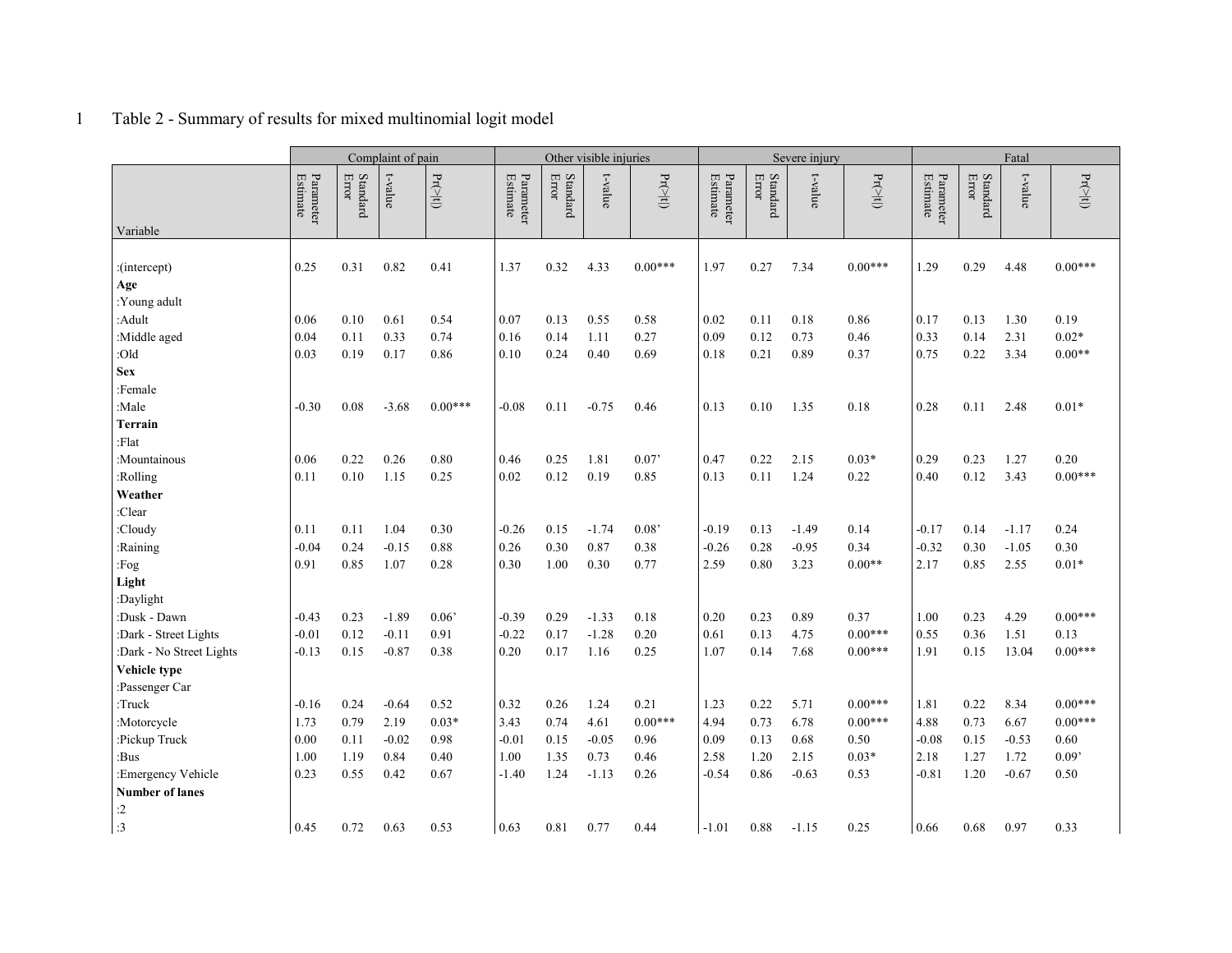|                                                                                                                        |                       |                   | Complaint of pain |                            |                       |                   | Other visible injuries |                       |                       |                   | Severe injury |                       | Fatal                        |                   |         |               |
|------------------------------------------------------------------------------------------------------------------------|-----------------------|-------------------|-------------------|----------------------------|-----------------------|-------------------|------------------------|-----------------------|-----------------------|-------------------|---------------|-----------------------|------------------------------|-------------------|---------|---------------|
|                                                                                                                        | Estimate<br>Parameter | Standard<br>Error | t-value           | $\Pr(\geqslant\mid t\mid)$ | Estimate<br>Parameter | Standard<br>Error | t-value                | $\Pr(\geqslant\! t )$ | Estimate<br>Parameter | Standard<br>Error | t-value       | $\Pr(\geqslant\! t )$ | Parameter<br><b>Estimate</b> | Standard<br>Error | t-value | $\Pr(>\! t )$ |
| Variable<br>:4                                                                                                         | $-0.09$               | 0.20              | $-0.45$           | 0.66                       | 0.03                  | 0.27              | 0.11                   | 0.91                  | $-1.05$               | 0.36              | $-2.92$       | $0.00**$              | $-1.28$                      | 0.30              | $-4.21$ | $0.00***$     |
|                                                                                                                        | 0.33                  | 0.36              | 0.92              | 0.36                       | 0.35                  | 0.45              | 0.77                   | 0.44                  | $-0.19$               | 0.37              | $-0.52$       | 0.61                  | $-0.72$                      | 0.42              | $-1.72$ | 0.09          |
| :5<br>:6                                                                                                               | $-0.54$               | 0.20              | $-2.71$           | $0.01**$                   | $-0.25$               | 0.27              | $-0.92$                | 0.36                  | $-1.82$               | 0.39              | $-4.62$       | $0.00***$             | $-1.82$                      | 0.32              | $-5.65$ | $0.00***$     |
| :7                                                                                                                     | $-0.75$               | 0.30              | $-2.51$           | $0.01*$                    | $-0.14$               | 0.38              | $-0.37$                | 0.71                  | $-0.87$               | 0.30              | $-2.88$       | $0.00**$              | $-1.37$                      | 0.34              | $-4.07$ | $0.00***$     |
| $\cdot 8$                                                                                                              | $-0.26$               | 0.19              | $-1.36$           | 0.17                       | $-0.27$               | 0.25              | $-1.06$                | 0.29                  | $-0.89$               | 0.19              | $-4.70$       | $0.00***$             | $-1.30$                      | 0.20              | $-6.47$ | $0.00***$     |
| > 8                                                                                                                    | $-0.46$               | 0.19              | $-2.44$           | $0.01*$                    | $-0.12$               | 0.26              | $-0.47$                | 0.64                  | $-1.04$               | 0.18              | $-5.64$       | $0.00***$             | $-1.47$                      | 0.20              | $-7.47$ | $0.00***$     |
| Cause                                                                                                                  |                       |                   |                   |                            |                       |                   |                        |                       |                       |                   |               |                       |                              |                   |         |               |
| :Under influence                                                                                                       |                       |                   |                   |                            |                       |                   |                        |                       |                       |                   |               |                       |                              |                   |         |               |
| :Following too closely                                                                                                 | 0.35                  | 0.31              | 1.14              | 0.26                       | $-1.44$               | 0.29              | $-5.05$                | $0.00***$             | $-2.67$               | 0.35              | $-7.64$       | $0.00***$             | $-3.28$                      | 0.44              | $-7.49$ | $0.00***$     |
| Improper Turn                                                                                                          | 0.35                  | 0.40              | 0.86              | 0.39                       | $-0.85$               | 0.36              | $-2.39$                | $0.02*$               | $-0.41$               | 0.34              | $-1.22$       | 0.22                  | 0.19                         | 0.34              | 0.55    | 0.58          |
| :Speeding                                                                                                              | 0.26                  | 0.25              | 1.04              | 0.30                       | $-2.21$               | 0.63              | $-3.53$                | $0.00***$             | $-1.97$               | 0.19              | $-10.14$      | $0.00***$             | $-1.95$                      | 0.20              | $-9.60$ | $0.00***$     |
| :Other Violations                                                                                                      | $-0.01$               | 0.29              | $-0.04$           | 0.97                       | $-1.35$               | 0.24              | $-5.55$                | $0.00***$             | $-1.63$               | 0.24              | $-6.73$       | $0.00***$             | $-2.20$                      | 0.28              | $-7.85$ | $0.00***$     |
| :Other Than Driving                                                                                                    | 0.88                  | 0.95              | 0.92              | 0.36                       | $-0.81$               | 0.94              | $-0.86$                | 0.39                  | $-0.57$               | 0.91              | $-0.63$       | 0.53                  | 1.83                         | 0.79              | 2.33    | $0.02*$       |
| :Unknown                                                                                                               | $-0.77$               | 0.64              | $-1.21$           | 0.23                       | $-2.52$               | 0.66              | $-3.84$                | $0.00***$             | $-3.53$               | 0.78              | $-4.56$       | $0.00***$             | $-2.04$                      | 0.67              | $-3.04$ | $0.00**$      |
| Random parameters                                                                                                      |                       |                   |                   |                            |                       |                   |                        |                       |                       |                   |               |                       |                              |                   |         |               |
| Light :Dark - Street Lights                                                                                            |                       |                   |                   |                            |                       |                   |                        |                       |                       |                   |               |                       | 1.83                         | 0.61              | 2.98    | $0.00**$      |
| Number of lanes :4                                                                                                     |                       |                   |                   |                            |                       |                   |                        |                       | 1.66                  | 0.59              | 2.82          | $0.00**$              | 1.36                         | 0.40              | 3.41    | $0.00***$     |
| Number of lanes: 6                                                                                                     |                       |                   |                   |                            |                       |                   |                        |                       | 1.66                  | 0.53              | 3.10          | $0.00**$              | 1.23                         | 0.44              | 2.78    | $0.01**$      |
| Cause :Speeding                                                                                                        |                       |                   |                   |                            | $-2.14$               | 0.92              | $-2.34$                | $0.02**$              |                       |                   |               |                       |                              |                   |         |               |
| Model overall                                                                                                          |                       |                   |                   |                            |                       |                   |                        |                       |                       |                   |               |                       |                              |                   |         |               |
| Log-Likelihood: -9684.8<br>McFadden $R^2$ : 0.09<br>Likelihood ratio test:<br>chisq = 1911.3 (p. value = $<$ 2.22e-16) |                       |                   |                   |                            |                       |                   |                        |                       |                       |                   |               |                       |                              |                   |         |               |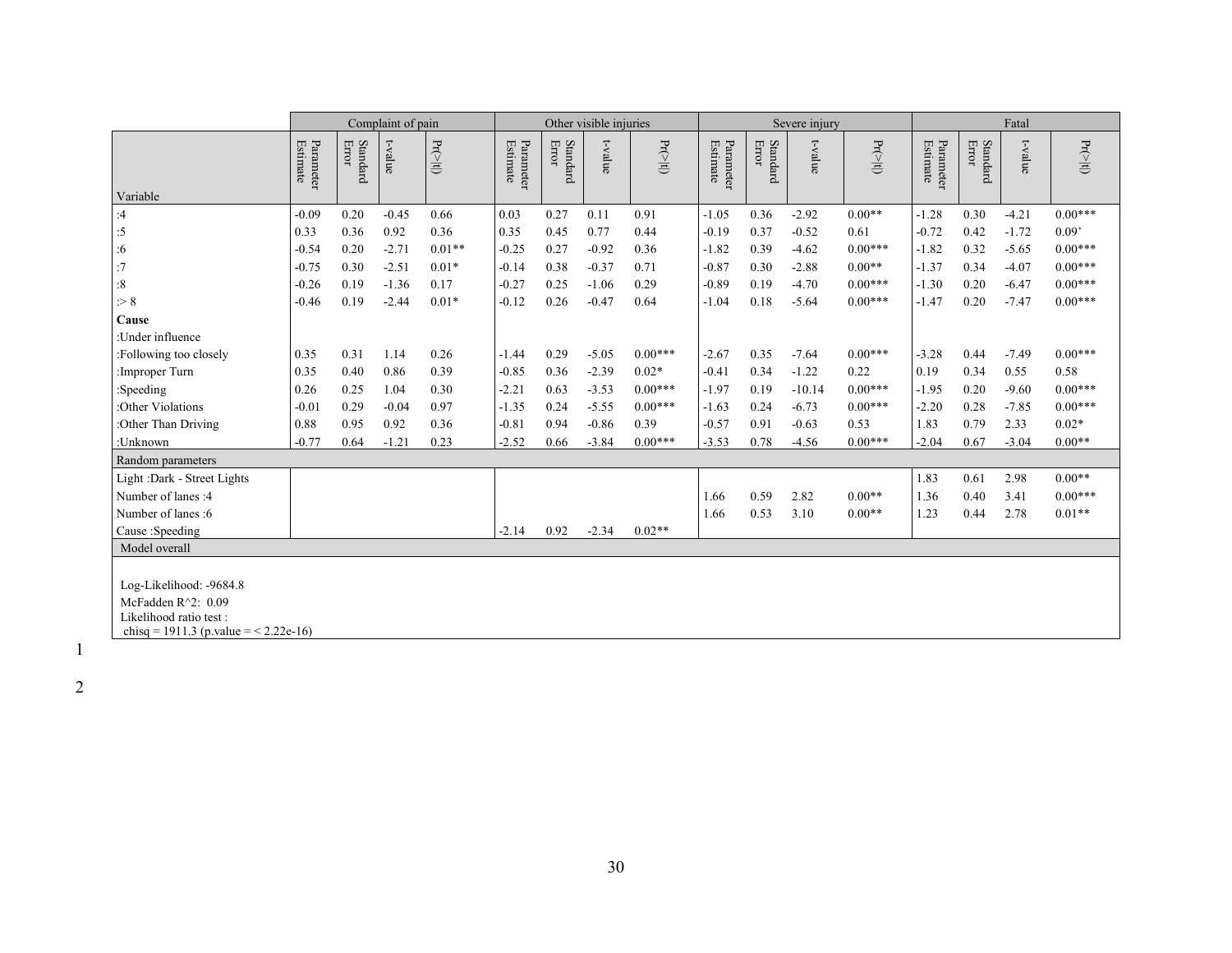|                                                      |                       |                        | Property damage only |                        |                       |                   | Complaint of pain    |                       |                       |                   | Other visible injuries |                        |                       |                   | Severe injury        |                        |                       |                   | Fatal         |                        |
|------------------------------------------------------|-----------------------|------------------------|----------------------|------------------------|-----------------------|-------------------|----------------------|-----------------------|-----------------------|-------------------|------------------------|------------------------|-----------------------|-------------------|----------------------|------------------------|-----------------------|-------------------|---------------|------------------------|
|                                                      |                       |                        | Versus<br>All levels |                        |                       |                   | Versus<br>All levels |                       |                       |                   | Versus<br>All levels   |                        |                       |                   | Versus<br>All levels |                        | Versus<br>All levels  |                   |               |                        |
| Variable                                             | Parameter<br>Estimate | Standard<br>Error      | t-value              | $\Pr(\geqslant\!  t )$ | Estimate<br>Parameter | Standard<br>Error | t-value              | $\Pr(\geqslant\! t )$ | Parameter<br>Estimate | Standard<br>Error | t-value                | $\Pr(\geqslant\! t )$  | Parameter<br>Estimate | Standard<br>Error | t-value              | $\Pr(\geq  t )$        | Parameter<br>Estimate | Standard<br>Error | t-value       | $\Pr(\geqslant\! t )$  |
|                                                      |                       |                        |                      |                        |                       |                   |                      |                       |                       |                   |                        |                        |                       |                   |                      |                        |                       |                   |               |                        |
| :(intercept)                                         | $-2.90$               | 0.23                   | $-12.38$             | $0.00***$              | $-2.51$               | 0.23              | $-10.71$             | $0.00***$             | $-1.35$               | 0.18              | $-7.55$                | $0.00***$              | $-0.62$               | 0.16              | $-3.88$              | $0.00***$              | $-1.55$               | 0.18              | $-8.62$       | $0.00***$              |
|                                                      |                       |                        |                      |                        |                       |                   |                      |                       |                       |                   |                        |                        |                       |                   |                      |                        |                       |                   |               |                        |
| Age                                                  |                       |                        |                      |                        |                       |                   |                      |                       |                       |                   |                        |                        |                       |                   |                      |                        |                       |                   |               |                        |
| :Young adult                                         | -0.06                 | 0.08                   | $-0.73$              | 0.46                   | 0.02                  | 0.08              | 0.22                 | 0.82                  | 0.00                  | 0.08              | $-0.05$                | 0.96                   | $-0.05$               | 0.08              | $-0.65$              | 0.52                   | 0.09                  | 0.10              | 0.95          | 0.34                   |
| :Adult                                               | $-0.11$               | 0.09                   | $-1.20$              | 0.23                   | $-0.06$               | 0.09              | $-0.71$              | 0.48                  | 0.03                  | 0.09              | 0.34                   | 0.74                   | $-0.04$               | 0.09              | $-0.41$              | 0.68                   | 0.19                  | 0.10              | 1.84          | 0.07                   |
| :Middle aged                                         | $-0.20$               | 0.15                   | $-1.35$              | 0.18                   | $-0.16$               | 0.15              | $-1.09$              | 0.27                  | $-0.01$               | 0.15              | $-0.10$                | 0.92                   | $-0.02$               | 0.15              | $-0.16$              | 0.88                   | 0.51                  | 0.16              | 3.10          | $0.00**$               |
| :Old                                                 |                       |                        |                      |                        |                       |                   |                      |                       |                       |                   |                        |                        |                       |                   |                      |                        |                       |                   |               |                        |
| <b>Sex</b>                                           |                       |                        |                      |                        |                       |                   |                      |                       |                       |                   |                        |                        |                       |                   |                      |                        |                       |                   |               |                        |
| :Female                                              | 0.07                  | 0.07                   | 1.03                 | 0.30                   | $-0.34$               | 0.07              | $-5.16$              | $0.00***$             | $-0.02$               | 0.07              | $-0.27$                | 0.79                   | 0.15                  | 0.07              | 2.09                 | $0.04*$                | 0.31                  | 0.09              | 3.61          | $0.00***$              |
| :Male                                                |                       |                        |                      |                        |                       |                   |                      |                       |                       |                   |                        |                        |                       |                   |                      |                        |                       |                   |               |                        |
| Terrain                                              |                       |                        |                      |                        |                       |                   |                      |                       |                       |                   |                        |                        |                       |                   |                      |                        |                       |                   |               |                        |
| :Flat                                                | $-0.26$               | 0.17                   | $-1.53$              | 0.13                   | $-0.20$               | 0.16              | $-1.21$              | 0.23                  | 0.16                  | 0.15              | 1.13                   | 0.26                   | 0.25                  | 0.14              | 1.76                 | 0.08 <sup>o</sup>      | 0.02                  | 0.16              | 0.12          | 0.90                   |
| :Mountainous                                         |                       |                        |                      | 0.06                   | 0.00                  | 0.08              |                      | 0.95                  |                       | 0.07              |                        | 0.41                   |                       | 0.07              |                      |                        | 0.24                  | 0.08              |               | $0.00**$               |
| :Rolling                                             | $-0.15$               | 0.08                   | $-1.88$              |                        |                       |                   | $-0.06$              |                       | $-0.06$               |                   | $-0.83$                |                        | 0.02                  |                   | 0.29                 | 0.77                   |                       |                   | 2.96          |                        |
| Weather                                              |                       |                        |                      |                        |                       |                   |                      |                       |                       |                   |                        |                        |                       |                   |                      |                        |                       |                   |               |                        |
| :Clear                                               |                       |                        |                      |                        |                       |                   |                      |                       |                       |                   |                        |                        |                       |                   |                      |                        |                       |                   |               |                        |
| :Cloudy                                              | 0.08                  | 0.09                   | 0.92                 | 0.36                   | 0.24                  | 0.09              | 2.77                 | $0.01**$              | $-0.15$               | 0.09              | $-1.59$                | 0.11                   | $-0.15$               | 0.09              | $-1.59$              | 0.11                   | $-0.06$               | 0.10              | $-0.59$       | 0.56                   |
| :Raining                                             | 0.09                  | 0.20                   | 0.48                 | 0.63                   | 0.06                  | 0.20              | 0.29                 | 0.77                  | 0.28                  | 0.18              | 1.53                   | 0.13                   | $-0.17$               | 0.21              | $-0.82$              | 0.41                   | $-0.28$               | 0.23              | $-1.23$       | 0.22                   |
| Fog                                                  | $-1.63$               | 0.73                   | $-2.24$              | $0.03*$                | $-0.64$               | 0.49              | $-1.32$              | 0.19                  | $-1.01$               | 0.53              | $-1.92$                | 0.05                   | 1.07                  | 0.31              | 3.51                 | $0.00***$              | 0.74                  | 0.35              | 2.12          | $0.03*$                |
| Light                                                |                       |                        |                      |                        |                       |                   |                      |                       |                       |                   |                        |                        |                       |                   |                      |                        |                       |                   |               |                        |
| :Daylight                                            |                       |                        |                      |                        |                       |                   |                      |                       |                       |                   |                        |                        |                       |                   |                      |                        |                       |                   |               |                        |
| :Dusk - Dawn                                         | 0.05                  | 0.17                   | 0.27                 | 0.78                   | $-0.53$               | 0.19              | $-2.76$              | $0.01**$              | $-0.39$               | 0.19              | $-2.12$                | $0.03*$                | 0.08                  | 0.18              | 0.46                 | 0.64                   | 0.97                  | 0.18              | 5.51          | $0.00***$              |
| :Dark - Street Lights<br>:Dark - No Street<br>Lights | $-0.27$<br>$-0.66$    | 0.10<br>0.11           | $-2.86$<br>$-6.05$   | $0.00**$<br>$0.00***$  | $-0.29$<br>$-0.83$    | 0.10<br>0.11      | $-3.00$<br>$-7.31$   | $0.00**$<br>$0.00***$ | $-0.39$<br>$-0.40$    | 0.10<br>0.10      | $-4.13$<br>$-4.12$     | $0.00***$<br>$0.00***$ | 0.35<br>0.37          | 0.09<br>0.09      | 4.00<br>4.17         | $0.00***$<br>$0.00***$ | 0.91<br>1.37          | 0.10<br>0.09      | 9.16<br>14.94 | $0.00***$<br>$0.00***$ |
| Vehicle type                                         |                       |                        |                      |                        |                       |                   |                      |                       |                       |                   |                        |                        |                       |                   |                      |                        |                       |                   |               |                        |
|                                                      |                       |                        |                      |                        |                       |                   |                      |                       |                       |                   |                        |                        |                       |                   |                      |                        |                       |                   |               |                        |
| :Passenger Car                                       |                       | $-0.81$ $0.17$ $-4.75$ |                      | $0.00***$              | $-0.99$               |                   | $0.19 - 5.29$        | $0.00***$             | $-0.45$               | 0.15              | $-3.04$                | $0.00**$               | 0.40                  | 0.12              | 3.27                 | $0.00**$               | 1.09                  | 0.12 8.99         |               | $0.00***$              |
| $:$ Truck                                            |                       |                        |                      |                        |                       |                   |                      |                       |                       |                   |                        |                        |                       |                   |                      |                        |                       |                   |               |                        |

1 Table 3 - Summary of results for binary logit model (each column belongs to one of the five binary logits)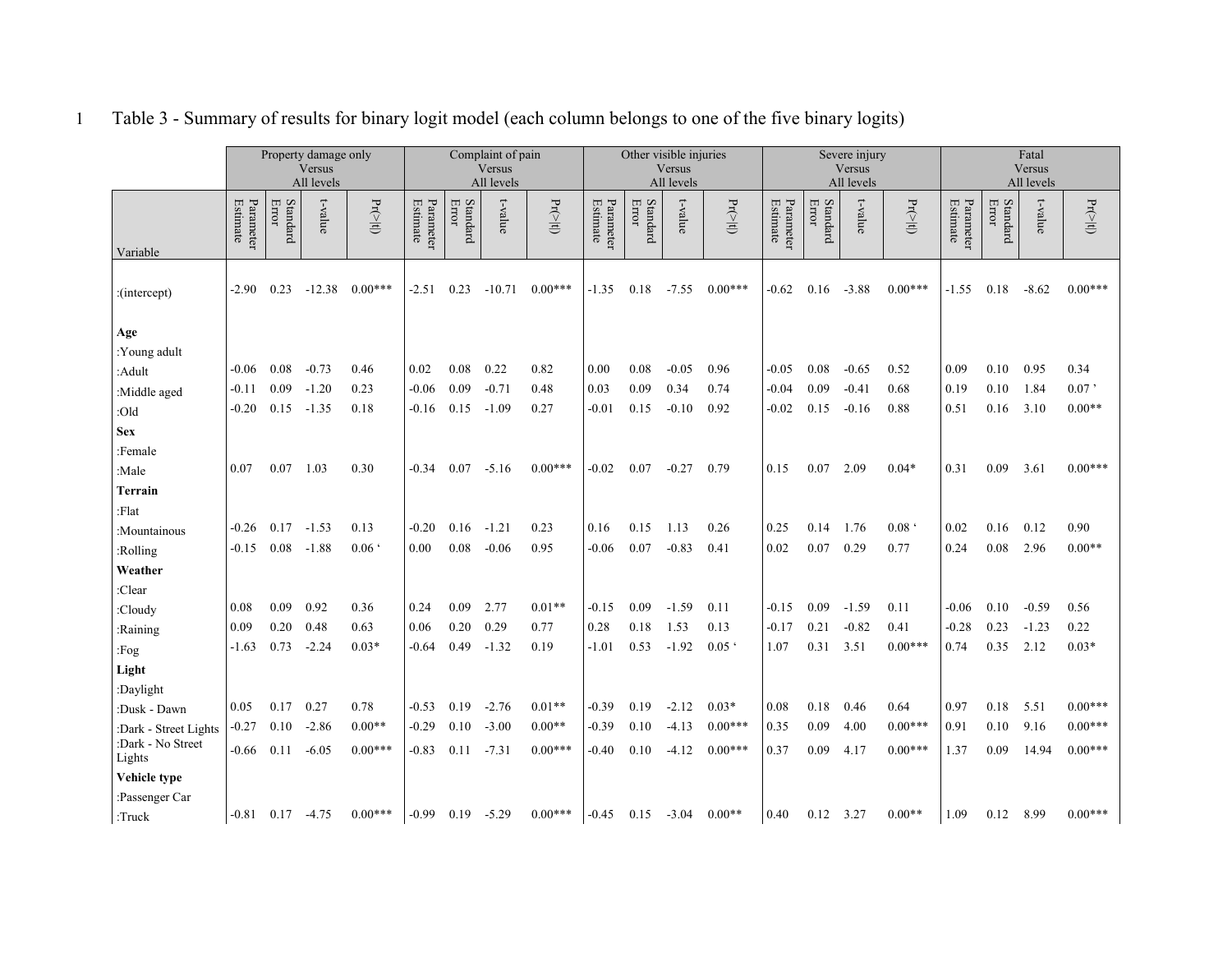|                                               | Property damage only                                                                          |                   |                         | Complaint of pain                                                      |                       |                   | Other visible injuries  |                            |                             |                                         |                                                                                                                                                   |                       | Severe injury         |                   | Fatal                   |                     |                         |          |                      |                    |
|-----------------------------------------------|-----------------------------------------------------------------------------------------------|-------------------|-------------------------|------------------------------------------------------------------------|-----------------------|-------------------|-------------------------|----------------------------|-----------------------------|-----------------------------------------|---------------------------------------------------------------------------------------------------------------------------------------------------|-----------------------|-----------------------|-------------------|-------------------------|---------------------|-------------------------|----------|----------------------|--------------------|
|                                               |                                                                                               |                   | Versus<br>All levels    |                                                                        |                       |                   | Versus<br>All levels    |                            |                             |                                         | <b>Versus</b><br>All levels                                                                                                                       |                       |                       |                   | Versus<br>All levels    |                     |                         |          | Versus<br>All levels |                    |
| Variable                                      | Parameter<br>Estimate                                                                         | Standard<br>Error | t-value                 | $\Pr(\mathbb{>}{\mid} t\!\!\upharpoonright)$                           | Estimate<br>Parameter | Standard<br>Error | t-value                 | $\Pr(\geqslant\mid t\mid)$ | <b>Estimate</b><br>Paramete | Standard<br>Error                       | t-value                                                                                                                                           | $\Pr(\geqslant\! t )$ | Estimate<br>Parameter | Standard<br>Error | t-value                 | $\Pr(>\mid t\mid)$  | Paramete<br>Estimate    | Standard | t-value              | $\Pr(>\mid t\mid)$ |
| :Motorcycle                                   | $-3.95$                                                                                       | 0.71              | $-5.55$                 | $0.00***$                                                              | $-2.18$               | 0.33              | $-6.70$                 | $0.00***$                  | $-0.32$                     | 0.15                                    | $-2.09$                                                                                                                                           | $0.04*$               | 1.32                  | 0.12              | 10.86                   | $0.00***$           | 1.10                    | 0.14     | 8.12                 | $0.00***$          |
| :Pickup Truck                                 | $-0.02$                                                                                       | 0.09              | $-0.18$                 | 0.86                                                                   | $-0.02$               | 0.09              | $-0.25$                 | 0.80                       | 0.01                        | 0.09                                    | 0.11                                                                                                                                              | 0.91                  | 0.10                  | 0.09              | 1.06                    | 0.29                | $-0.06$                 | 0.11     | $-0.58$              | 0.56               |
| :Bus                                          | -1.64                                                                                         | 1.03              | $-1.59$                 | 0.11                                                                   | $-0.50$               | 0.64              | $-0.78$                 | 0.43                       | $-0.45$                     | 0.63                                    | $-0.72$                                                                                                                                           | 0.47                  | 1.23                  | 0.46              | 2.65                    | $0.01**$            | 0.54                    | 0.58     | 0.93                 | 0.35               |
| :Emergency Vehicle                            | 0.26                                                                                          | 0.50              | 0.53                    | 0.60                                                                   | 0.62                  | 0.46              | 1.34                    | 0.18                       | $-0.89$                     | 0.75                                    | $-1.19$                                                                                                                                           | 0.24                  | $-0.25$               | 0.63              | $-0.40$                 | 0.69                | $-0.35$                 | 0.72     | $-0.49$              | 0.63               |
| <b>Number of lanes</b>                        |                                                                                               |                   |                         |                                                                        |                       |                   |                         |                            |                             |                                         |                                                                                                                                                   |                       |                       |                   |                         |                     |                         |          |                      |                    |
| :2                                            |                                                                                               |                   |                         |                                                                        |                       |                   |                         |                            |                             |                                         |                                                                                                                                                   |                       |                       |                   |                         |                     |                         |          |                      |                    |
| :3                                            | $-0.24$                                                                                       | 0.63              | $-0.38$                 | 0.70                                                                   | 0.33                  | 0.46              | 0.71                    | 0.48                       | 0.26                        | 0.45                                    | 0.57                                                                                                                                              | 0.57                  | -1.44                 | 0.62              | $-2.31$                 | $0.02*$             | 0.73                    | 0.40     | 1.84                 | 0.07               |
| :4                                            | 0.31                                                                                          | 0.17              | 1.81                    | 0.07                                                                   | 0.21                  | 0.15              | 1.44                    | 0.15                       | 0.30                        | 0.15                                    | 2.00                                                                                                                                              | $0.05*$               | $-0.23$               | 0.13              | $-1.70$                 | $0.09$ <sup>c</sup> | $-0.57$                 | 0.15     | $-3.89$              | $0.00***$          |
| :5                                            | $-0.05$                                                                                       | 0.31              | $-0.17$                 | 0.86                                                                   | 0.38                  | 0.25              | 1.52                    | 0.13                       | 0.31                        | 0.25                                    | 1.25                                                                                                                                              | 0.21                  | $-0.21$               | 0.23              | $-0.88$                 | 0.38                | $-0.62$                 | 0.26     | $-2.40$              | $0.02*$            |
| :6                                            | 0.77                                                                                          | 0.16              | 4.69                    | $0.00***$                                                              | 0.07                  | 0.15              | 0.50                    | 0.62                       | 0.38                        | 0.15                                    | 2.57                                                                                                                                              | $0.01*$               | $-0.51$               | 0.14              | $-3.72$                 | $0.00***$           | $-0.71$                 | 0.15     | $-4.71$              | $0.00***$          |
| :7                                            | 0.75                                                                                          | 0.23              | 3.19                    | $0.00**$                                                               | $-0.21$               | 0.24              | $-0.88$                 | 0.38                       | 0.39                        | 0.22                                    | 1.75                                                                                                                                              | 0.08                  | $-0.18$               | 0.21              | $-0.85$                 | 0.40                | $-0.77$                 | 0.25     | $-3.06$              | $0.00**$           |
| :8                                            | 0.59                                                                                          | 0.16              | 3.68                    | $0.00***$                                                              | 0.27                  | 0.14              | 1.94                    | 0.05                       | 0.23                        | 0.14                                    | 1.62                                                                                                                                              | 0.10                  | $-0.33$               | 0.13              | $-2.58$                 | $0.01**$            | $-0.76$                 | 0.14     | $-5.32$              | $0.00***$          |
| $\geq 8$                                      | 0.69                                                                                          | 0.16              | 4.40                    | $0.00***$                                                              | 0.10                  | 0.14              | 0.74                    | 0.46                       | 0.41                        | 0.14                                    | 2.93                                                                                                                                              | $0.00**$              | $-0.42$               | 0.13              | $-3.34$                 | $0.00***$           | $-0.79$                 | 0.14     | $-5.70$              | $0.00***$          |
| Cause                                         |                                                                                               |                   |                         |                                                                        |                       |                   |                         |                            |                             |                                         |                                                                                                                                                   |                       |                       |                   |                         |                     |                         |          |                      |                    |
| :Under influence<br>:Following too<br>closely | 1.58                                                                                          | 0.24              | 6.68                    | $0.00***$                                                              | 2.01                  | 0.24              | 8.30                    | $0.00***$                  | 0.00                        | 0.20                                    | 0.00                                                                                                                                              | 1.00                  | $-1.30$               | 0.24              | $-5.36$                 | $0.00***$           | $-1.76$                 | 0.38     | $-4.64$              | $0.00***$          |
| :Improper Turn                                | 0.35                                                                                          | 0.30              | 1.18                    | 0.24                                                                   | 0.72                  | 0.30              | 2.44                    | $0.01*$                    | $-0.58$                     | 0.22                                    | $-2.59$                                                                                                                                           | $0.01**$              | $-0.27$               | 0.18              | $-1.52$                 | 0.13                | 0.65                    | 0.18     | 3.67                 | $0.00***$          |
| :Speeding                                     | 1.38                                                                                          | 0.17              | 8.04                    | $0.00***$                                                              | 1.65                  | 0.19              | 8.78                    | $0.00***$                  | $-0.11$                     | 0.11                                    | $-0.99$                                                                                                                                           | 0.32                  | $-0.85$               | 0.09              | $-9.10$                 | $0.00***$           | $-0.62$                 | 0.10     | $-6.20$              | $0.00***$          |
| :Other Violations                             | 1.41                                                                                          | 0.21              | 6.84                    | $0.00***$                                                              | 1.34                  | 0.23              | 5.89                    | $0.00***$                  | $-0.07$                     | 0.16                                    | $-0.43$                                                                                                                                           | 0.67                  | $-0.42$               | 0.14              | $-3.01$                 | $0.00**$            | $-0.86$                 | 0.18     | $-4.84$              | 0.00               |
| :Other Than Driving                           | $-0.44$                                                                                       | 0.75              | $-0.59$                 | 0.56                                                                   | 0.54                  | 0.56              | 0.95                    | 0.34                       | $-1.35$                     | 0.61                                    | $-2.21$                                                                                                                                           | $0.03*$               | $-1.19$               | 0.46              | $-2.60$                 | $0.01**$            | 2.05                    | 0.35     | 5.79                 | 0.00               |
| :Unknown                                      | 2.27                                                                                          | 0.45              | 5.03                    | $0.00***$                                                              | 1.14                  | 0.58              | 1.96                    | 0.05                       | $-0.68$                     | 0.55                                    | $-1.24$                                                                                                                                           | 0.21                  | $-1.74$               | 0.63              | $-2.78$                 | $0.01**$            | 0.28                    | 0.43     | 0.64                 | 0.52               |
| Model Overall                                 |                                                                                               |                   |                         |                                                                        |                       |                   |                         |                            |                             |                                         |                                                                                                                                                   |                       |                       |                   |                         |                     |                         |          |                      |                    |
|                                               |                                                                                               |                   | Log-Likelihood: -3127.9 |                                                                        |                       |                   | Log-Likelihood: -3171.6 |                            |                             |                                         | Log-Likelihood: -3171.6                                                                                                                           |                       |                       |                   | Log-Likelihood: -3207.9 |                     | Log-Likelihood: -2570.5 |          |                      |                    |
|                                               |                                                                                               |                   |                         |                                                                        |                       |                   | McFadden R^2: 0.075     |                            | McFadden R^2: 0.075         |                                         |                                                                                                                                                   | McFadden R^2: 0.057   |                       |                   |                         | McFadden R^2: 0.134 |                         |          |                      |                    |
|                                               | McFadden R^2: 0.072<br>Likelihood ratio test:<br>chisq = 482.72 (p. value = $<$ 2.22e-<br>16) |                   |                         | Likelihood ratio test:<br>chisq = 514.85 (p.value = $< 2.22$ e-<br>16) |                       |                   | 16)                     | Likelihood ratio test:     |                             | chisq = $514.85$ (p.value = $< 2.22$ e- | Likelihood ratio test:<br>Likelihood ratio test:<br>chisq = 797.17 (p.value = $<$ 2.22e-<br>chisq = $386.92$ (p.value = $< 2.22$ e-<br>16)<br>16) |                       |                       |                   |                         |                     |                         |          |                      |                    |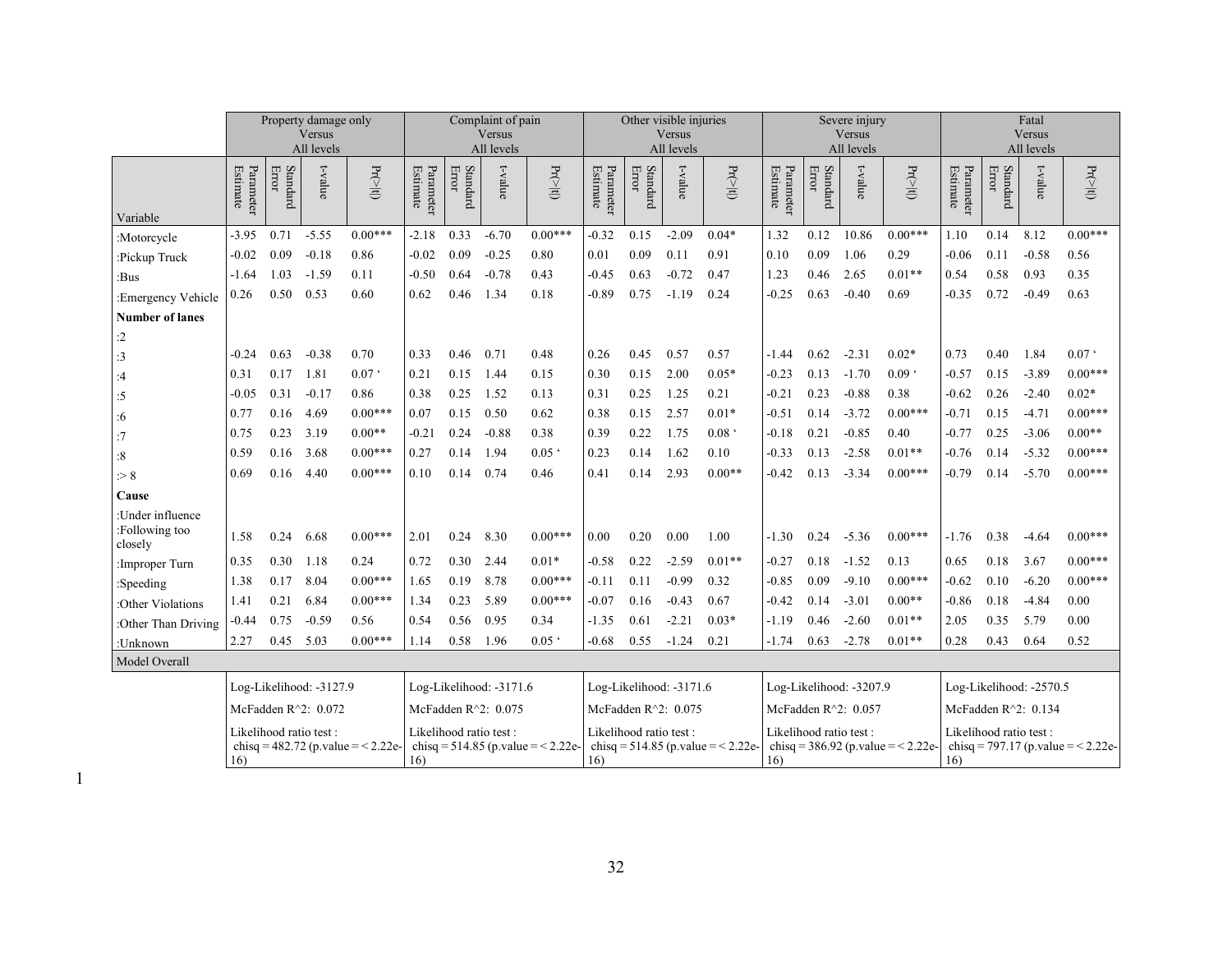|                                         |                              |                  |                                                    |                                              |       |                                                 | <b>Binary outcome Model</b> |                                          |       |                                  |       | Multi-level outcome Model                    |       |                                                       |       |                                                   |       |
|-----------------------------------------|------------------------------|------------------|----------------------------------------------------|----------------------------------------------|-------|-------------------------------------------------|-----------------------------|------------------------------------------|-------|----------------------------------|-------|----------------------------------------------|-------|-------------------------------------------------------|-------|---------------------------------------------------|-------|
|                                         |                              |                  | Property<br>damage only<br>vs. all other<br>levels | Complaint of<br>pain vs. all<br>other levels |       | Other visible<br>injury vs. all<br>other levels |                             | Severe injury<br>vs. all other<br>levels |       | Fatal<br>vs. all other<br>levels |       | Multinomial<br>model with all<br>five levels |       | Mixed<br>multinomial<br>model with all<br>five levels |       | Support vector<br>machine with<br>all five levels |       |
|                                         |                              | True             | False                                              | True                                         | False | True                                            | False                       | True                                     | False | True                             | False | True                                         | False | True                                                  | False | True                                              | False |
|                                         | Property<br>damage<br>only   | $\boldsymbol{0}$ | 620                                                |                                              |       |                                                 |                             |                                          |       |                                  |       | 216                                          | 404   | 215                                                   | 405   | 208                                               | 412   |
|                                         | Complaint<br>of pain         |                  |                                                    | $\boldsymbol{0}$                             | 579   |                                                 |                             |                                          |       |                                  |       | 275                                          | 304   | 280                                                   | 299   | 270                                               | 310   |
|                                         | Other<br>visible<br>injuries |                  |                                                    |                                              |       | $\boldsymbol{0}$                                | 609                         |                                          |       |                                  |       | 17                                           | 592   | 17                                                    | 592   | 30                                                | 579   |
| Prediction result for individual levels | Severe<br>injury             |                  |                                                    |                                              |       |                                                 |                             | 29                                       | 563   |                                  |       | 225                                          | 367   | 222                                                   | 370   | 213                                               | 379   |
|                                         | Fatal                        |                  |                                                    |                                              |       |                                                 |                             |                                          |       | 48                               | 392   | 133                                          | 307   | 132                                                   | 308   | 158                                               | 282   |
| Total prediction                        | Total                        | 2219             | 621                                                | 2258                                         | 582   | 2231                                            | 609                         | 2244                                     | 596   | 2391                             | 449   | 866                                          | 1974  | 866                                                   | 1974  | 879                                               | 1962  |
|                                         | <b>AUC</b>                   |                  | 0.65                                               |                                              | 0.66  |                                                 | 0.54                        |                                          | 0.67  |                                  | 0.74  |                                              |       |                                                       |       |                                                   |       |

1 Table 4 - summary of number of true and false predictions for each model

2 \* Shaded areas indicate the combination of all remaining levels for each model.